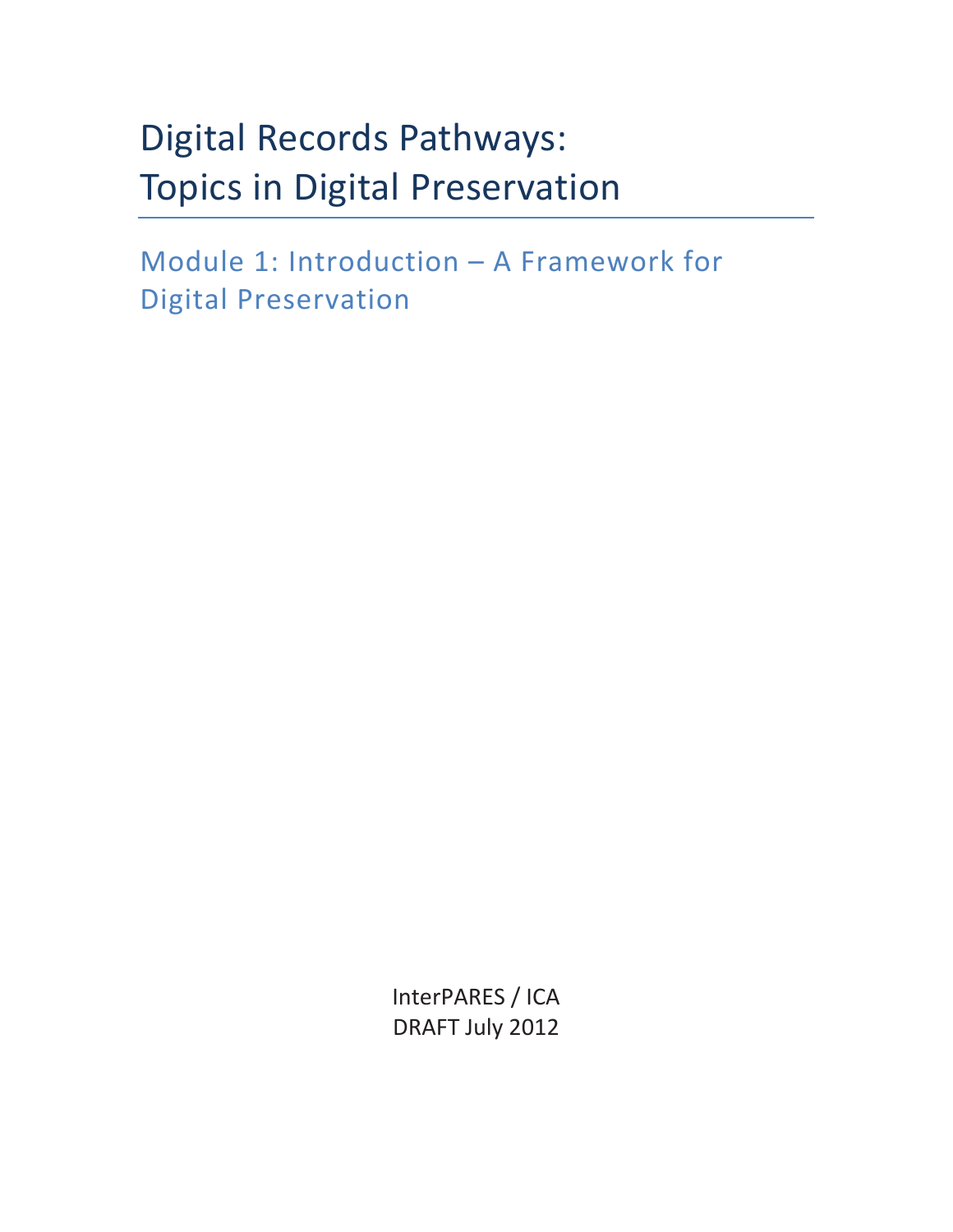## **Table of Contents**

| $\overline{1}$                                                                                    |                                                                                                                                                                                                                                                                                                                                   |  |  |  |
|---------------------------------------------------------------------------------------------------|-----------------------------------------------------------------------------------------------------------------------------------------------------------------------------------------------------------------------------------------------------------------------------------------------------------------------------------|--|--|--|
| 2                                                                                                 |                                                                                                                                                                                                                                                                                                                                   |  |  |  |
| 3                                                                                                 |                                                                                                                                                                                                                                                                                                                                   |  |  |  |
| 3.1<br>3.2                                                                                        |                                                                                                                                                                                                                                                                                                                                   |  |  |  |
| 4                                                                                                 |                                                                                                                                                                                                                                                                                                                                   |  |  |  |
| 5                                                                                                 |                                                                                                                                                                                                                                                                                                                                   |  |  |  |
| 5.1                                                                                               |                                                                                                                                                                                                                                                                                                                                   |  |  |  |
| 6                                                                                                 |                                                                                                                                                                                                                                                                                                                                   |  |  |  |
| 6.1<br>6.2<br>6.3<br>6.4<br>6.5<br>6.6<br>6.7<br>6.8<br>6.9<br>7<br>7.1<br>7.2<br>7.3<br>7.4<br>8 | Module 3: Organizational Culture and its Effects on Records Management  10<br>Module 5: From Ad Hoc to Governed - Appraisal Strategies for Gaining Control of<br>Module 7: Management and Preservation of Records in Web Environments 11<br>Framework of Principles for the Development of Policies, Strategies and Standards for |  |  |  |
| 9                                                                                                 |                                                                                                                                                                                                                                                                                                                                   |  |  |  |
|                                                                                                   | APPENDIX A: A Framework of Principles for the Development of Policies, Strategies<br>and Standards for the Long-term Preservation of Digital Records26                                                                                                                                                                            |  |  |  |
|                                                                                                   | Appendix B: Annotated Bibliography: Survey of Existing Educational Resources 51                                                                                                                                                                                                                                                   |  |  |  |
|                                                                                                   |                                                                                                                                                                                                                                                                                                                                   |  |  |  |
|                                                                                                   |                                                                                                                                                                                                                                                                                                                                   |  |  |  |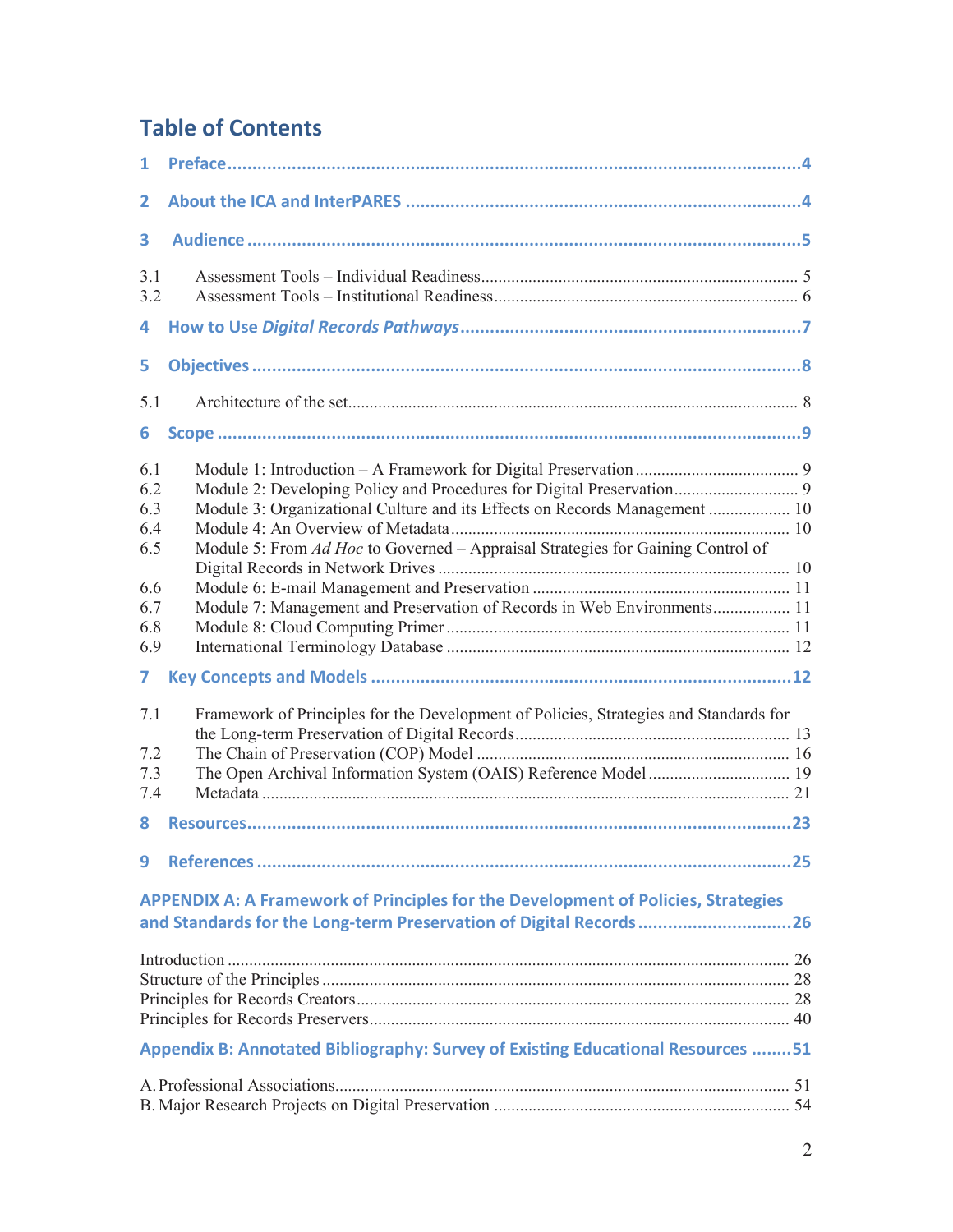## **Tables and Figures**

## **Acknowledgements**

Many people have contributed to the creation of these modules. In particular, students in the PhD program at the University of British Columbia – Elizabeth Shaffer, Corinne Rogers, Donald Force, and Elaine Goh – have drafted the contents, based on the work of InterPARES 1 and 2, and case studies conducted in InterPARES 3. Acknowledgment should also be made of the many Graduate Research Assistants who conducted the case studies, and therefore supported the development of these modules, InterPARES Team Canada, the many international researchers involved with InterPARES, and of course the Director of InterPARES, Luciana Duranti. Finally, thanks go to all who reviewed and commented on these modules, with special mention of InterPARES researchers: John McDonald, Information Management Consultant (modules 1, 2, 7, and 8), Jim Suderman, Director, Information Access from the Toronto's City Clerk Office (module 3), Evelyn McLellan, Systems Archivist, Artefactual Systems Inc., and Paul Hebbard, Records Management Archivist, Simon Fraser University (module 6).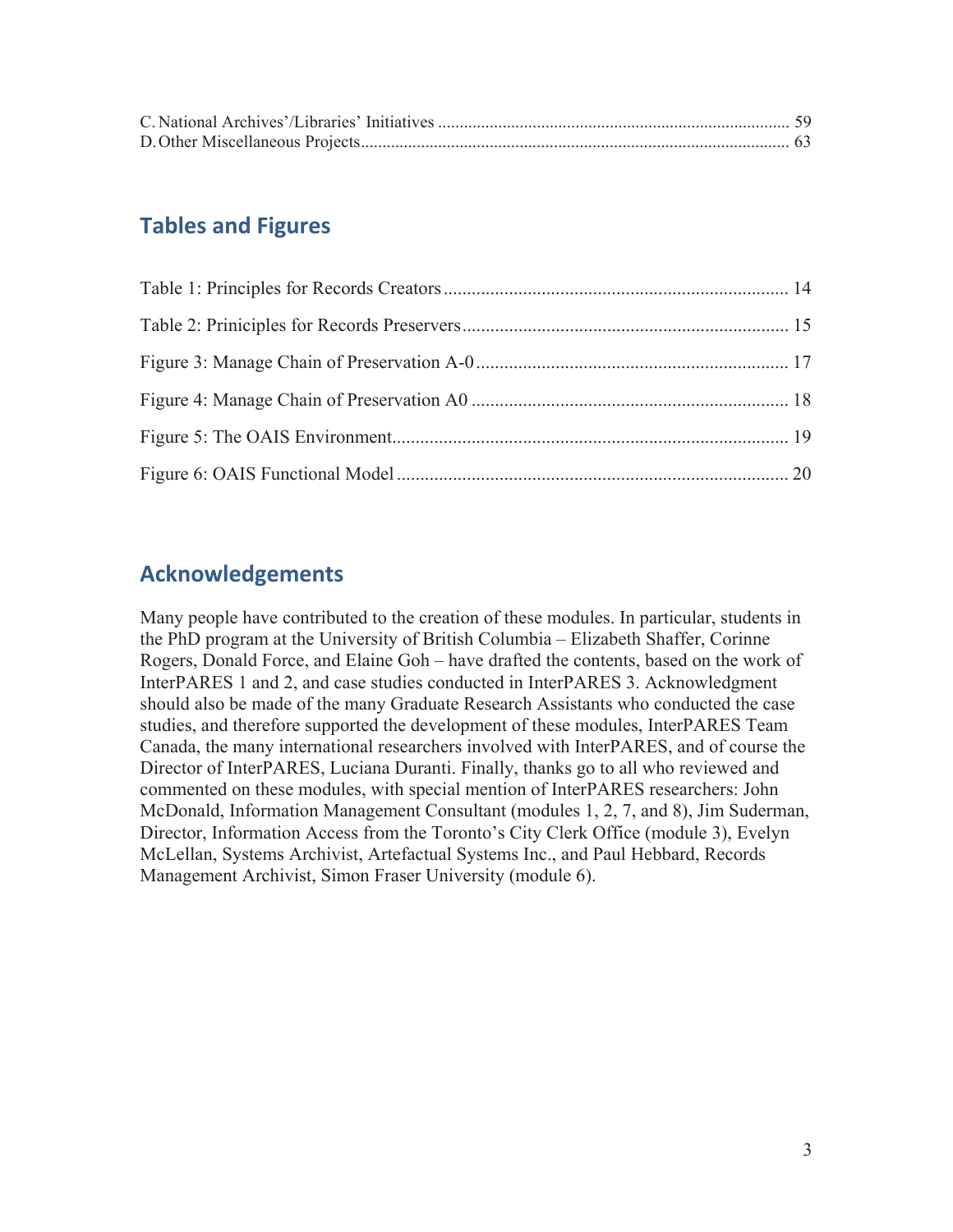## **1 Preface**

*Digital Records Pathways: Topics in Digital Preservation* is an educational initiative developed jointly by the International Council on Archives (ICA) and International Research on Permanent Authentic Records in Electronic Systems Project (InterPARES). It offers training to archivists and records professionals in the creation, management and preservation of authentic, reliable and usable digital records. The program assumes that the user has a solid grounding in basic concepts of records management and archival theory, and builds on that knowledge.

Consisting of eight independent modules, and supported by the ICA International Terminology Database, *Digital Records Pathways* addresses theoretical and practical knowledge needed to establish the framework, governance structure and systems required to manage and preserve digital records throughout the records' lifecycle. Each module addresses a specific topic of relevance to the management and preservation of digital records. Each module is intended to be capable of standing alone or studied in conjunction with other modules.

## **2 About the ICA and InterPARES**

The ICA and InterPARES are committed to establishing educational materials for the continuing education of archivists and records managers, to build upon foundational knowledge, disseminate new findings, and to equip archivists and records professionals with the necessary specialized knowledge and competencies to manage and preserve digital records.

**The International Council on Archives (ICA)** (www.ica.org) is dedicated to the effective management of records and the preservation, care and use of the world's archival heritage through its representation of records and archive professionals across the globe. Archives are an incredible resource. They are the documentary by-product of human activity and as such are an irreplaceable witness to past events, underpinning democracy, the identity of individuals and communities, and human rights. But they are also fragile and vulnerable. The ICA strives to protect and ensure access to archives through advocacy, setting standards, professional development, and enabling dialogue between archivists, policy makers, creators and users of archives.

The ICA is a neutral, non-governmental organization, funded by its membership, which operates through the activities of that diverse membership. For over sixty years ICA has united archival institutions and practitioners across the globe to advocate for good archival management and the physical protection of recorded heritage, to produce reputable standards and best practices, and to encourage dialogue, exchange, and transmission of this knowledge and expertise across national borders. With approximately 1500 members in 195 countries and territories the Council's ethos is to harness the cultural diversity of its membership to deliver effective solutions and a flexible, imaginative profession.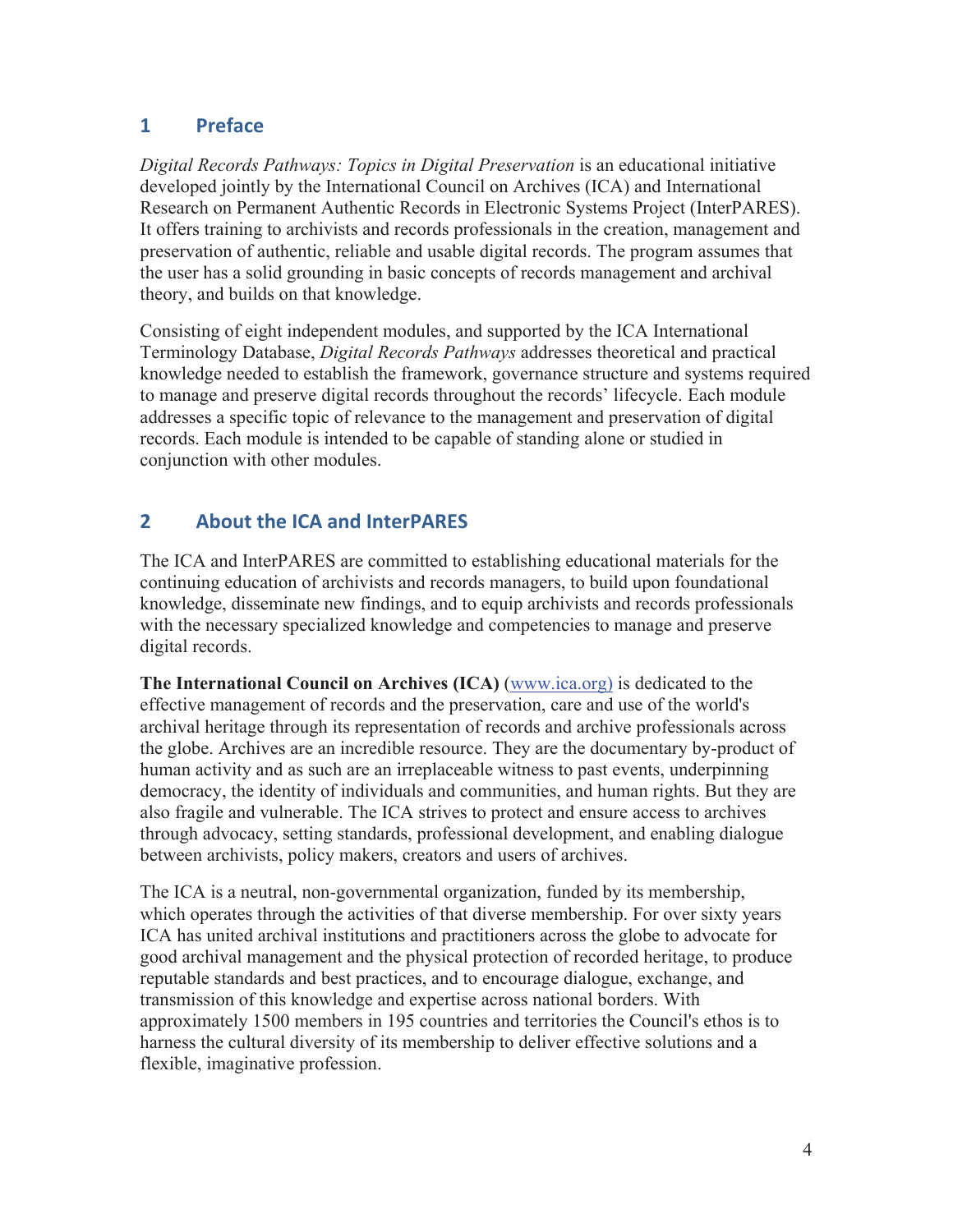**The International Research on Permanent Authentic Records in Electronic Systems (InterPARES)** (www.interpares.org) aims to develop the knowledge essential to the long-term preservation of authentic records created and/or maintained in digital form and provide the basis for standards, policies, strategies and plans of action capable of ensuring the longevity of such material and the ability of its users to trust its authenticity. InterPARES has developed in three phases:

InterPARES 1 (1999-2001) focused on the development of theory and methods ensuring the preservation of the authenticity of records created and/or maintained in databases and document management systems in the course of administrative activities. Its findings present the perspective of the records preserver.

InterPARES 2 (2002-2007) continued to research issues of authenticity, and examined the issues of reliability and accuracy during the entire lifecycle of records, from creation to permanent preservation. It focused on records produced in dynamic and interactive digital environments in the course of artistic, scientific and governmental activities.

InterPARES 3 (2007-2012) built upon the findings of InterPARES 1 and 2, as well as other digital preservation projects worldwide. It put theory into practice, working with archives and archival / records units within organizations of limited financial and / or human resources to implement sound records management and preservation programs.

## **3 Audience**

The audience for this program includes archivists and records and information professionals interested in expanding their competencies in the management of digital records. Taken as a whole, the modules form a suite of resource materials for continuing professional education with particular focus on issues influencing the preservation of reliable, accurate and authentic digital records.

## **3.1 Assessment Tools – Individual Readiness**

In order to gain the full benefit from these modules, you should have a basic working knowledge of archival and records management theories, principles and practices, including core concepts such as selection and appraisal, arrangement and description, retention and disposition. Many excellent resources exist that provide this fundamental knowledge, and it is not the intention of these modules to reproduce that knowledge base. Two such resources, available on line at no cost, are produced by *The International Records Management Trust* (IRMT). These training and education programs, published ten years apart, provide comprehensive coverage of archival and records management issues with a particular focus on public sector records. The current modules are intended to complement the IRMT training materials.

1. The IRMT's *Management of Public Sector Records Study Programme* (1999) is a comprehensive set of training resources for archivists and records managers providing basic theoretical knowledge. The modules stress the importance of good record keeping, particularly within the public sector, and discuss the need to manage information as a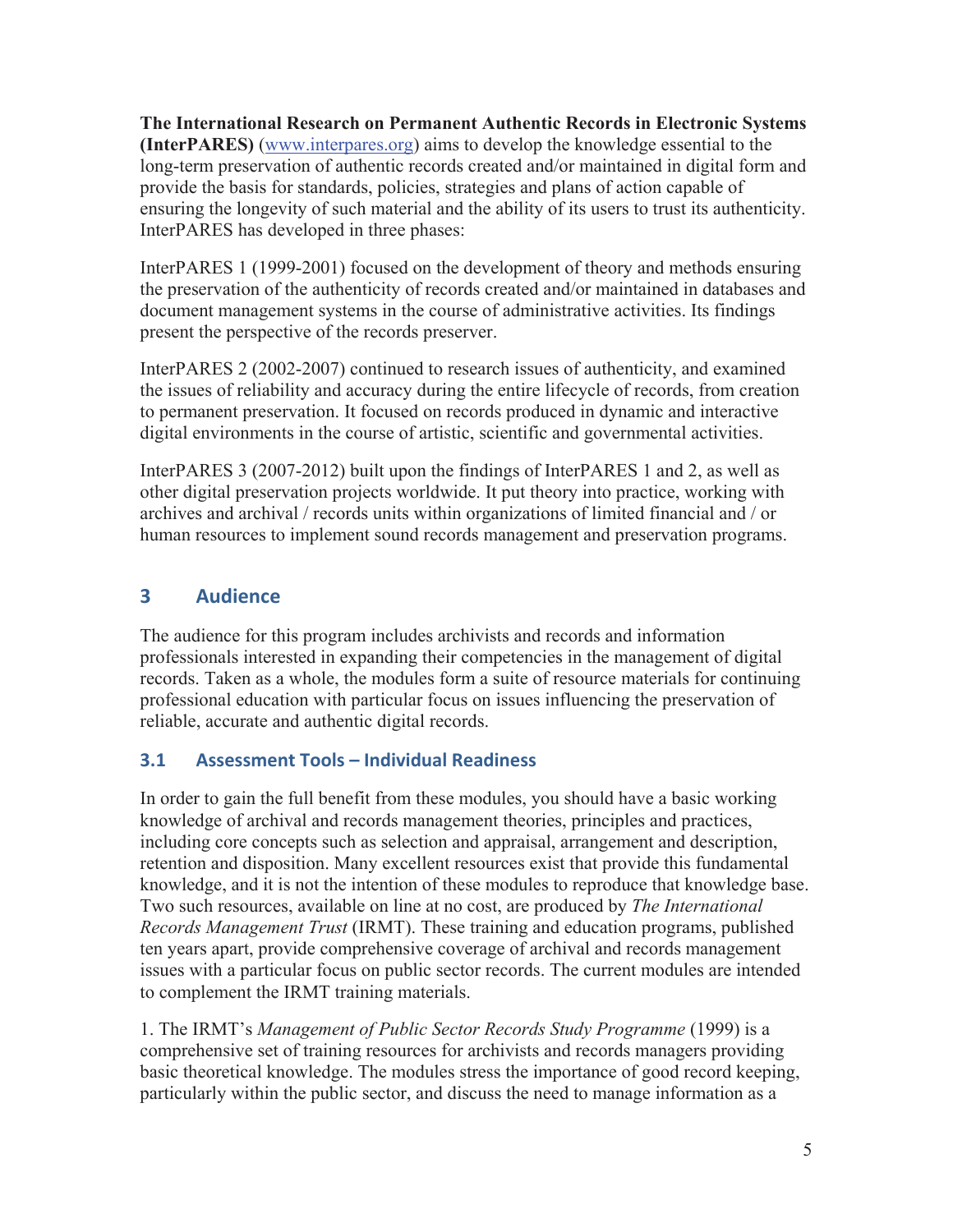strategic resource. They present a rationale for developing an integrated records management program that restructures existing information and records systems and outlines the key activities undertaken in records and archives management. The information presented in this and the other modules can be used in government, corporate, organizational or personal settings. The principles apply equally whether the agency is public or private.

2. *Training in Electronic Records Management* or *TERM* (2009) was developed by the IRMT as part of a wider project to investigate issues associated with establishing integrity in public sector information systems. The focus of the study was payroll and personnel records, since payroll control and procurement are the two major areas of government expenditure most vulnerable to misappropriation, and payroll control is, therefore, a highly significant issue for all governments. Providing route maps for moving from a paper-based system to an electronic environment, the project examined the degree to which the controls and authorizations that operated in paper-based systems in the past have been translated into the electronic working environment.



*Both are available at: http://www.irmt.org/educationTrainMaterials.php*

## **3.2 Assessment Tools – Institutional Readiness**

As well as assessing individual readiness, you are encouraged to determine the level of sophistication of your organization's recordkeeping strategies. Many excellent maturity models for measuring recordkeeping capacity are available. These will help you to assess your organization's ability to preserve its digital records. This in turn will help you determine which of the modules in this series will be the most beneficial for you and your organization.

The records management models listed below reflect practice from the UK, Australia, and the United States. They all offer tools to help you determine where your organization sits on a scale of readiness or maturity. Five levels are identified, from *ad hoc*, or no formal records management, to "Optimized" or "Transformational", indicating that the organization has "integrated information governance into its overall corporate infrastructure and business processes to such an extent that compliance with the program requirements is routine."<sup>1</sup>



<sup>1</sup> ARMA (2010) GARP Maturity Model.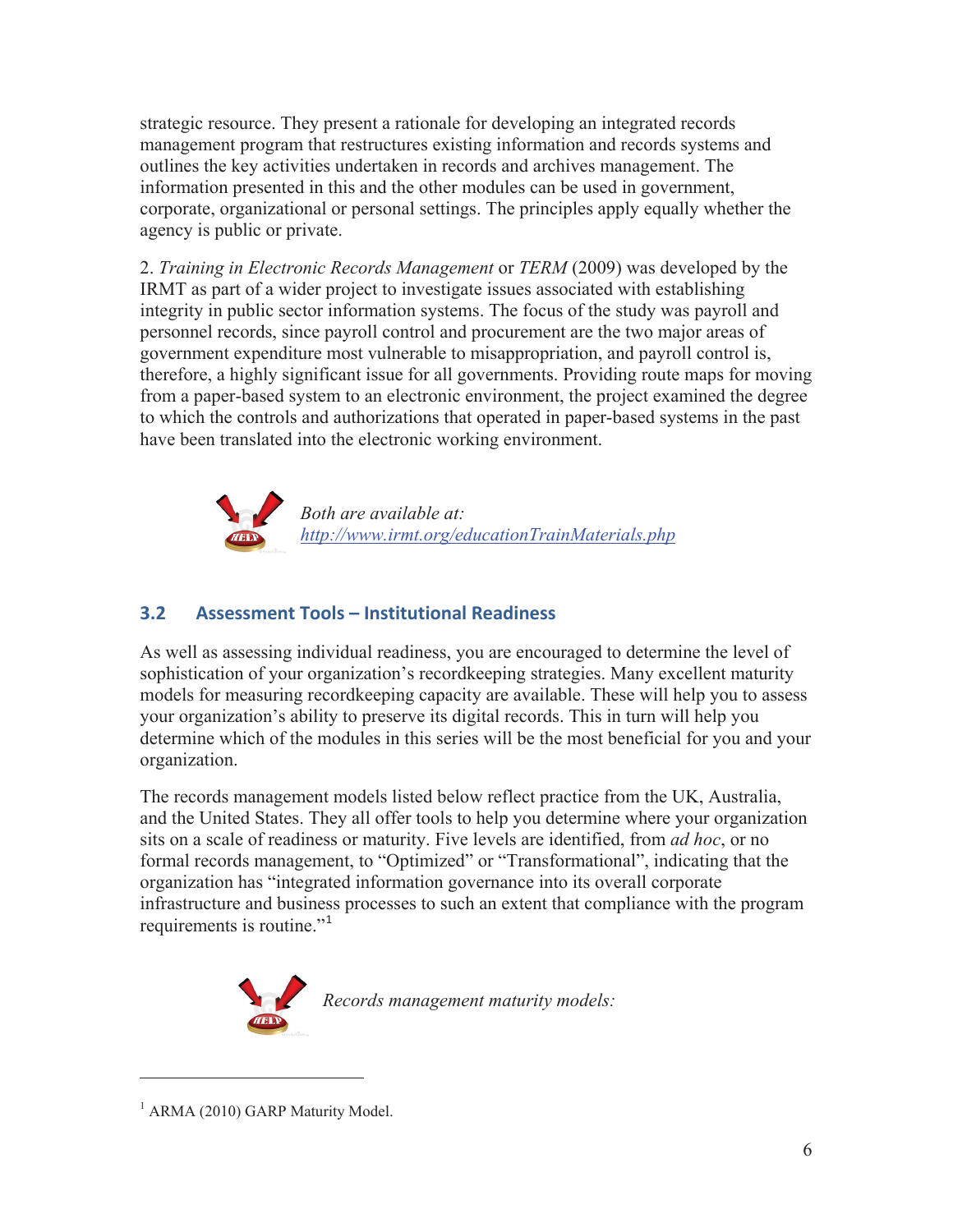- $\bullet$  JISC InfoNet (2009). Records and Information Management Maturity Model. Available at http://www.jiscinfonet.ac.uk/recordsmanagement/measuring-impact/maturity-model/index\_html.
- ECM3 (2010). ECM Maturity Model, v. 2. Available at http://ecmmaturity.files.wordpress.com/2009/02/ecm3-v2\_0.pdf.
- Queensland State Archives (2010). Record keeping maturity model and road map: Improving recordkeeping in Queensland public authorities. Available at http://www.archives.qld.gov.au/downloads/maturity\_model\_road\_map.p df.
- ARMA International (2010). GARP: Generally Accepted Recordkeeping Principles – Information Governance Maturity Model. Available at http://www.arma.org/garp/metrics.cfm.

## **4 How to Use** *Digital Records Pathways*

Each module in *Digital Records Pathways* consists of theoretical and methodological knowledge and its practical application, illustrated through case studies and model scenarios. While the modules have been developed by InterPARES Team Canada, and so are illustrated with examples from the Canadian context, each module is customizable to a specific domain or juridical context. For wider applicability, they will be translated into the languages of the ICA partners.

The modules can be studied as a set, or individually according to need and interest, covering the range of competencies required. They can be self-administered by individuals, or offered through professional associations or workplace training. Several of the modules also contain templates that may be adapted by universities and professional associations to develop specific course curricula, or on-site training materials for students and professionals on digital recordkeeping and preservation issues. Universities and professional associations are free to adapt the materials and develop their own contextspecific course curricula and training kits.

Throughout the modules you will find links to additional resources, indicated by a "help" graphic:



And links to more information within the modules themselves, indicated by a "file" graphic:

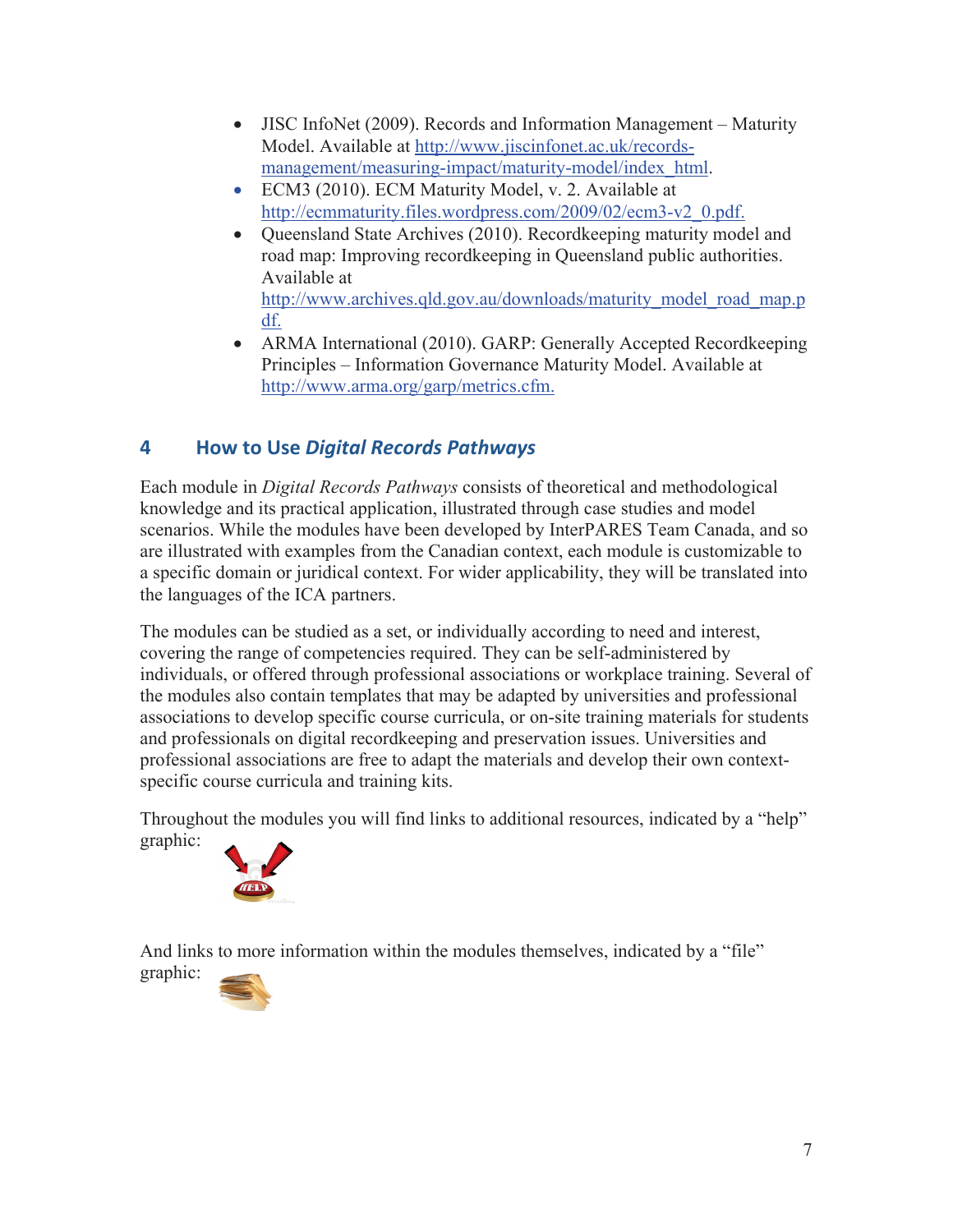## **5 Objectives**

The modules have the following objectives:

- To provide educational resources based on current research in digital records issues to professional archival and records management associations for the benefit of their members;
- To provide archivists and records professionals with the necessary theoretical knowledge and procedural and strategic skills to develop, implement and monitor a digital recordkeeping and/or preservation system;
- To illuminate theoretical concepts with practical applications through real life examples drawn from case studies, anchored in specific administrative and technological contexts;
- To provide university programs with content and structure for courses on digital records management and preservation.

#### **5.1 Architecture of the set**

| Architecture of the set                                      |                               |                            |                  |  |
|--------------------------------------------------------------|-------------------------------|----------------------------|------------------|--|
| 1. A Framework for Digital Preservation                      | Foundational                  |                            |                  |  |
| 2. Developing Policy and Procedures for Digital Preservation |                               |                            |                  |  |
| 3. Organizational<br>Culture                                 | 4. An Overview of<br>Metadata | 5. Appraisal<br>Strategies | General purpose  |  |
| 6. E-mail                                                    | 7. Websites                   | 8. Cloud Computing         | Specific purpose |  |
| <b>International Terminology Database</b>                    |                               |                            | Foundational     |  |

The first two modules offer information fundamental to any program of digital records preservation. They provide a foundation upon which the subsequent modules are built. The next three modules offer general information on topics common to digital preservation – the role of organizational culture, an overview of metadata, and an overview of appraisal in the context of managing records outside an electronic recordkeeping system (ERMS). The final three modules address specific topics of concern – the management of e-mail, preservation of records in web environments, and the issues arising from the increasing reliance on cloud computing.

Each module consists of some or all of the following components:

- **Overview** of the topic and scope of the module;
- x **Learning objectives** and expected level of knowledge upon completion;
- **Methodology** or the procedures to follow to apply the module;
- x **Templates (where appropriate)** to facilitate the implementation of the module;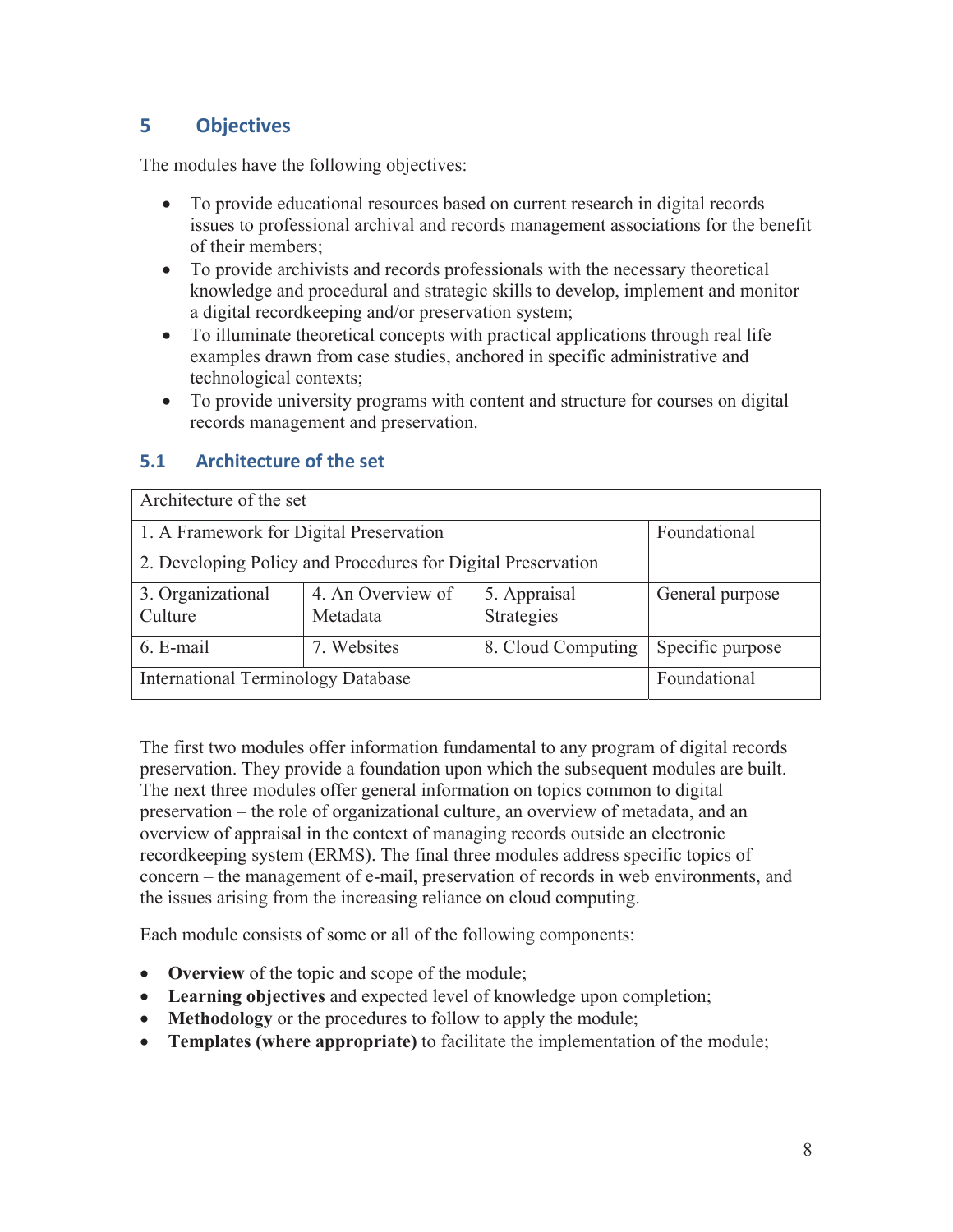- x **Examples and Case Study(ies)/Scenarios (where appropriate)** that provide realworld examples of module topic<sup>2</sup>
- Exercises covering key learning points
- **Review questions** to enhance comprehension and understanding of the topic
- x **Additional Resources** for each module
	- Readings, standards and other templates for reference

Where appropriate, distinctions are drawn between the management and preservation activities involving active records and responsibilities for records that are no longer required for business purposes, whether they are preserved by their creator or by a trusted third party.

## **6 Scope**

 $\overline{a}$ 

*Digital Records Pathways: Topics in Digital Preservation* consists of the following eight modules:

#### **6.1 Module 1: Introduction – A Framework for Digital Preservation**

This module introduces the set of modules and explains how to use them, outlines objectives, and summarizes the contents of each module. It includes resources for institutional readiness and self-assessment tools to assist individuals and organizations in assessing their readiness or capacity for digital preservation. It introduces two complementary models for digital preservation: the InterPARES Chain of Preservation model, and the Open Archival Information System Reference Model (OAIS), and an annotated bibliography of digital preservation research and learning resources.

#### **6.2 Module 2: Developing Policy and Procedures for Digital Preservation**

This module explains the purpose and benefits, and provides the knowledge and tools necessary to create a digital preservation policy. It guides the user in developing, writing and implementing an effective digital preservation policy within his/her organization and includes methodology for the development of policies, practical tools to aid in policy development, examples of existing policies and further resources to assist users in policy and procedure development.

 $2$ <sup>2</sup> The examples and case studies cited in the modules are taken from real case studies in InterPARES 3. They are intended to support the learning experience of the modules. While they reflect the research findings of InterPARES, they are not necessarily intended to be viewed as templates of best practice applicable in all cases. Every organization (creator or preserver) is different and preservation of their records must embrace best practice from a pragmatic perspective of the feasibility of implementation.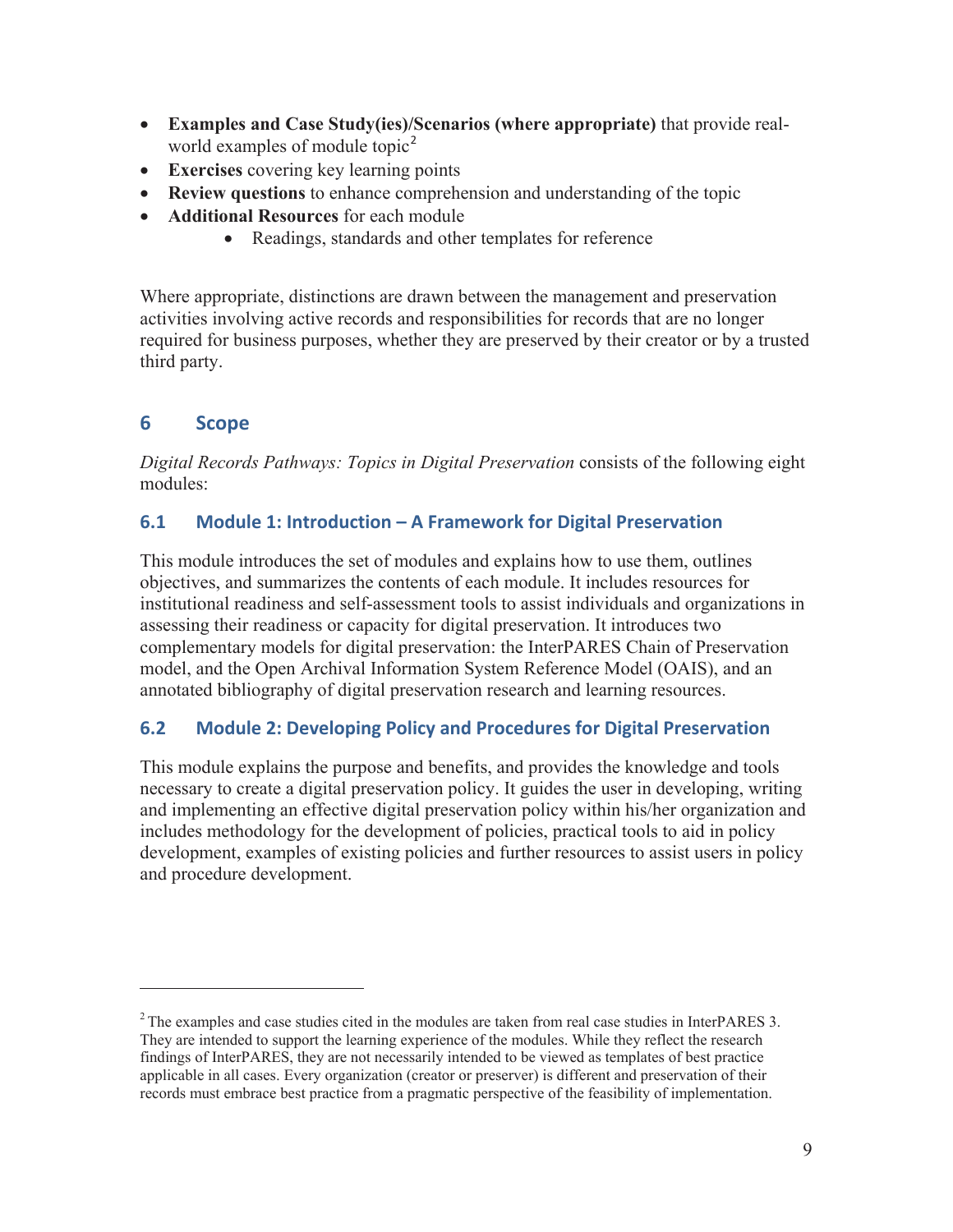## **6.3 Module 3: Organizational Culture and its Effects on Records Management**

Records professions often overlook issues of organizational culture when developing and implementing a recordkeeping system. The objective of this module is to highlight issues arising from organizational culture that act as enabling or constraining factors in the adoption of a recordkeeping system. The module outlines the different types of organizational culture and their salient characteristics. The module provides tools to enable stakeholders within an organization to identify the type of culture of a business unit as well as to assess the overall culture of their organization based on an organizational culture assessment checklist and an accompanying list of indicators. The module includes strategies on how to promote records management within each type of culture. It helps users understand the factors that shape an organization's culture and how these factors facilitate or hinder people's adoption of a recordkeeping and preservation system.

#### **6.4 Module 4: An Overview of Metadata**

Metadata is integral to digital records management and preservation. This module provides an overview of the roles of metadata in digital records management and preservation. It outlines the different kinds of metadata, dependent on functional requirements – descriptive metadata for identification and access; administrative metadata, including technical, rights, and preservation metadata; and structural metadata, that documents the structural relationships between or within digital resources. The module functions as a metadata primer, and a compendium of the more common metadata standards currently in use. It also presents the InterPARES General Study on an application profile for authenticity metadata.

## **6.5 Module 5: From** *Ad Hoc* **to Governed – Appraisal Strategies for Gaining Control of Digital Records in Network Drives**

Appraisal consists of four distinct activities: compiling information; assessing value; determining feasibility of preservation; and making the appraisal decision. Assessment of authenticity in the context of assessing value is an integral part of records' appraisal. Appraisal must rest on a foundation of solid research, which will be of particular assistance in assessing record value and authenticity, and identifying digital components that must be preserved. The purpose of this module is to introduce the user to the recommended process of appraisal as guided by the Chain of Preservation Model (InterPARES 2) and measure the records' authenticity against the Benchmark Requirements supporting the presumption of authenticity (InterPARES 1). The module provides appraisal guidelines to provide for an analysis of legacy files to establish authenticity, (data leading to the presumption of authenticity, or if there is an insufficient basis for a presumption of authenticity, the verification of authenticity), and provides a template for conducting the appraisal and documenting appraisal decisions.

The second part of this module outlines a methodology and action plan for an organization to move from a record-creating environment where unstructured records and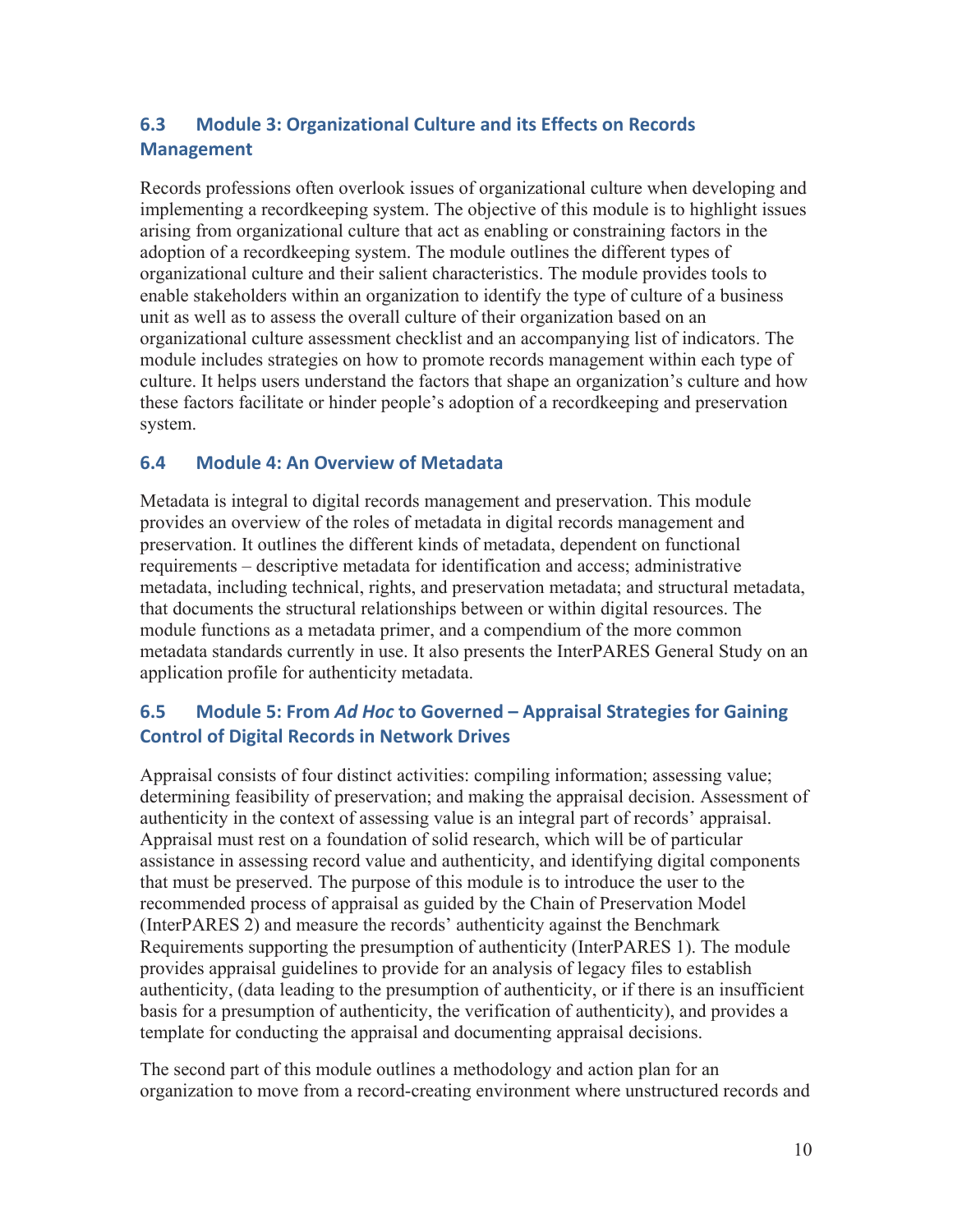documents are stored and maintained in network drives, to a controlled record-creating and keeping environment such as an ERMS or EDRMS. This module walks individuals through a process of evaluating their organization's record-creating and recordkeeping environment; identifying and appraising their organization's electronic records; and preparing their organization's electronic records for migration to an ERMS or EDRMS (or other structured and secure records management system).

#### **6.6 Module 6: E-mail Management and Preservation**

This module is designed to help organizations gain better control of their e-mail. The module walks individuals through a series of steps that will facilitate the implementation of new policies, procedures, and practices with regard to how staff manage and preserve their messages. The module reviews the e-mail management and preservation model (EMPM), a multi-phase process for implementing e-mail management and preservation policies and procedures. This model discusses the various factors that influence e-mail management and preservation, different e-mail management methods, ways to apply retention and disposition to e-mail, ways to preserve e-mail, and the design and implementation of e-mail policies and procedures.

#### **6.7 Module 7: Management and Preservation of Records in Web Environments**

This module introduces key issues involved in the management and preservation of records in web environments. Organizational websites may contain a mix of records, some of which require long-term preservation, and non-record materials, in increasingly complex forms. Websites that comprise static documents and incorporate little or no interactivity are relatively simple to deal with. However, sites that incorporate high levels of interactivity and comprise dynamically generated pages are complex and difficult to preserve effectively. This module helps readers identify records that exist on their organization's website, and analyze the management and preservation needs of these records. It identifies a workflow management process for managing the creation and movement of records to and from websites into preservation environments, and situates the process within the policy framework of the organization.

#### **6.8 Module 8: Cloud Computing Primer**

Still an emerging concept, cloud computing is on-demand computing services delivered over the Internet from a remote location or via an organization's servers. This module provides a primer on cloud computing and the associated records management issues and challenges that should be considered before an organization moves some or all of its records, services and/or processes to the cloud. It defines the characteristics of cloud computing and explains its three service and four deployment models, outlines a methodology and identifies tools for analyzing the risks when migrating information and processes to cloud. The module lays the groundwork to aid users in developing a cloud computing strategy: including educating users on identifying the issues relevant to the use of cloud computing when selecting processes, applications and records to be moved to the cloud; and business requirements, rules and compliance frameworks that must be examined in light of the issues cloud computing raises.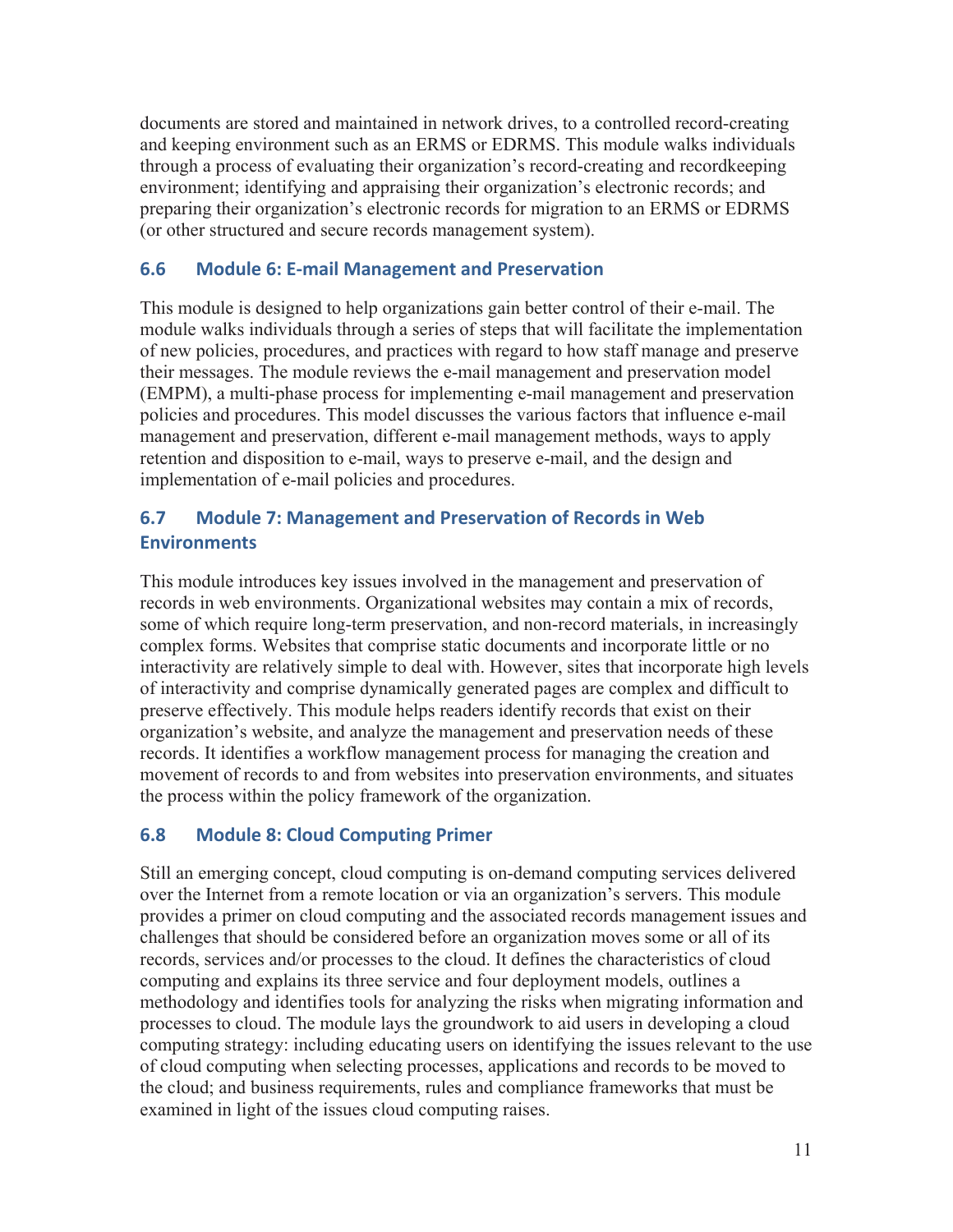#### **6.9 International Terminology Database**

The terminology used in the modules is common to archival and records management communities of practice. To ensure common understanding, and minimize potential confusion that may arise from regional or jurisdictional practice, the modules are supported by a database of archival and records management terms that reflect common usage and practice in 16 languages. This database, developed jointly by the ICA and InterPARES, is available at www.web-denizen.com/. This dynamic resource will continue to grow and develop as members of the archival community worldwide have an opportunity to participate in adding and commenting on definitions as used in their region of practice. Certain specific terms not yet included in the database will be found in short glossaries in each module.

#### **7 Key Concepts and Models**

 $\overline{a}$ 

Digital records are documents created with digital technologies (most commonly with the use of a computer) that are treated and managed as records (documents made or received in the course of a practical activity as an instrument or by-product of such activity, and set aside for action or reference.) Although we tend to think of digital records in the same way that we think of analogue records, they are different in several fundamental respects. Digital records are comprised of physical and intellectual components that are no longer inextricably linked as they are, for example, in paper records. A digital record may be stored on different media but still exist as a record, capable of achieving the purpose for which it was initially created. Digital records, then, are comprised of digital components and the relationships that link them.

It is not possible to preserve the digital record itself, but only the ability to recreate the record. Digital preservation is the whole of the principles, policies, rules and strategies designed to ensure that digital objects remain accessible, intelligible, and usable over time and across technological change, and that their reliability and accuracy is protected and their authenticity is verifiable. A digital records preservation strategy sets out objectives and methods for protecting and maintaining digital components and related information of records over time, and for reproducing authentic records and/or archival aggregations. This is accomplished through a set of rules governing the intellectual and physical maintenance of records, and the tools and mechanisms used to implement these rules $^3$ 

While the stability of analogue records has meant that preservation decisions can be postponed to the end of a record's lifecycle or beyond, digital records by their nature are fragile and volatile. Preservation concerns must be addressed from the moment of record creation. Failure to do so may result in records whose reliability, accuracy and authenticity cannot be guaranteed over time.

<sup>&</sup>lt;sup>3</sup> Luciana Duranti and Randy Preston, eds. (2008) "Glossary," International Research on Permanent Authentic Records in Electronic Systems (InterPARES) 2: Experiential, Interactive and Dynamic Records. Padova: Associatione Nazionale Archivistica Italiana.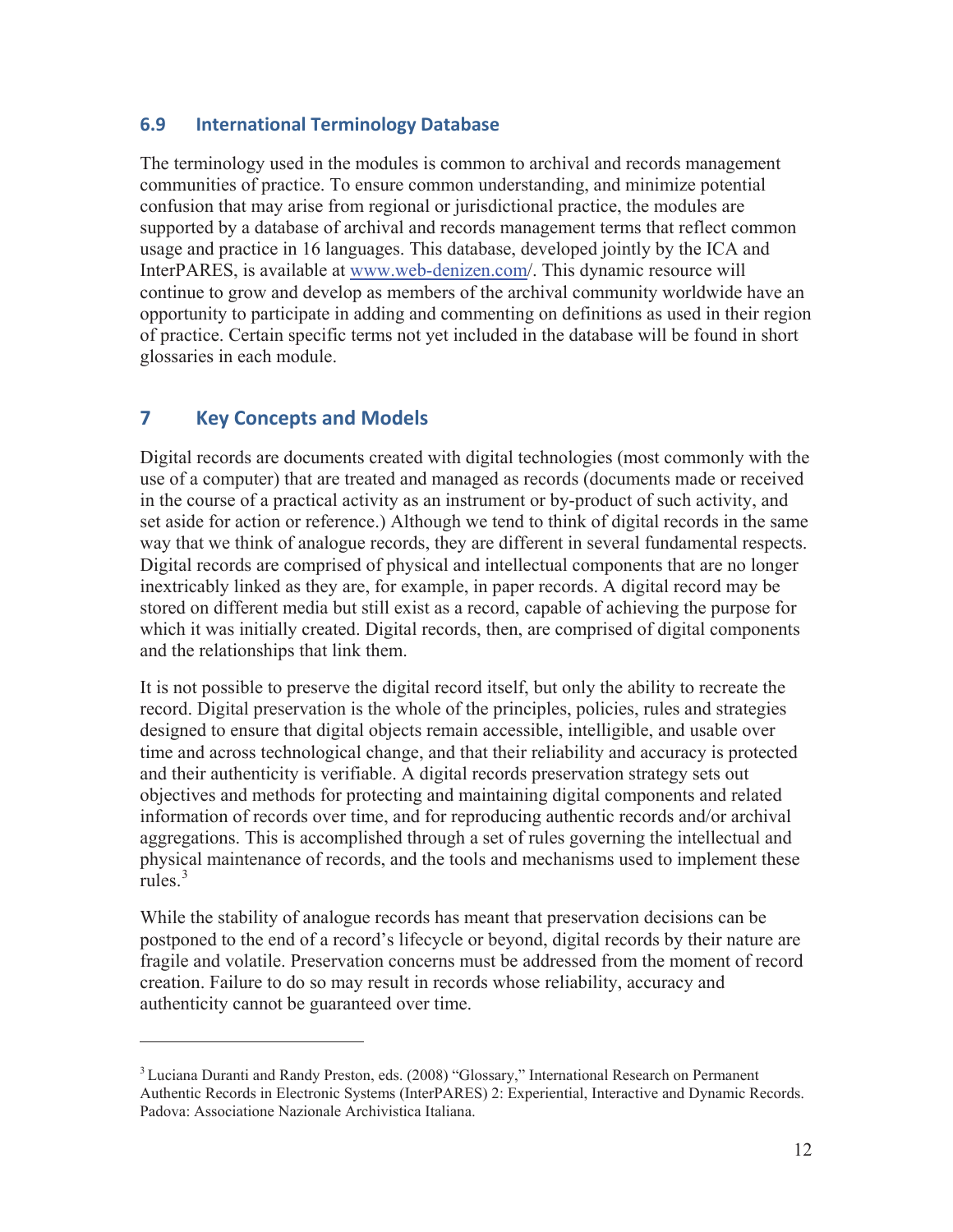The ability to preserve trustworthy digital records (i.e., records that can be demonstrated to be reliable, accurate and authentic), depends on records being created in such a way that it is possible to maintain and preserve them. This requires that a relationship between a records creator and its designated preserver must begin at the time the records are created. However, record creation in the digital environment is rarely guided by considerations of preservation over the long term. As a result, the reliability, accuracy and authenticity of digital records can either not be established in the first place or not be demonstrated over time. Such records cannot support the creator's accountability requirements, nor can they be effectively relied upon either by the creator for reference or later action or by external users as evidence of actions and transactions or sources for research and memory. Furthermore, they cannot be understood within an historical context, thereby undermining the traditional role of preserving organizations such as public archival institutions.

The majority of records and information-related legislation at any level of government in any jurisdiction has not recognized the unique requirements of digital records. In some cases, legislation has established significant barriers to the effective preservation of digital records over the long term, most notably that regarding copyright. Despite this, the InterPARES 2 researchers concluded that it is possible to develop a framework of principles to support record creation, maintenance and preservation, regardless of jurisdiction. These principles guide this and all subsequent modules in this set.

## **7.1 Framework of Principles for the Development of Policies, Strategies and Standards for the Long-term Preservation of Digital Records<sup>4</sup>**

The framework of principles for preservation of digital records can be applied in any juridical context, and is independent of the technology used to create or store the records. Furthermore, the framework establishes the relationship between the records creator and the designated preserver. The records preserver and records creator may be one and the same, or different agencies within the same organization, or at arms length of one another – the preserver operating under mandate or legislation as a trusted third party.

The principles are summarized in the following tables. Table 1 lists the principles for records creators, ordered in priority from highest priority (C1) downward, and linked to the corresponding principle for records preservers. Table 2 lists the principles for records preservers, ordered in priority from highest (P1), and linked to the corresponding principle for records creators.



*See Appendix A for the complete Framework of Principles for the Development of Policies, Strategies and Standards for the Long-term Preservation of Digital Records*

 $4$  Ibid., Appendix 19 – reproduced in Appendix A below.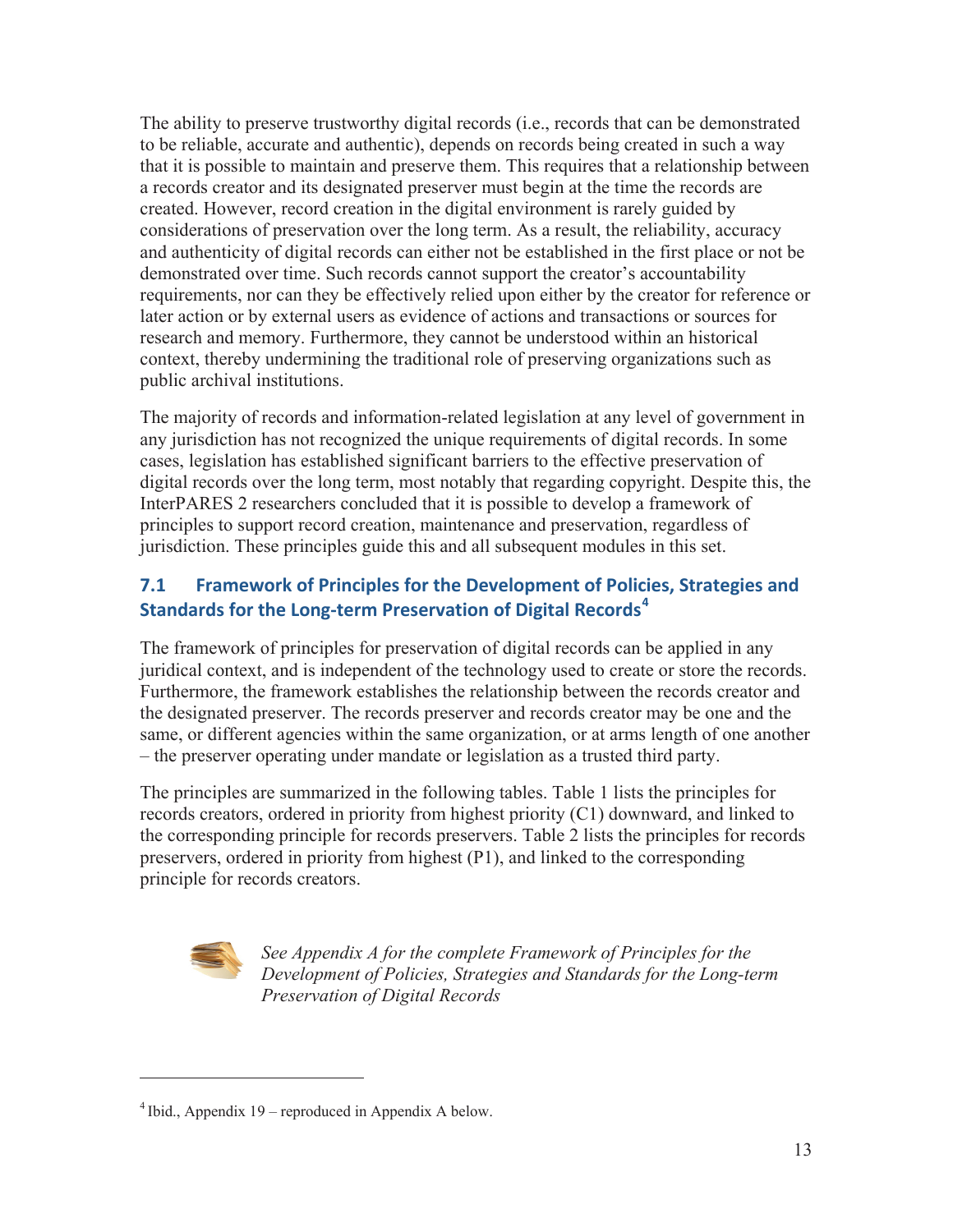| <b>Creator</b><br><b>Principle</b> | <b>Text</b>                                                                                                                                                                    | <b>Preserver</b><br><b>Principle</b> |
|------------------------------------|--------------------------------------------------------------------------------------------------------------------------------------------------------------------------------|--------------------------------------|
| C <sub>1</sub>                     | Digital objects must have stable content and fixed documentary<br>form                                                                                                         | P <sub>5</sub>                       |
| C2                                 | Records creation procedures should ensure that digital<br>components can be separately maintained and reassembled over<br>time                                                 | <b>P4</b>                            |
| C <sub>3</sub>                     | Records creation and maintenance requirements should reflect the<br>purposes the records fulfill, rather than available or chosen<br>technologies                              | <b>P6</b>                            |
| C <sub>4</sub>                     | Records creation and maintenance policies, strategies and<br>standards should address the issues of record reliability, accuracy,<br>and authenticity expressly and separately | P <sub>2</sub>                       |
| C <sub>5</sub>                     | A trusted record-making system should be used to create records<br>that can be presumed reliable                                                                               |                                      |
| C6                                 | A trusted recordkeeping system should be used to maintain<br>records that can be presumed accurate and authentic                                                               | P11, P12                             |
| C7                                 | Preservation considerations should be embedded in records<br>creation and maintenance activities                                                                               | P7                                   |
| C8                                 | A trusted custodian should be designated as preserver of a<br>creator's records                                                                                                | P <sub>1</sub>                       |
| C9                                 | All business functions and processes that contribute to the creation<br>and/or use of record aggregations should be explicitly documented                                      | P <sub>10</sub>                      |
| C10                                | Third party intellectual property rights should be explicitly<br>identified and managed in the record-making and record-keeping<br>systems                                     | P <sub>8</sub>                       |
| C11                                | Privacy rights and obligations attached to the creator's records<br>should be explicitly identified and protected in the record-making<br>and record-keeping systems           | P <sub>9</sub>                       |
| C12                                | Sharing records across jurisdictions should be based on the legal<br>requirements under which the records are created                                                          | P13                                  |
| C13                                | Reproductions made in the usual and ordinary course of business<br>are considered records of the creator                                                                       | P <sub>3</sub>                       |

#### **Table 1: Principles for Records Creators**

| <b>Preserver</b> | <b>Text</b> | <b>Creator</b> |
|------------------|-------------|----------------|
|                  |             |                |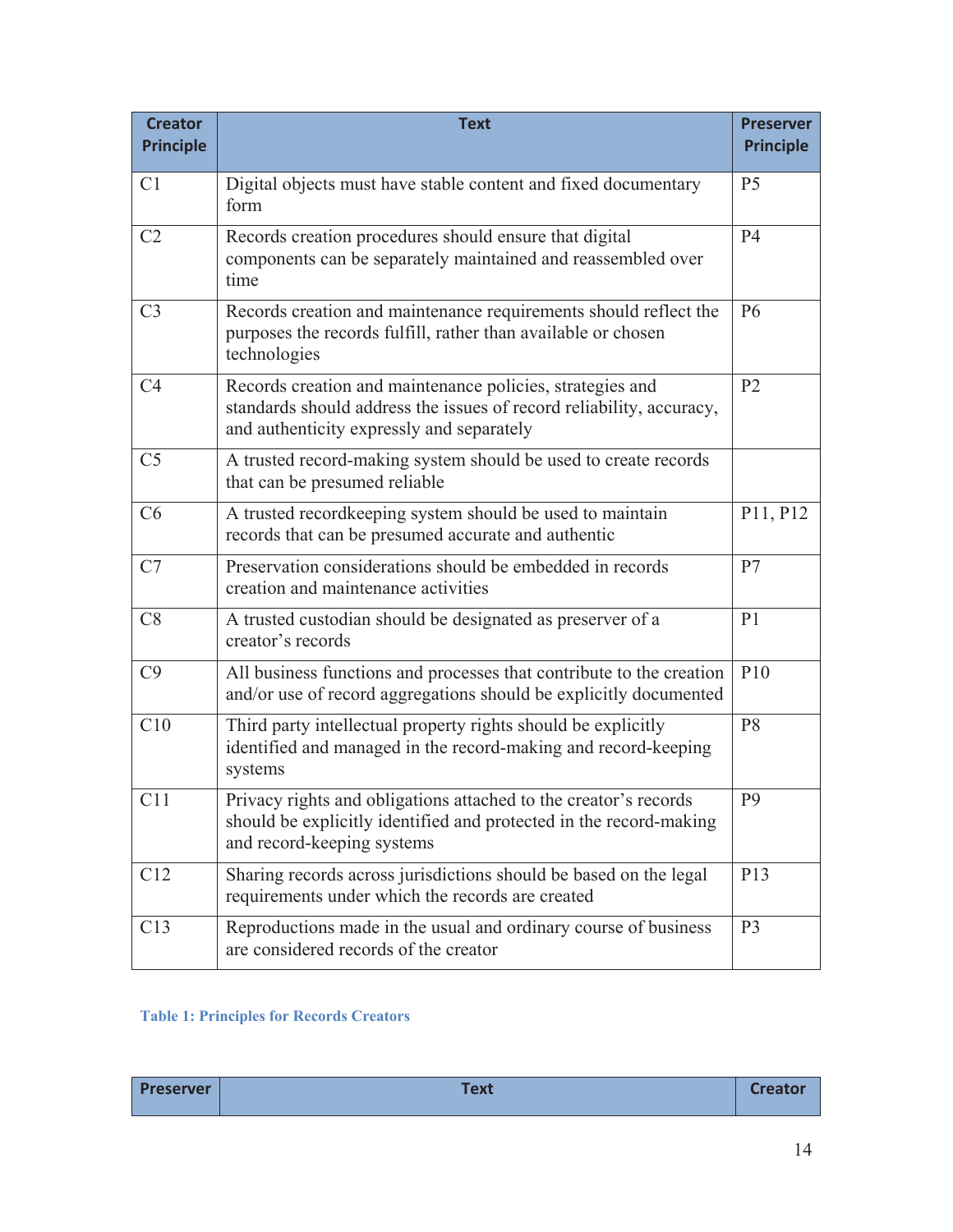| <b>Principle</b> |                                                                                                                                                                                             | <b>Principle</b> |
|------------------|---------------------------------------------------------------------------------------------------------------------------------------------------------------------------------------------|------------------|
| P <sub>1</sub>   | A designated preserver fulfills the roll of trusted custodian                                                                                                                               | C8               |
| P <sub>2</sub>   | Records preservation policies, strategies and standards should<br>address the issues of record reliability, accuracy, and authenticity<br>expressly and separately                          | C <sub>4</sub>   |
| P <sub>3</sub>   | Reproductions of a creator's records made for the purpose of<br>preservation by the preserver are considered authentic copies                                                               | C13              |
| <b>P4</b>        | Records preservation procedures should ensure that digital<br>components can be separately maintained and reassembled over<br>time                                                          | C <sub>2</sub>   |
| P <sub>5</sub>   | Authentic copies should be made for preservation purposes only<br>from the creator's records (that is, digital objects with stable<br>content and fixed documentary form)                   | C1               |
| <b>P6</b>        | Preservation requirements should be articulated in terms of the<br>purpose/desired outcome of preservation, not in terms of available<br>technologies                                       | C <sub>3</sub>   |
| P7               | Preservation considerations should be embedded in all phases of<br>the records lifecycle to ensure their continuing authenticity                                                            | C7               |
| P <sub>8</sub>   | Third party intellectual property rights should be explicitly<br>identified and managed in the preservation system                                                                          | C10              |
| P <sub>9</sub>   | Privacy rights and obligations attached to the creator's records<br>should be explicitly identified and protected in the preservation<br>system                                             | C11              |
| P10              | Archival appraisal should identify and analyze all business<br>processes that contribute to the creation and/or use of the same<br>records                                                  | C9               |
| P <sub>11</sub>  | Archival appraisal should assess the authenticity of records                                                                                                                                | C <sub>6</sub>   |
| P <sub>12</sub>  | Archival description should be used as a collective authentication<br>of the records in an archival fonds                                                                                   | C6               |
| P <sub>13</sub>  | Procedures for providing access to records created in one<br>jurisdiction to users in another jurisdiction should be based on the<br>legal requirements under which the records are created | C12              |

**Table 2: Priniciples for Records Preservers**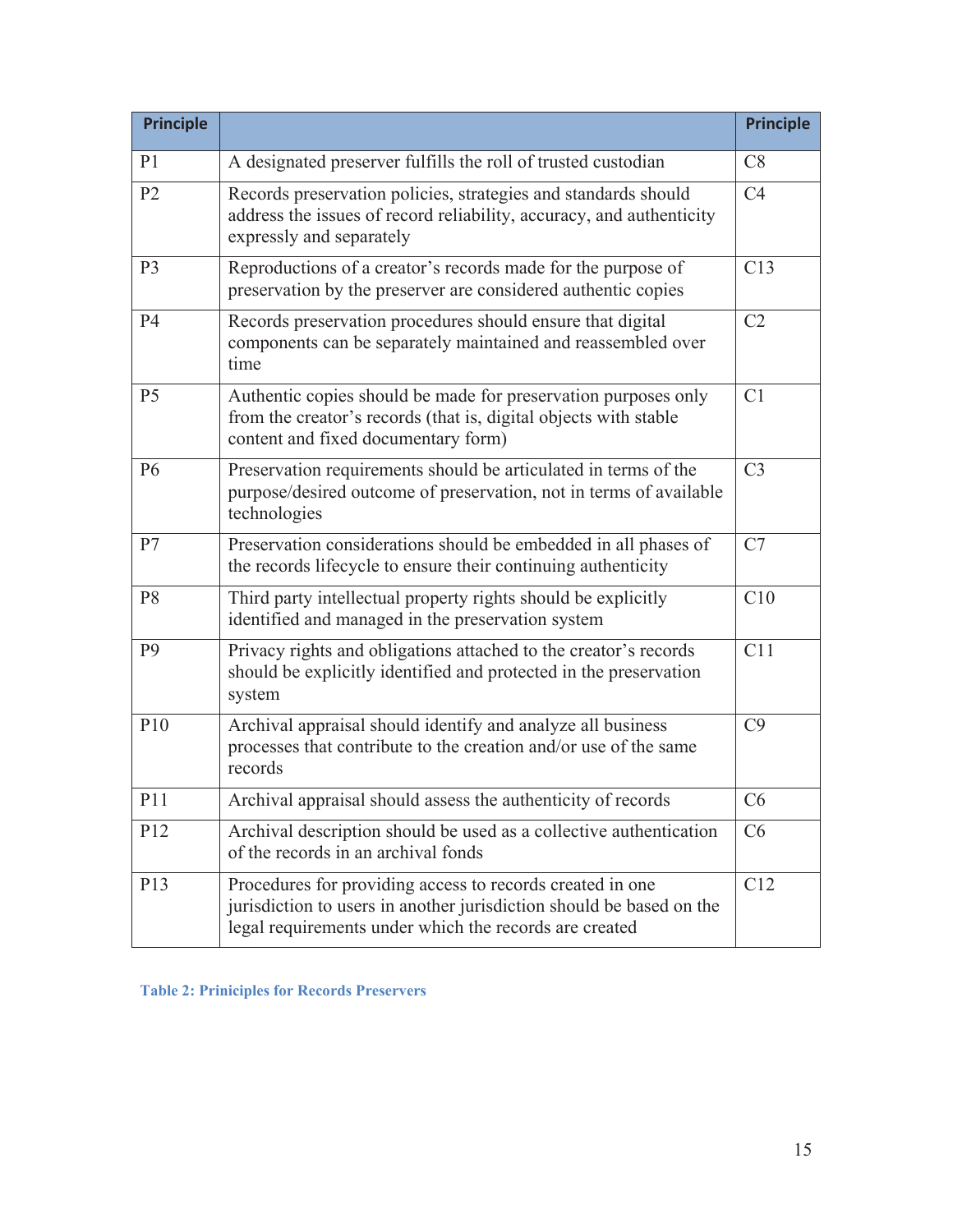## **7.2 The Chain of Preservation (COP) Model<sup>5</sup>**

Preservation activities begin with an awareness of what is required to create records that are reliable and accurate and maintained authentic over time. This can be modeled over the lifecycle of records to represent the actions that will ensure records remain accessible and readable over time, and that their form, content and relationships are protected for as long as required.

InterPARES 2 developed the Chain of Preservation (COP) Model to depict and document all the phases or stages in the lifecycle of digital records, and all the activities that must be undertaken to ensure that digital records are created reliable and accurate, and maintained authentic. The model is relevant for records creators or records preservers, reflecting the understanding that the long-term preservation of authentic digital records constitutes actions undertaken throughout the records' lifecycle. All activities pertaining to preservation are interdependent – omission of actions and activities at any stage may imperil the reliability and authenticity of records over time and across technological change.

The COP model proceeds from an understanding of the concepts, methods and practices that together comprise archival science. The model balances constraints on record making, record keeping, and record preserving, mechanisms that are available to creators and preservers for record making and recordkeeping, inputs into and outputs from the system so controlled. (Figure 1)

Constraints on the model then include the laws and regulations of the juridical system in which the records are created, and the international, national or other standards to which the records must adhere. Technological constraints limit, and the preserver's mission and capacity also influence, records creation and preservation. Mechanisms reflect the many resources needed to create, maintain, control, and preserve digital records. These resources include facilities and infrastructure, technology, personnel, and financial resources. Inputs include digital objects created or received and information about the digital objects, the creator, preserver, available technology, and requests for access to the digital objects. Outputs are documents and records that result from the activities throughout the chain of preservation, starting from creation.

<sup>5</sup>Ibid.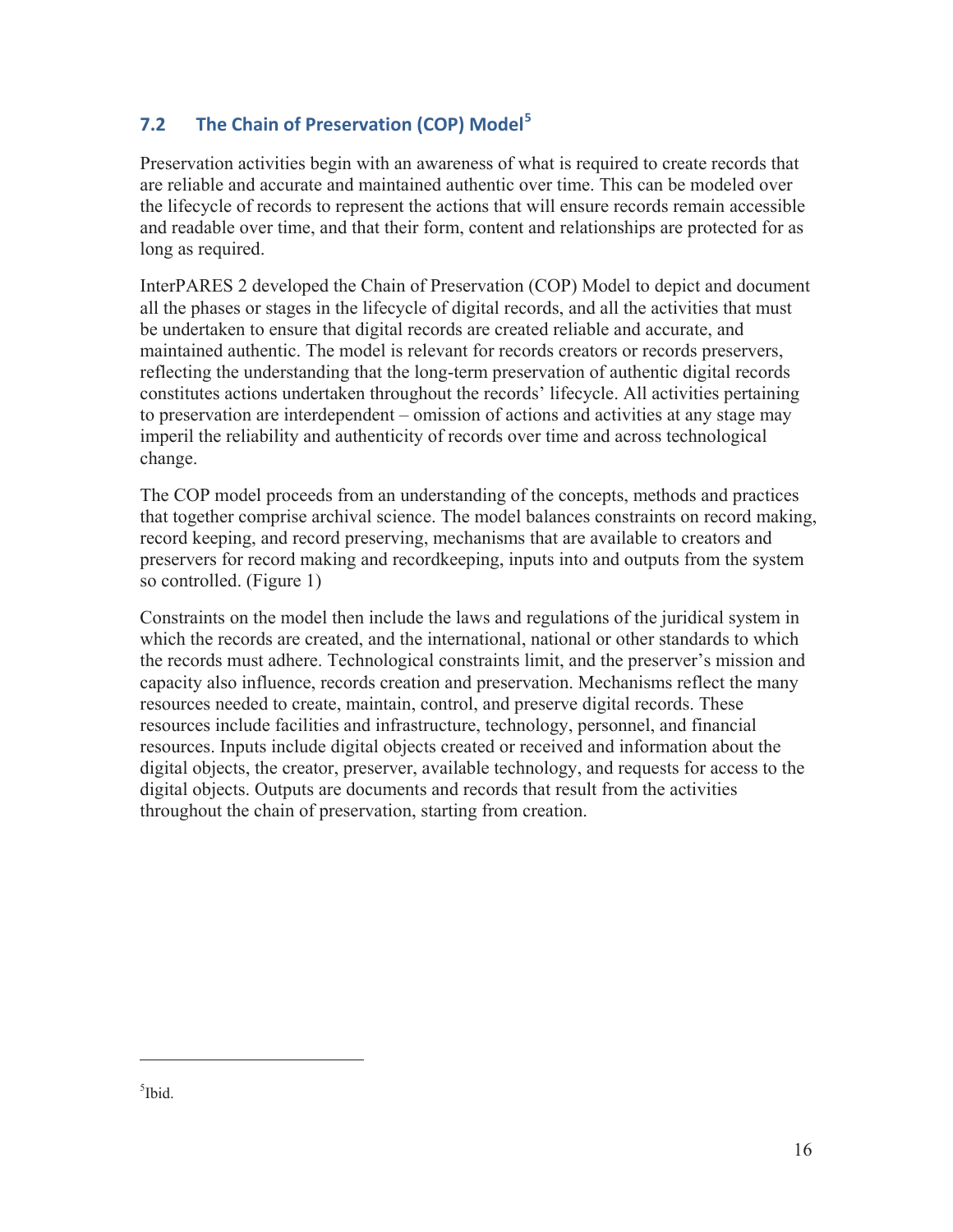

InterPARES 2 Project, Modeling Cross-domain Task Force

Page 69 of 233

**Figure 3: Manage Chain of Preservation A-0**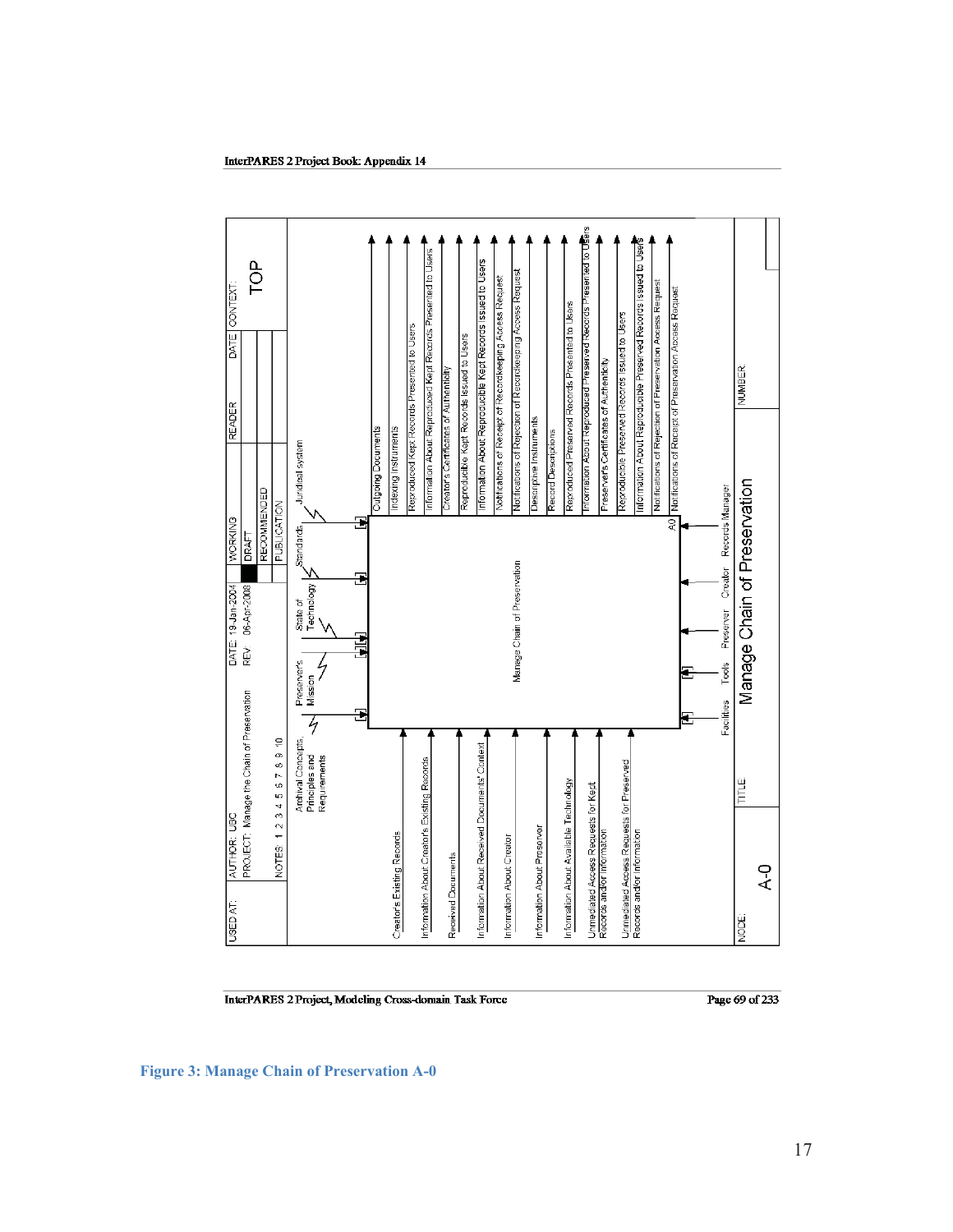Four high-level activities are delineated and further decomposed: (1) managing the framework for chain of preservation, (2) managing records creation, (3) managing records in a recordkeeping system, and (4) preserving selected records. (Figure 2)



InterPARES 2 Project, Modeling Cross-domain Task Force

Page  $2$  of 95

**Figure 4: Manage Chain of Preservation A0** 

18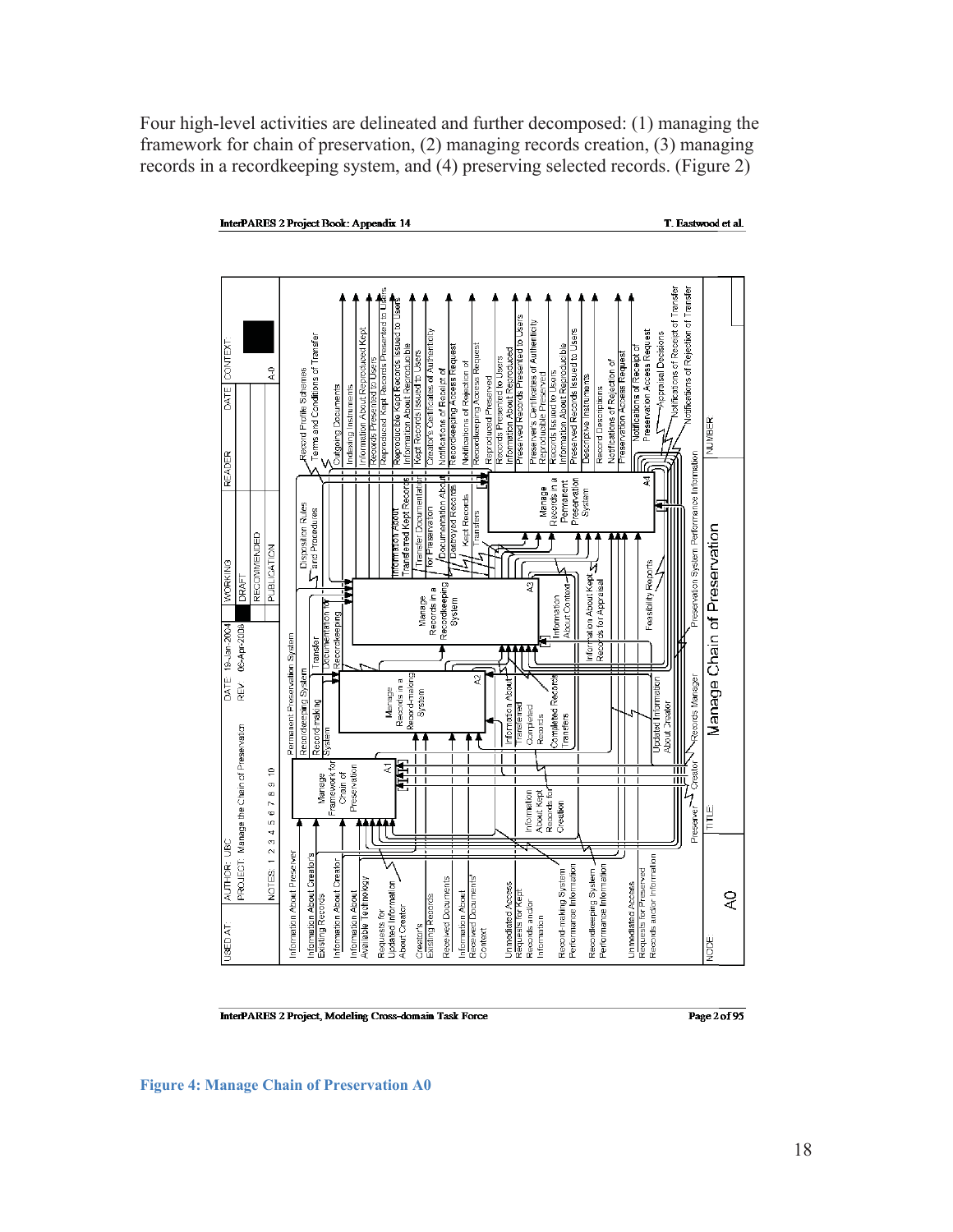

*Go to http://www.interpares.org/ip2/book.cfm for full details on the Chain of Preservation Model* 

## **7.3 The Open Archival Information System (OAIS) Reference Model<sup>6</sup>**

The Open Archival Information System (OAIS) Reference Model, an approved ISO standard and considered the benchmark for digital preservation systems, is a high-level model that defines the base functional components of a long-term preservation system and the key internal and external interfaces, and characterizes the information objects managed in the system. It addresses all aspects of long-term preservation of digital information: ingest, archival storage, data management, access, dissemination, and migration to new media and forms. The goal of an OAIS is to preserve information for a designated community over an indefinite period of time (CCSDS 2002). Digital preservation initiatives have adopted, adapted, or referenced the OAIS model since its inception as the foundation upon which to build, as has the preservation section of the COP model.

The OAIS Reference Model does not dictate means of implementation, but prescribes requirements to ensure that an OAIS-compliant repository is "an organization of people and systems that has accepted the responsibility to preserve information and make it available for a Designated Community." An OAIS archive, therefore, is situated in the context of a user community and answerable to that community. The Reference Model describes the external environment, the functional components or internal mechanisms that collectively fulfill the preservation responsibilities, and the information objects that are ingested, managed, and disseminated by the OAIS repository.



#### **Figure 5: The OAIS Environment**

The OAIS environment situates the repository in the context of the Producer – the individual, organization or system that sends content to the repository, and the Consumer – the end user of content from the repository.

<sup>6</sup> See Brian Lavoie (2004) *The Open Archival Information System Reference Model: Introductory Guide*. Dublin, OH: OCLC Online Computer Library Center, Inc., January. http://www.dpconline.org/docs/lavoie\_OAIS.pdf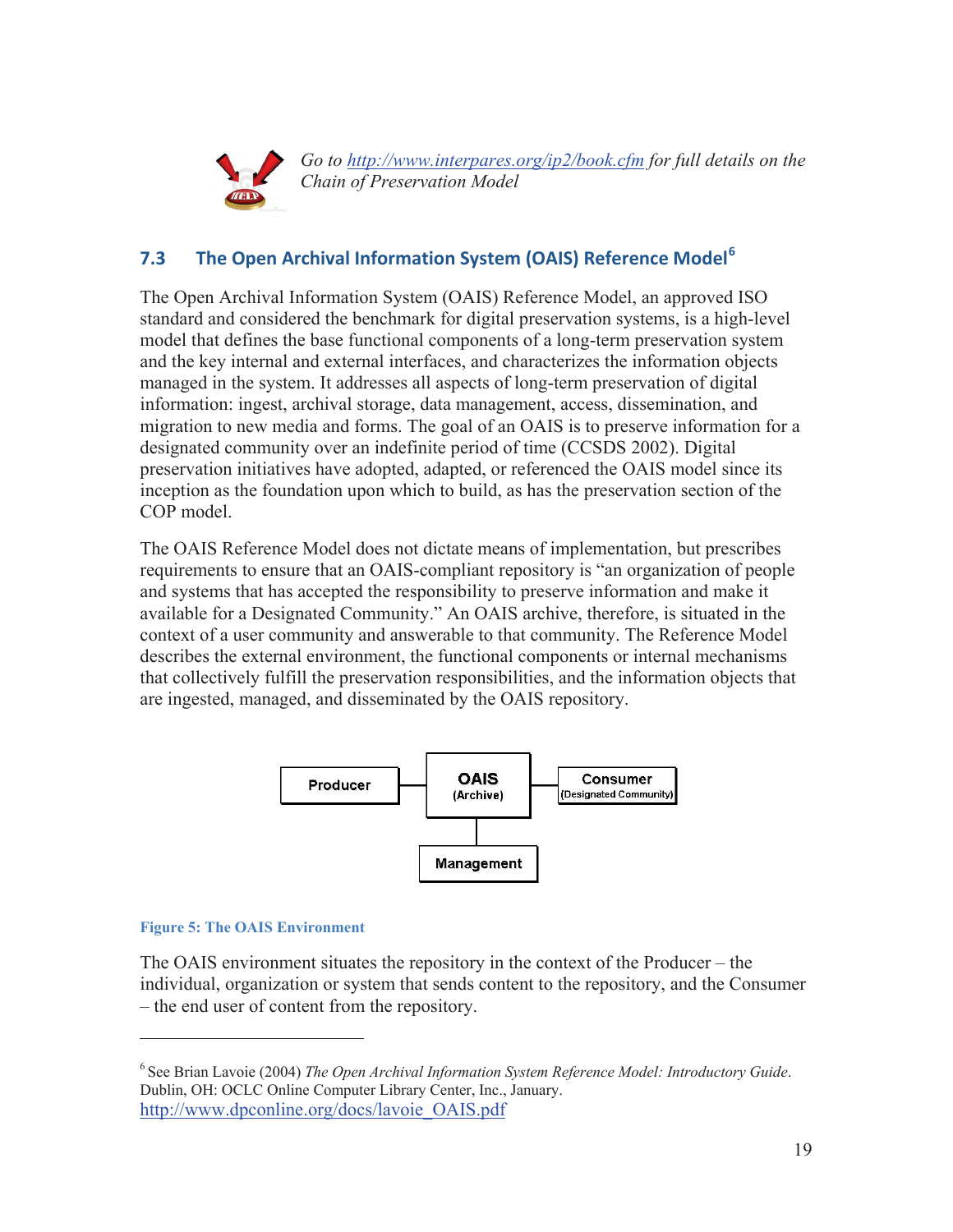The Functional Model outlines six core repository functions: preservation planning, data management, administration, ingest, archival storage, and access.



#### **Figure 6: OAIS Functional Model**

The Information Model is a high-level description of the information objects managed by the archive. An information object is made up of a data object – the bit stream of a digital object – and its representation information that allows the data object to be rendered as meaningful information. An information package is a conceptualization of the structure of information and consists of an object to be preserved and the metadata necessary for its long-term preservation and access, bound into a single logical information package. Three types of information objects exist – the submission information package (SIP), the archival information package (AIP) and the dissemination information package (DIP).

The Archival Information Package (AIP) is the focus of preservation activities. It must contain the complete set of metadata necessary to support long-term preservation and access. Four types of information make up the AIP: Content Information, Preservation Description Information, Packaging Information, and Descriptive Information. The first two contain metadata directly relevant to preservation. (Descriptive Information, while certainly required by the repository, is considered more relevant to resource discovery than to the preservation function itself.)

Metadata necessary for understanding the object is bound with the Content Data Object as Representation Information, giving meaning, in the case of digital objects, to the string of bits that comprise the object. Together they are referred to as the Content Information.

Metadata necessary to carry out preservation functions is found in the Preservation Description Information. It can be categorized in four types:

- $\bullet$  Reference information uniquely identifies the Content Information,
- Provenance information  $-\theta$  details the history, documents any alterations to content and form over time, and chain of custody information,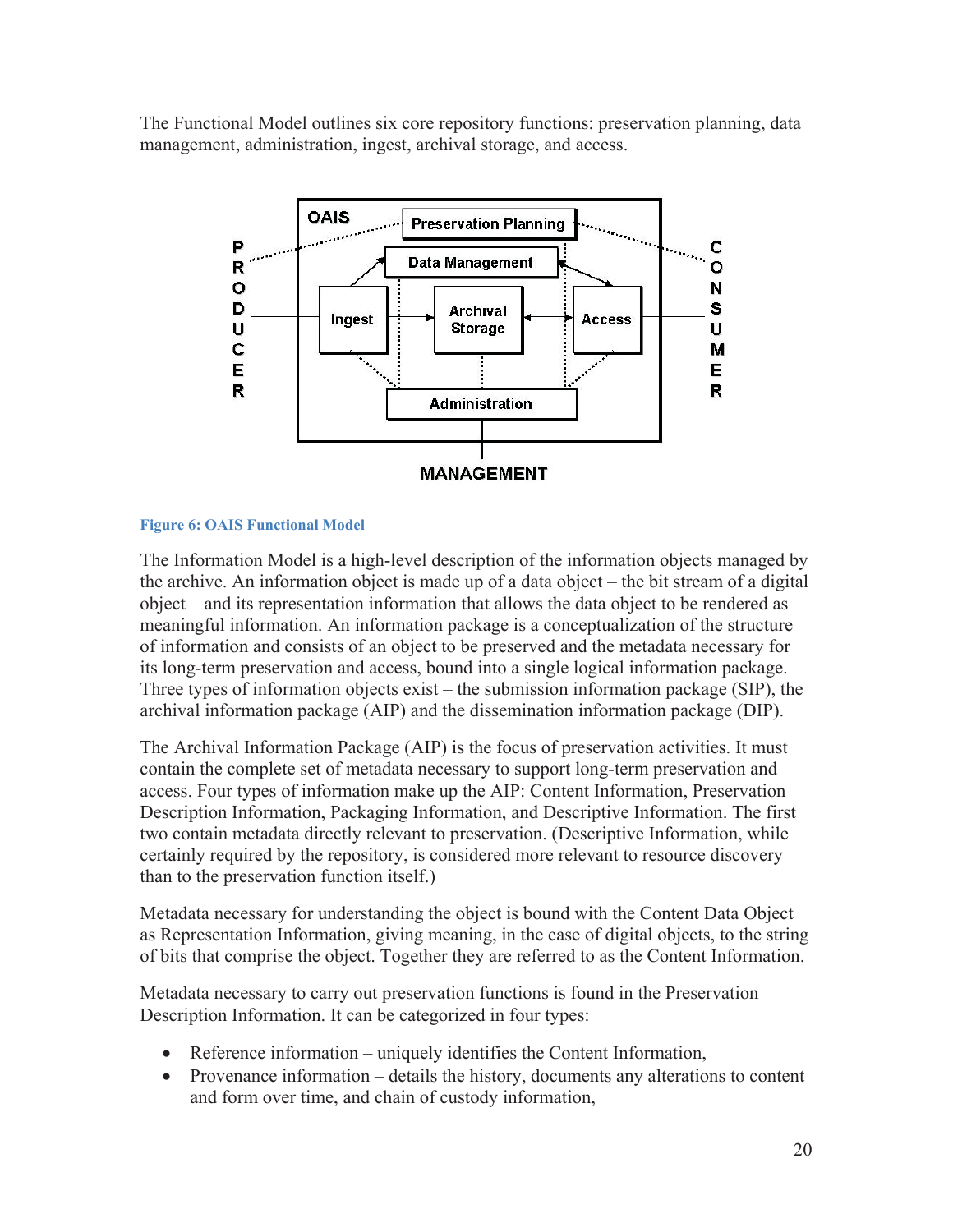- Context information documents the relationship(s) of the Content Information to other Content Information objects,
- $\bullet$  Fixity information validates the authenticity or integrity of the Content Information (CCSDS 2002; OCLC/RLG Working Group on Preservation Metadata 2002; Lavoie 2004)

The OAIS Reference Model offers a useful starting point for the development of preservation metadata in a broad categorization of types. It is notable for its independence from data object type – not only can the model accommodate any digital object, but can also be applied to physical objects – and its independence from any technology or preservation strategy. Its very strengths in this regard are also its limitation – the highlevel nature of its structure and concepts make implementation challenging.



## **7.4 Metadata**

Metadata affords intellectual and logical control over the data to which they relate. Preservation metadata is a subset of all the metadata associated with an object, supporting the functions of maintaining fixity, viability, renderability, understandability, and/or authenticity in the preservation context. It crosses the lines between structural and administrative metadata, as well as some rights management metadata.

Preservation metadata has been defined as information that supports and documents the process of digital preservation (Caplan 2006; Lavoie and Gartner 2005), or "information a repository uses to support the digital preservation process" (PREMIS Editorial Committee 2011). A preservation metadata framework is "an overview or description of the types of information (i.e. metadata) that should be associated with an archived object" (OCLC/RLG Working Group on Preservation Metadata 2001). A high-level framework must be comprehensive, covering all aspects of the preservation function, structured, and broadly applicable. It is supported by evidence of its development and creation, and information about the work processes that maintain it (see for example, the PREMIS Data Dictionary for Preservation Metadata.)



*Go to the PREMIS Data Dictionary for Preservation Metadata, and the Preservation Metadata Maintenance Activity at http://www.loc.gov/standards/premis/*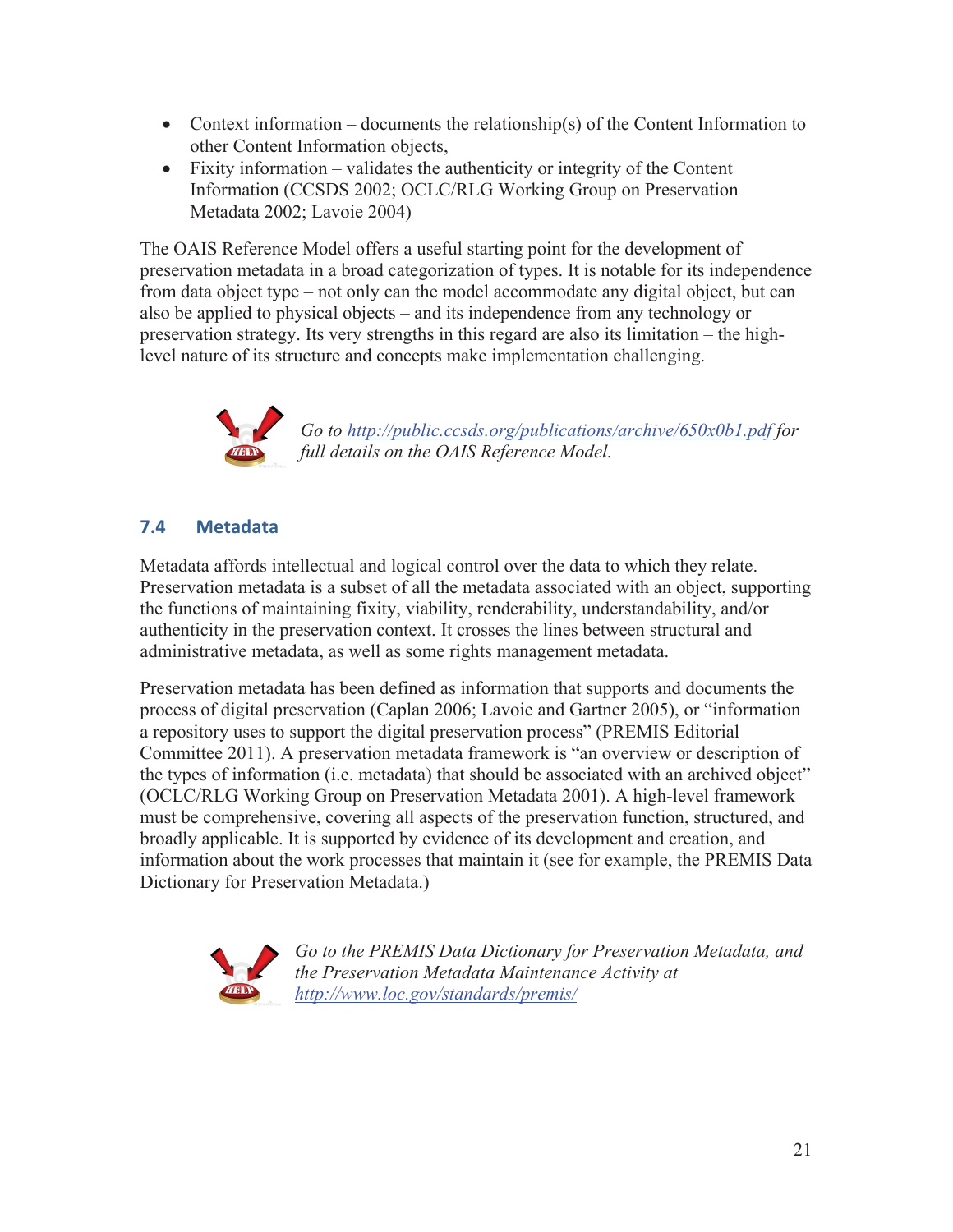"Detailed trustworthy metadata are key to ensuring the creation of reliable, and preservation of authentic, records and other entities in electronic systems."7 The InterPARES 3 project has proposed six functional requirements for metadata that ensure the authenticity of digital records. These functional requirements must support: 1) presumption of authenticity, 2) interoperability between systems and across time, 3) parsimony, 4) adequacy for archival description, 5) retrieval, and 6) meaningful display. This can be expressed as a sentence as follows: *these metadata should be necessary and sufficient to support the presumption of authenticity of records, interoperate between systems and across time, be adequate for archival description, and be useful for both retrieval and meaningful display of records.* 



*see Module 4: An Overview of Metadata for more information about metadata.*

The creation of reliable, accurate records, and the protection of their authenticity and trustworthiness over time and across technological change can be guided by the instruments introduced here – the Framework of Principles, the Chain of Preservation Model, and, for trusted digital repositories, the OAIS Reference Model. The digital objects whose management is guided by these models are supported by "an end-to-end metadata management regime that addresses which metadata need to be created and/or carried forward in time."<sup>8</sup>



*See Appendix B for an annotated bibliography of digital preservation programs* 

<sup>7</sup> InterPARES 2 Book, p. 340.

<sup>8</sup> Ibid.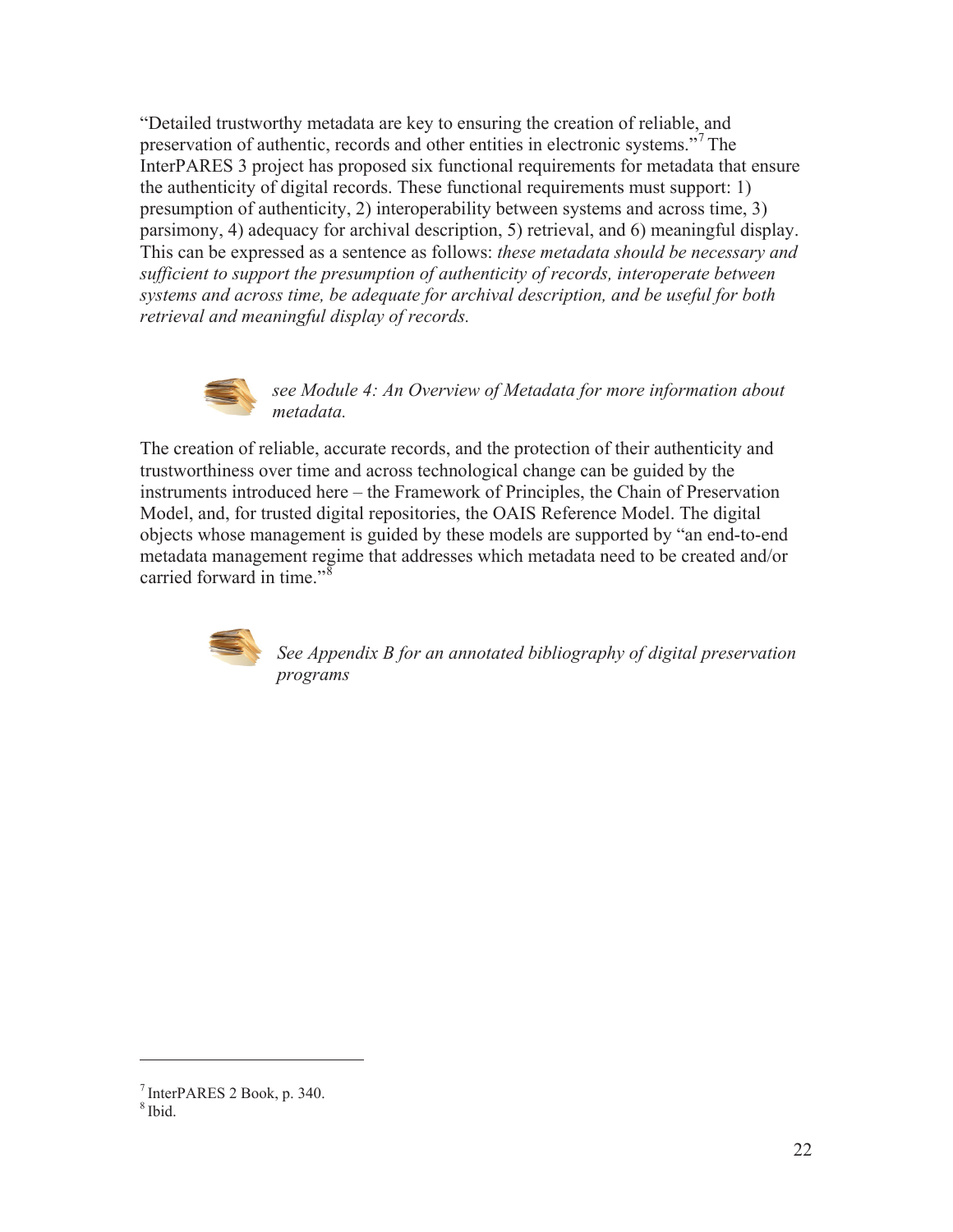#### **8 Resources**

**Author**: International Records Management Trust **Editors**: General Editor, Laura Millar **Title**: Understanding the Context of Electronic Records Management **Publication Date**: 2009 **Publisher:** International Records Management Trust

*Training in Electronic Records Management* or *TERM*, was developed by the International Records Management Trust as part of a wider project to investigate issues associated with establishing integrity in public sector information systems. The focus of the study was pay and personnel records, since payroll control and procurement are the two major areas of government expenditure most vulnerable to misappropriation, and payroll control is, therefore, a highly significant issue for all governments. Providing route maps for moving from a paper-based system to an electronic environment, the project examined the degree to which the controls and authorizations that operated in paper-based systems in the past have been translated into the electronic working environment.

**Author**: International Records Management Trust **Editors**: General Editor, Michael Roper; Managing Editor, Laura Millar **Title**: Management of Public Sector Records Study Programme **Publication Date:** 1999 **Publisher:** International Records Management Trust

*Management of Public Sector Records Study Programme* is a comprehensive set of training resources for archivists and records managers providing basic theoretical knowledge. The modules examine and stress the importance of good record keeping, particularly within the public sector, and discuss the need to manage information as a strategic resource. They present a rationale for developing an integrated records management program that restructures existing information and records systems and outlines the key activities undertaken in records and archives management. The information presented in this and the other modules can be used in government, corporate, organizational or personal settings; the principles apply equally whether the agency is public or private.

**Author**: Elizabeth Shepherd and Geoffrey Yeo **Title**: *Managing Records: A Handbook of Principles and Practice* **Publication Date**: 2003 **Publisher**: London: Facet Publishing

*Managing Records: A Handbook of Principles and Practice* is an essential text that "describes and discusses the principles of records management and its practical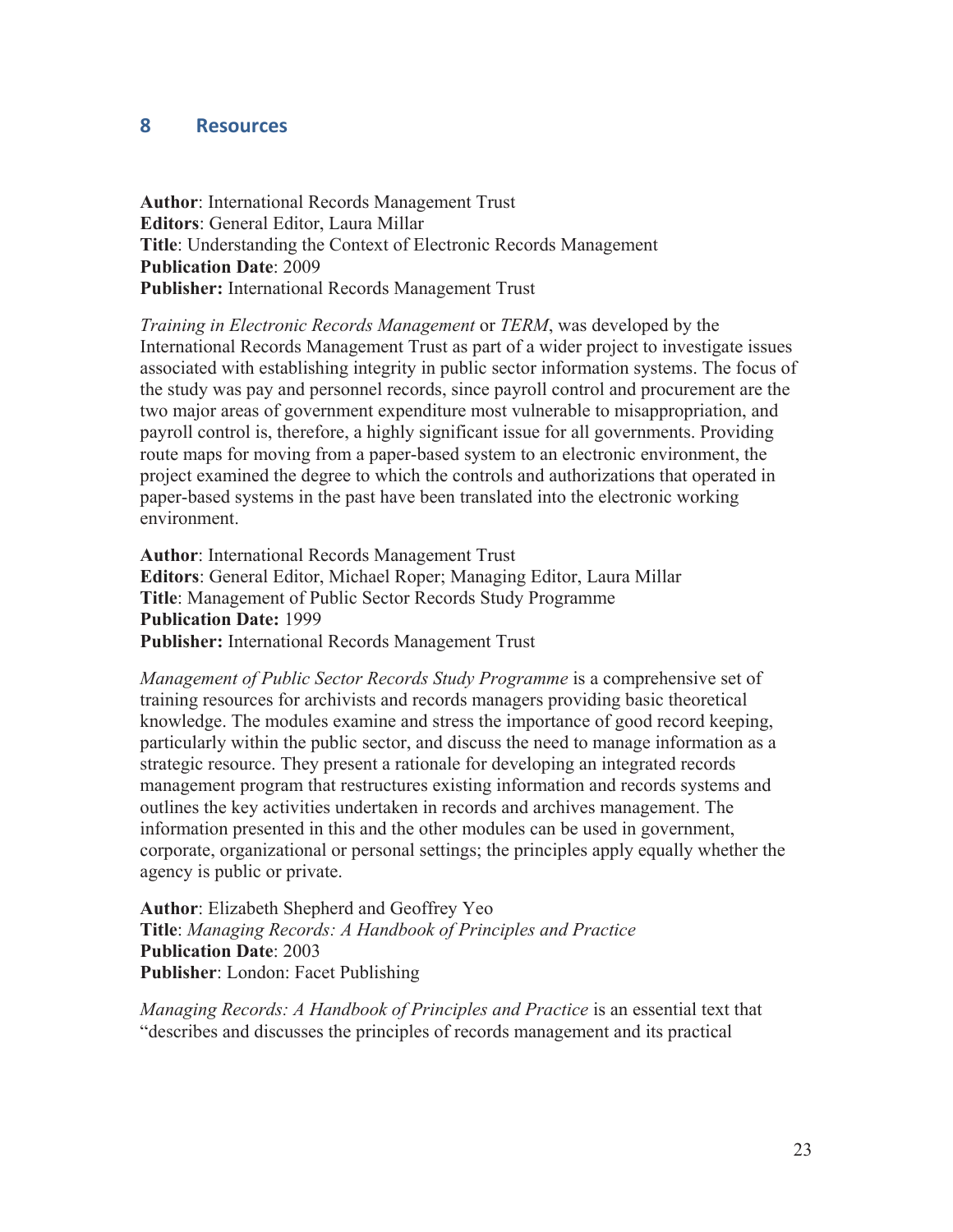implementation in contemporary organizations."<sup>9</sup> Intended for both experienced practitioners and newcomers to the field of records management, the book does not require any prior knowledge of the subject. The book includes a comprehensive bibliography of records management resources as well as lists of national and international records management standards and professional organizations for records managers.

**Author**: CCSDS **Title**: Reference Model for an Open Archival Information System (OAIS) **Publication Date**: 2002 **Publisher**: Consultative Committee for Space Data Systems http://public.ccsds.org/publications/archive/650x0b1.pdf

InterPARES Creator and Preserver Guidelines; Benchmark Requirements Supporting the Presumption of Authenticity of Electronic records; and Baseline Requirements Supporting the Production of Authentic Copies of Electronic Records

<sup>9</sup> Elizabeth Shepherd and Geoffrey Yeo (2003), "Preface," *Managing Records: A Handbook of Principles and Practice*, London: Facet Publishing.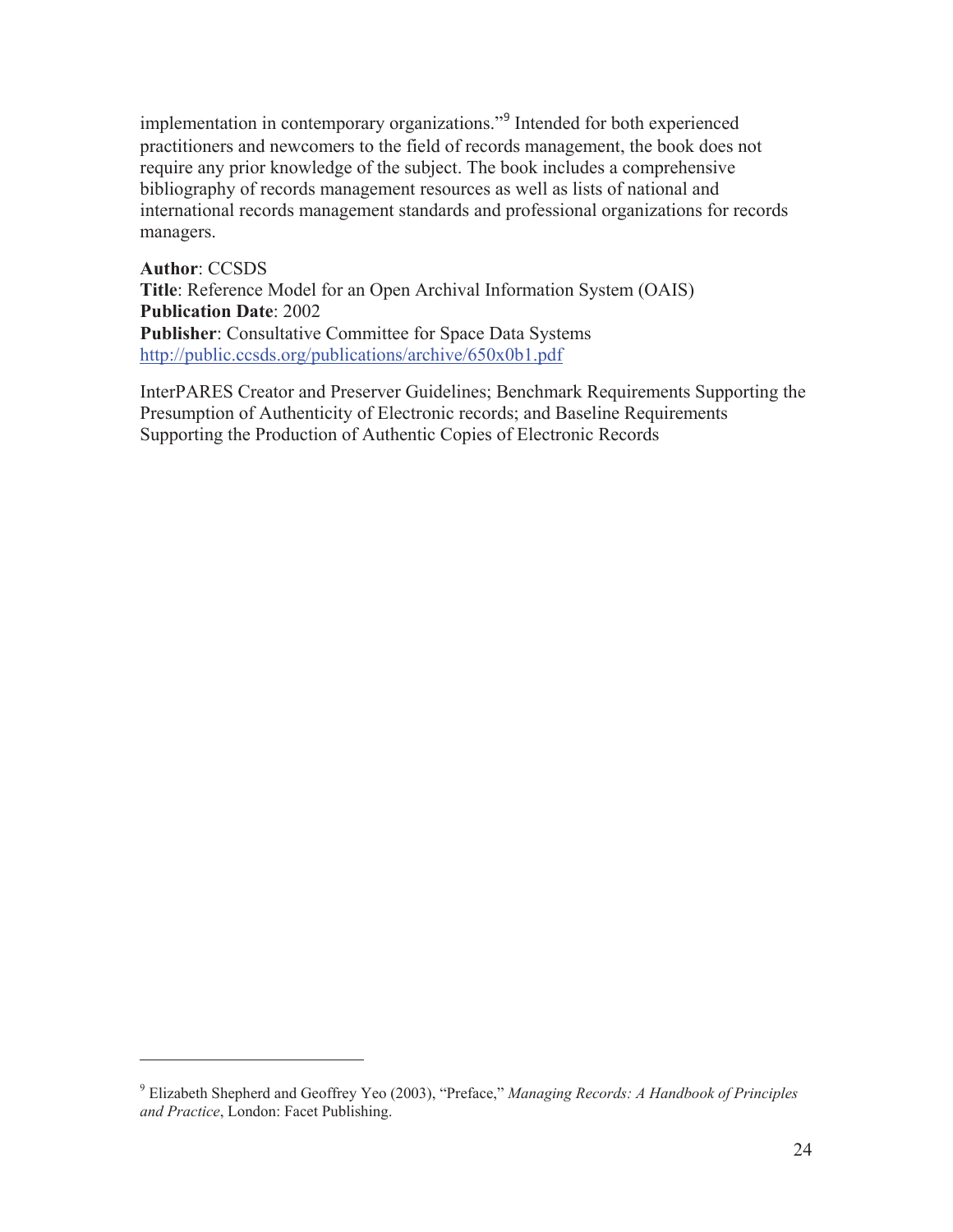#### **9 References**

Caplan, Priscilla. 2006. Preservation Metadata. In *DCC Digital Curation Manual*, ed. Seamus Ross and Michael Day. July. http://www.dcc.ac.uk/resource/curationmanual/chapters/preservation-metadata.

———. 2009. *Understanding PREMIS*. Library of Congress, February. http://www.loc.gov/standards/premis/understanding-premis.pdf.

- CCSDS. 2002. Reference Model for an Open Archival Information System (OAIS). Consultative Committee for Space Data Systems. http://public.ccsds.org/publications/archive/650x0b1.pdf.
- Duranti, Luciana, and Randy Preston. 2008. Research on Permanent Authentic Records in Electronic Systems (InterPARES) 2: Experiential. Interactive and Dynamic Records. Padova: Associazione Nazionale Archivistica Italiana.
- Lavoie, Brian. 2004. *The Open Archival Information System Reference Model: Introductory Guide*. Dublin, OH: OCLC Online Computer Library Center, Inc., January. http://www.dpconline.org/docs/lavoie\_OAIS.pdf.
- PREMIS Editorial Committee. 2011. *PREMIS Data Dictionary for Preservation metadata*. January. http://www.loc.gov/standards/premis/v2/premis-2-1.pdf.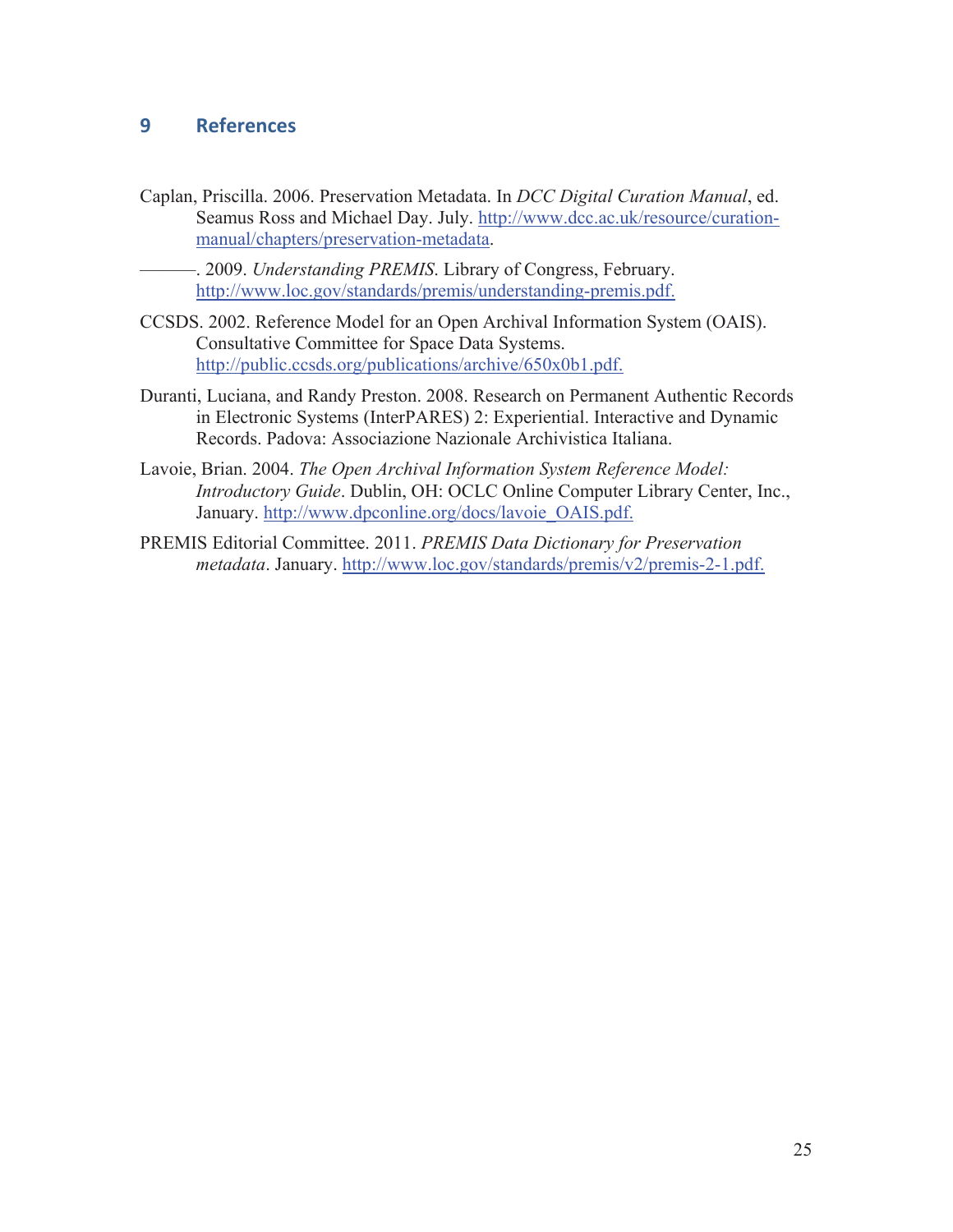## **APPENDIX A: A Framework of Principles for the Development of Policies, Strategies and Standards for the Long-term Preservation of Digital Records<sup>10</sup>**

#### **Introduction**

 $\overline{a}$ 

The InterPARES research projects have examined the creation, maintenance and preservation of digital records. A major finding of the research is that, to preserve trustworthy digital records (i.e., records that can be demonstrated to be reliable, accurate and authentic), records creators must create them in such a way that it is possible to maintain and preserve them. This entails that a relationship between a records creator $11$ and its designated preserver<sup>12</sup> must begin at the time the records are created.<sup>13</sup>

The InterPARES 1 research (1999-2001) was undertaken from the viewpoint of the preserver. Three central findings emerged from it: 1) there are several requirements that should be in place in any recordkeeping environment aiming to create reliable and accurate digital records and to maintain authentic records;<sup>14</sup> $2$ ) it is not possible to preserve digital records but only the ability to reproduce them;<sup>15</sup> and 3) the preserver

 $\frac{http://www.interparse.org/ip2/ip2-terminology_db.cfm. 11}$ <br><sup>11</sup> Records creator is the physical or juridical person (i.e., a collection or succession of physical persons,

 $10$  The term initially used in the InterPARES Project is "electronic records." In fact, the book resulting from InterPARES 1 is named *The Long-term Preservation of Authentic Electronic Records: Findings of the InterPARES Project* (Luciana Duranti, ed.; San Miniato, Archilab, 2005), and the formal title of InterPARES 2 carries that terminology forward. However, in the course of the research, the term "electronic record" began to be gradually replaced by the term "digital record," which has a less generic meaning, and by the end of the research cycle, the research team had developed separate definitions for the two terms and decided to use the latter as the one that better describes the object of InterPARES research. The definition for "electronic record" reads: "An analogue or digital record that is carried by an electrical conductor and requires the use of electronic equipment to be intelligible by a person." The definition for "digital record" is, effectively, a digitally-encoded object and the metadata necessary to order, structure or manifest the object's content and form, where "digital object" is taken to mean "a discrete aggregation of one or more bit streams and the metadata about the properties of the object and, if applicable, methods of performing operations on the object." See the InterPARES 2 Terminology Database, available at

such as an organization, a committee, or a position) who makes or receives and sets aside the records for action or reference. As such, the term includes all officers who work for a juridical person, such as records managers, records keepers and preservers.

<sup>&</sup>lt;sup>12</sup> Records preserver is a generic term that refers more to the function than to the professional designation of the physical or juridical person in question. Thus, the preserver might be a unit in an organization, a standalone institution, an archivist or anyone else who has as primary responsibility the long-term preservation of records.

<sup>&</sup>lt;sup>13</sup> Records are created when they are made or received and set aside or saved for action or reference.<br><sup>14</sup> See Authenticity Task Force (2002). "Appendix 2: Requirements for Assessing and Maintaining the Authenticity of Electronic Records," in *The Long-term Preservation of Authentic Electronic Records: Findings of the InterPARES Project*, Luciana Duranti, ed. (San Miniato, Italy: Archilab, 2005), 204–219. Online reprint available at http://www.interpares.org/book/interpares\_book\_k\_app02.pdf. 15 See Kenneth Thibodeau et al., "Part Three – Trusting to Time: Preserving Authentic Records in the Long

Term: Preservation Task Force Report," ibid, 99–116. Online reprint available at

http://www.interpares.org/book/interpares\_book\_f\_part3.pdf. InterPARES 2 Project Book: Appendix 19 L. Duranti, J. Suderman and M. Todd InterPARES 2 Project, Policy Cross-domain Task Force Page 2 of 22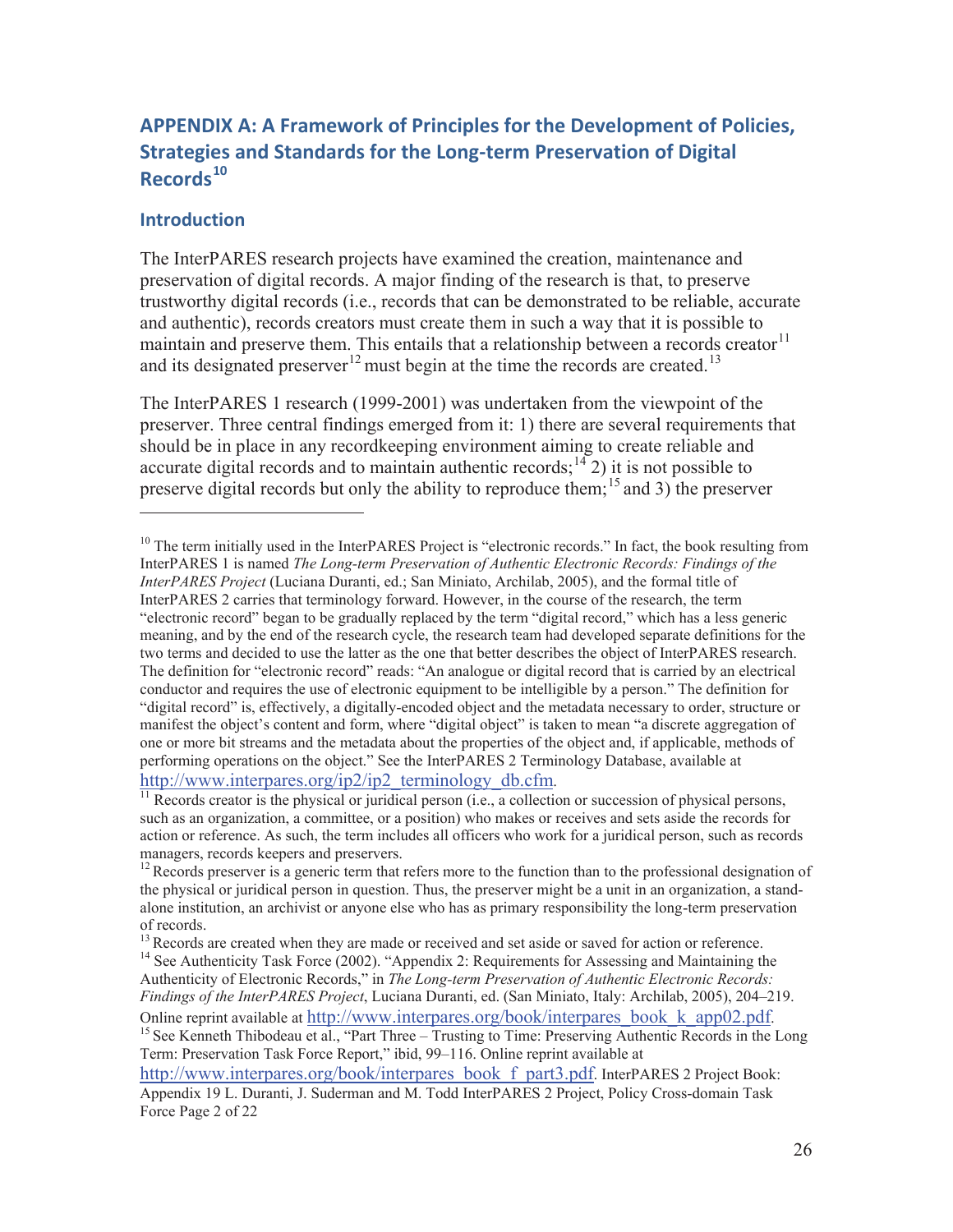needs to be involved with the records from the beginning of their lifecycle to be able to assert that the copies that will be selected for permanent preservation are indeed authentic copies of the creator's records.

The InterPARES 2 research (2002-2006) took the records creator's perspective. The researchers carried out case studies of records creation and maintenance in the artistic, scientific and governmental sectors; they modeled the many functions that make up records creation and maintenance and records preservation according to both the lifecycle and the continuum models; they reviewed and compared legislation and government policies from a number of different countries and at different levels of government, from the national to the municipal; they analyzed many metadata initiatives and developed a tool to identify the strengths and weaknesses of existing metadata schemas in relation to questions of reliability, accuracy and authenticity; and, once again, they studied the concept of trustworthiness and its components, reliability, accuracy.

The case studies showed that record creation in the digital environment is almost never guided by considerations of preservation over the long term. As a result, the reliability, accuracy and authenticity of digital records can either not be established in the first place or not be demonstrated over periods of time relevant to the "business"16 requirements for the records. These records cannot therefore support the creator's accountability requirements, nor can they be effectively relied upon either by the creator for reference or later action or by external users as sources. Furthermore, they cannot be understood within an historical context, thereby undermining the traditional role of preserving organizations such as public archival institutions.

The research undertaken in records and information-related legislation showed that no level of government in any country to date has taken a comprehensive view of the records lifecycle, and that, in some cases, legislation has established significant barriers to the effective preservation of digital records over the long term, most notably that regarding copyright.

It was the responsibility of the InterPARES 2 Policy Cross-domain research team (hereinafter "the Policy team") to determine whether it was possible to establish a framework of principles that could guide the creation of policies, strategies and standards, and that would be flexible enough to be useful in differing national environments, and consistent enough to be adopted in its entirety as a solid basis for any such document. In particular, such a framework had to balance different cultural, social and juridical perspectives on the issues of access to information, data privacy and intellectual property.

The findings of the InterPARES 1 research were confirmed by the research conducted by the InterPARES 2 Policy team, which further concluded that it is possible to develop such a framework of principles to support record creation, maintenance and preservation,

-

and authenticity and how it is understood, not just in the traditional legal and administrative environments, but in the arts, in the sciences and in the developing areas of e-government.

<sup>&</sup>lt;sup>16</sup> The term "business" is used in its most general sense, since the object of the InterPARES research includes works of art and scientific data as well as standard types of business records.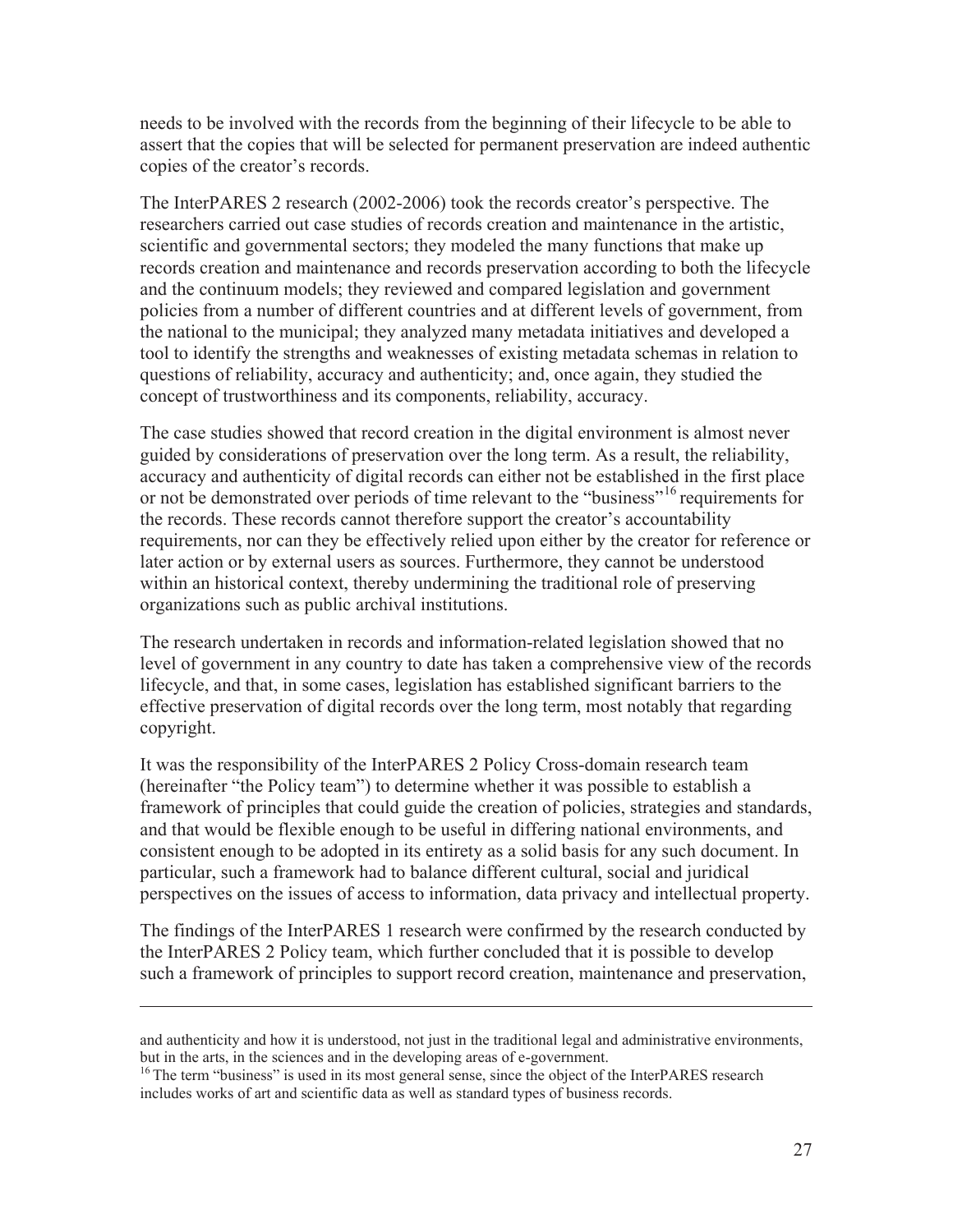regardless of jurisdiction. This document, in combination with other products of the Project, especially the Chain of Preservation  $(COP)$  model,  $^{17}$  reflects this conclusion, while emphasizing the need to make explicit the nature of the relationship between records creators and preservers.

The Policy team developed two complementary sets of principles, one for records creators and one for records preservers, which are intended to support the establishment of the relationship between creators and preservers by demonstrating the nature of that relationship.<sup>18</sup> The principles for records creators are directed to the persons responsible for developing policies and strategies for the creation, maintenance and use of digital records within any kind of organization, and to national and international standards bodies. The principles for records preservers are directed to the persons responsible for developing policies and strategies for the long-term preservation of digital records within administrative units or institutions that have as their core mandate the preservation of the bodies of records created by persons, administrative units or organizations external to them, selected for permanent preservation under their jurisdiction for reasons of legal, administrative or historical accountability. They are therefore intended for administrative units (e.g., a bank, a city or a university archives) or institutions (e.g., a community archives or a state archives) with effective knowledge of records and records preservation.

#### **Structure of the Principles**

The principles are similarly presented, with the principle statement followed by an explanatory narrative, sometimes with illustrative examples. The principles are more often phrased as recommendations ("should") rather than imperatives ("must"), because some of them might not be relevant to some records creators or preservers. Each principle statement is followed by an indication of the corresponding principle in the other set (C stands for Creator, P stands for Preserver; the number is the principle number in the C or the P set). The reason why the principle numbers do not correspond in the two sets (C1=P1) is that the principles are listed in each set in order of relative importance.

#### **Principles for Records Creators**

 $\overline{a}$ 

#### **(C1) Digital objects must have a stable content and a fixed documentary form to be considered records and to be capable of being preserved over time. (P5)**

The InterPARES Project has defined a record as "a document made or received in the course of a practical activity as an instrument or a by-product of such activity, and set aside for action or reference,"19 adopting the traditional archival definition. This definition implies that, to be considered as a record, a digital object generated by the creator must first be a document; that is, must have stable content and fixed documentary

<sup>&</sup>lt;sup>17</sup> The COP model is available in Appendix 14 and at http://www.interpares.org/ip2/ip2\_models.cfm. A narrative discussion of the model is provided in the Modeling Cross-domain Task Force Report.

 $18$  The initial draft of the principles relied heavily on the contributions of three research assistants: Fiorella Foscarini, Emily O'Neill and Sherry Xie.

<sup>19</sup> See InterPARES 2 Terminology Database, op. cit.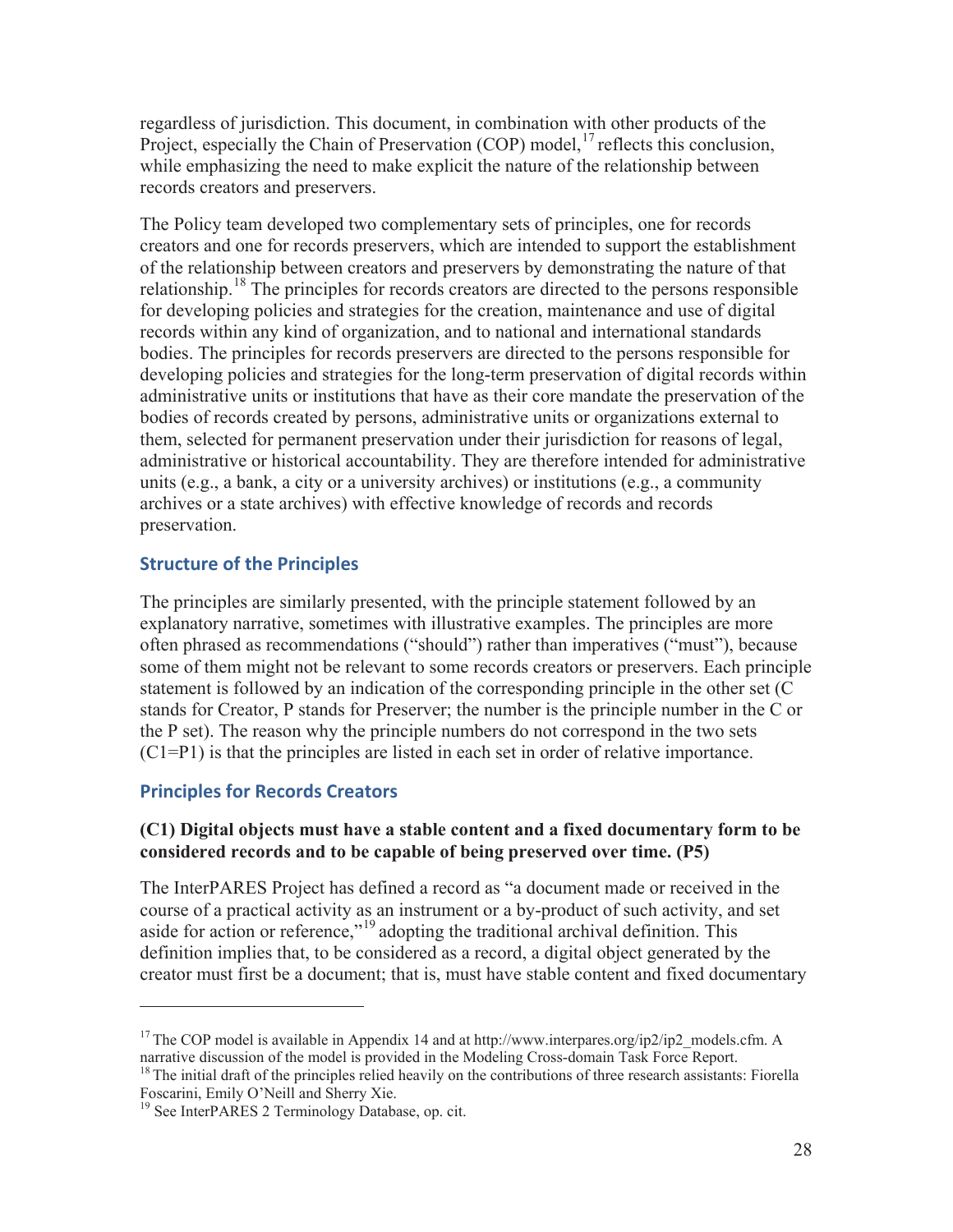form. Only digital objects possessing both are capable of serving the record's memorial function.

The concept of *stable content* is self-explanatory, as it simply refers to the fact that the data and the information in the record (i.e., the message the record is intended to convey) are unchanged and unchangeable. This implies that data or information cannot be overwritten, altered, deleted or added to. Thus, if one has a system that contains fluid, ever-changing data or information, one has no records in such a system until one decides to make one and to save it with its unalterable content.

The concept of *fixed form* is more complex. A digital object has a fixed form when its binary content is stored so that the message it conveys can be rendered with the same documentary presentation it had on the screen when first saved. Because the same documentary presentation of a record can be produced by a variety of digital formats or presentations,20 fixed form does not imply that the bit streams must remain intact over time. It is possible to change the way a record is contained in a computer file without changing the record; for example, if a digital object generated in '.doc' format is later saved in '.pdf' format, the way it manifests itself on the screen—its documentary presentation, or "documentary form"—has not changed, so one can say that the object has a fixed form.

One can also produce digital information that can take several different documentary forms. This means that the same content can be presented on the screen in several different ways, the various types of graphs available in spreadsheet software being one example. In this case, each presentation of such a digital object in the limited series of possibilities allowed by the system is to be considered as a different view of the same record having stable content and fixed form.

In addition, one has to consider the concept of "bounded variability," which refers to changes to the form and/or content of a digital record that are limited and controlled by fixed rules, so that the same query, request or interaction always generates the same result.<sup>21</sup> In such cases, variations in the record's form and content are either caused by technology, such as different operating systems or applications used to access the document, or by the intention of the author or writer of the document. Where content is concerned, the same query will always return the same subset, while, as mentioned, its presentation might vary within an allowed range, such as image magnification. In

 $^{20}$ Digital format is defined as "The byte-serialized encoding of a digital object that defines the syntactic and semantic rules for the mapping from an information model to a byte stream and the inverse mapping from that byte stream back to the original information model" (InterPARES 2 Terminology Database, op. cit.). In most contexts, digital format is used interchangeably with digital file-related concepts such as file format, file wrapper, file encoding, etc. However, there are some contexts, "such as the network transport of formatted content streams or consideration of content streams at a level of granularity finer than that of an entire file, where specific reference to "file" is inappropriate" (Stephen L. Abrams (2005), "Establishing a Global Digital Format Registry," *Library Trends* 54(1): 126. Available at

http://muse.jhu.edu/demo/library\_trends/v054/54.1abrams.pdf).

<sup>&</sup>lt;sup>21</sup> See Duranti and Thibodeau, "The Concept of Record," op. cit.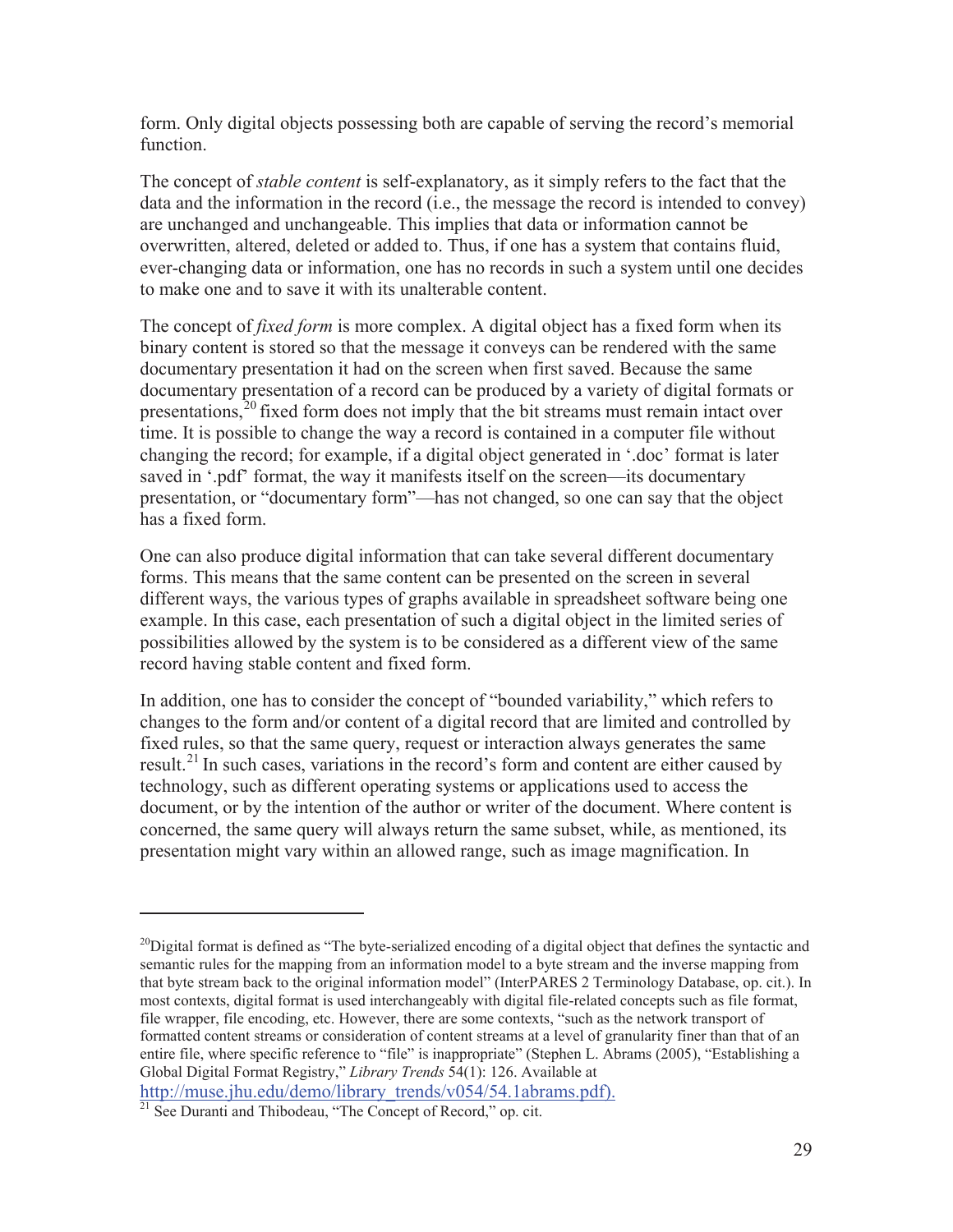consideration of the fact that what causes these variations also limits them, they are not considered to be violations of the requirements of stable content and fixed form.

Organizations should establish criteria for determining which digital objects need to be maintained as records and what methods should be employed to fix their form and content if they are fluid when generated. The criteria should be based on business needs but should respect as well the requirements of legal, administrative and historical accountability.

#### **(C2) Record creation procedures should ensure that digital components of records can be separately maintained and reassembled over time. (P4)**

Every digital record is composed of one or more digital components. A digital component is a digital object that is part of one or more digital records, including any metadata necessary to order, structure or manifest content, and that requires a given preservation action. For example, an e-mail that includes a picture and a digital signature will have at least four digital components (the header, the text, the picture and the digital signature). Reports with attachments in different formats will consist of more than one digital component, whereas a report with its attachments saved in one PDF file will consist of only one digital component. Although digital components are each stored separately, each digital component exists in a specific relationship to the other digital components that make up the record.

Preservation of digital records requires that all the digital components of a record be consistently identified, linked and stored in a way that they can be retrieved and reconstituted into a record having the same documentary presentation it manifested when last closed. Each digital component requires one or more specific methods for decoding the bit stream and for presenting it for use over time. The bit stream can be altered, as a result of conversion for example, as long as it continues to be able to fulfill its original role in the reproduction of the record. All digital components must be able to work together after they are altered; therefore, all changes need to be assessed by the creator for the effects they may have on the record.

Organizations should establish policies and procedures that stipulate the identification of digital components at the creation stage and that ensure they can be maintained, transmitted, reproduced, upgraded and reassembled over time.

#### **(C3) Record creation and maintenance requirements should be formulated in terms of the purposes the records are to fulfill, rather than in terms of the available or chosen record-making or recordkeeping technologies. (P6)**

Digital records rely, by definition, on computer technology and any instance of a record exists within a specific technological environment. For this reason, it may seem useful to establish record creation and maintenance requirements in terms of the technological characteristics of the records or the technological applications in which the records may reside. However, not only do technologies change, sometimes very frequently, but they are also governed by proprietary considerations established and modified at will by their developers. Both these factors can significantly affect the accessibility of records over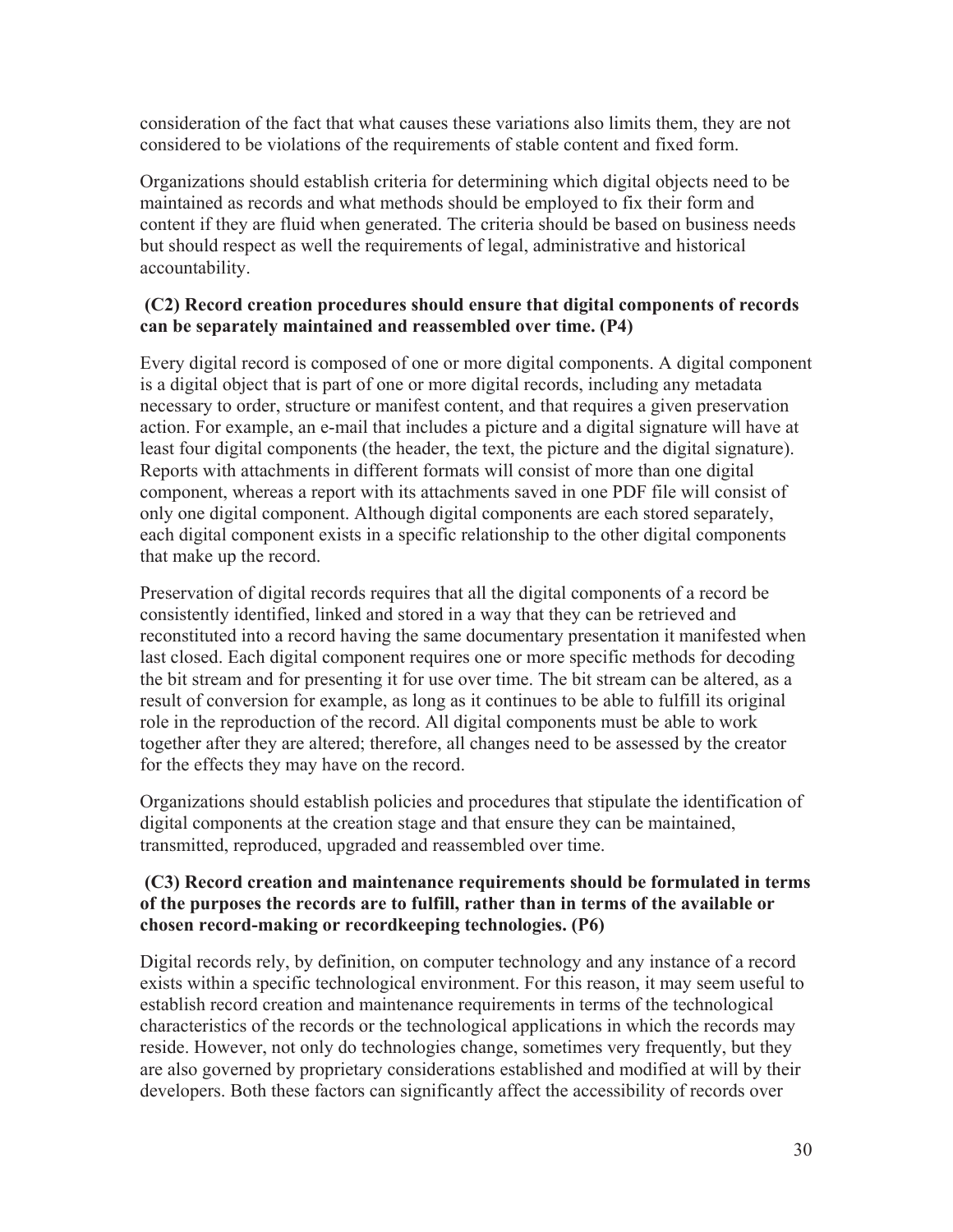time. For these reasons, references to specific technologies should not be included in records policies, strategies and standards governing the creation and maintenance of an organization's records. Only the business requirements and obligations that the records are designed to support should be explicitly kept in consideration at such a high regulatory level. At the level of implementation, the characteristics of specific technologies should be taken into account to support the established business requirement and make possible its realization.

Technological solutions to record creation and maintenance are dynamic, meaning that they will evolve as the technology evolves. New technologies will enable new ways of creating records that meet an organization's business requirements. The rapid adoption of Web technologies to support business communication and transaction illustrates this. Specific activities for maintaining records will therefore require continuing adaptation to new situations drawing on expertise from a number of disciplines. To extend the example of the use of Web technologies, organizations creating and maintaining transactional records in a mainframe environment need to draw on knowledge of the new Web technologies from both connectivity (i.e., how to connect the mainframe to the Web) and security standpoints (i.e., how to protect the records from remote, Web-based attacks). As new technologies are used to create records, reference to new archival knowledge will continue to be required.

Technological solutions need to be specific to be effective. Although the general theory and methodology of digital preservation applies to all digital records, the maintenance solutions for different types of records require different methods. Therefore, they should be based on the specific juridical-administrative context in which the records are created and maintained, the mandate, mission or goals of their creator, the functions and activities in which the records participate and the technologies employed in their creation to ensure the best solutions are adopted for their maintenance.

Record policies that are expressed in terms of business requirements rather than technologies will need to be periodically updated as the organization's business requirements change, rather than as the technology changes. It is the role of a specific action plan to identify appropriate technological solutions for the maintenance of specific aggregations of records. The identified solutions must be monitored with regard to the possible need for modifying and updating. This requires the records creating body to be aware of new research developments in the archival and records management fields and to collaborate with interdisciplinary efforts to develop appropriate methods for the management of digital records.

#### **(C4) Record creation and maintenance policies, strategies and standards should address the issues of record reliability, accuracy and authenticity expressly and separately. (P2)**

In the management of digital records, reliability, accuracy and authenticity are three vital considerations for any organization that wishes to sustain its business competitiveness and to comply with legislative and regulatory requirements. These considerations should be directly and separately addressed in records policies and promulgated throughout the organization. The concept of reliability refers to the authority and trustworthiness of a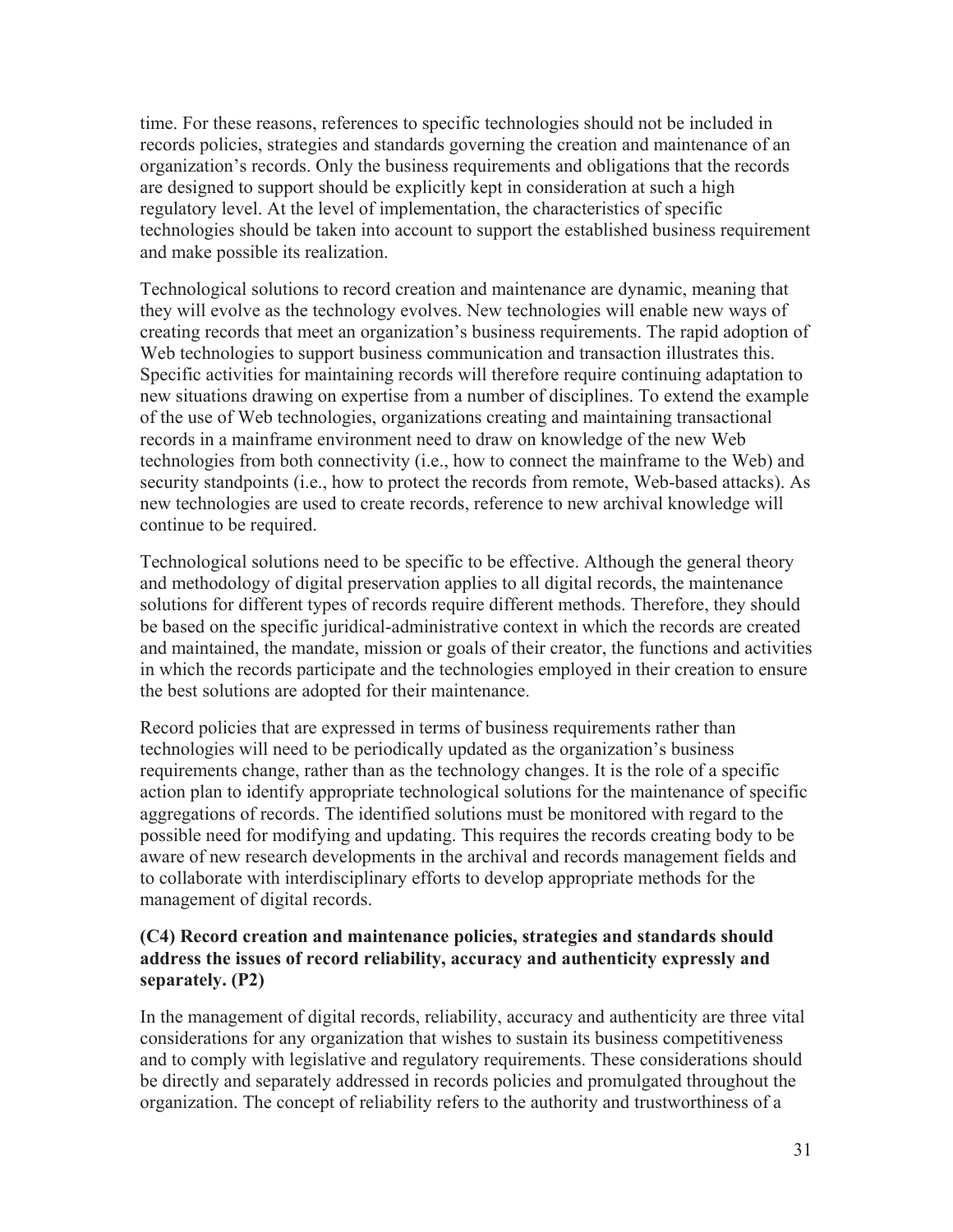record as a representation of the fact(s) it is about; that is, to its ability to stand for what it speaks of. In other words, reliability is the trustworthiness of a record's content. It can be inferred from two things: the degree of completeness of a record's documentary form and the degree of control exercised over the procedure (or workflow) in the course of which the record is generated. Reliability is then exclusively linked to a record's authorship and is the sole responsibility of the individual or organization that makes the record. Because, by definition, the content of a reliable record is trustworthy, and trustworthy content is, in turn, predicated on accurate data, it follows that a reliable record is also an accurate record.

An accurate record is one that contains correct, precise and exact data. Accuracy of a record may also indicate the absoluteness of the data it reports or its perfect or exclusive pertinence to the matter in question. The accuracy of a record is assumed when the record is created and used in the course of business processes to carry out business functions, based on the assumption that inaccurate records harm business interests. However, when records are transmitted across systems, refreshed, converted or migrated for continuous use, or the technology in which the record resides is upgraded, the data contained in the record must be verified to ensure their accuracy was not harmed by technical or human errors occurring in the transmission or transformation processes. The accuracy of the data must also be verified when records are created by importing data from other records systems. This verification of accuracy is the responsibility of the physical or juridical person receiving the data; however, such person is not responsible for the correctness of the data value, for which the sending person is accountable. Thus, the receiving person should issue a disclaimer regarding accuracy of records using other persons' data.

The concept of authenticity refers to the fact that a record is what it purports to be and has not been tampered with or otherwise corrupted. In other words, authenticity is the trustworthiness of a record as a record. An authentic record is as reliable and accurate as it was when first generated. Authenticity depends upon the record's transmission and the manner of its maintenance and custody. Authenticity is maintained and verifiable by maintaining the identity and integrity of a record. The identity of a record is established and maintained by indicating at a minimum the names of the persons participating in the creation of the record (e.g., author, addressee); the action or matter to which the record pertains; the date(s) of compilation, filing or transmission; the record's documentary form; the record's digital presentation (or format); the relationship of the record to other records through a classification code or a naming convention; and the existence of attachments. The integrity of a record is established and maintained by identifying the responsibility for the record through time by naming the handling person or office(s)<sup>22</sup> and the trusted records officer<sup>23</sup> or the record keeping office,<sup>24</sup> identifying access

 $^{22}$  Handling office (or person) is defined as "The office (or officer) formally competent for carrying out the action to which the record relates or for the matter to which the record pertains" (InterPARES 2 Terminology Database, op. cit.).

<sup>&</sup>lt;sup>23</sup> A trusted records officer (also called records keeper or records manager) is defined as "an individual or a unit within the creating organization who is responsible for keeping and managing the creator's records, who has no reason to alter the kept records or allow others to alter them and who is capable of implementing all of the benchmark requirements for authentic records" (Ibid.).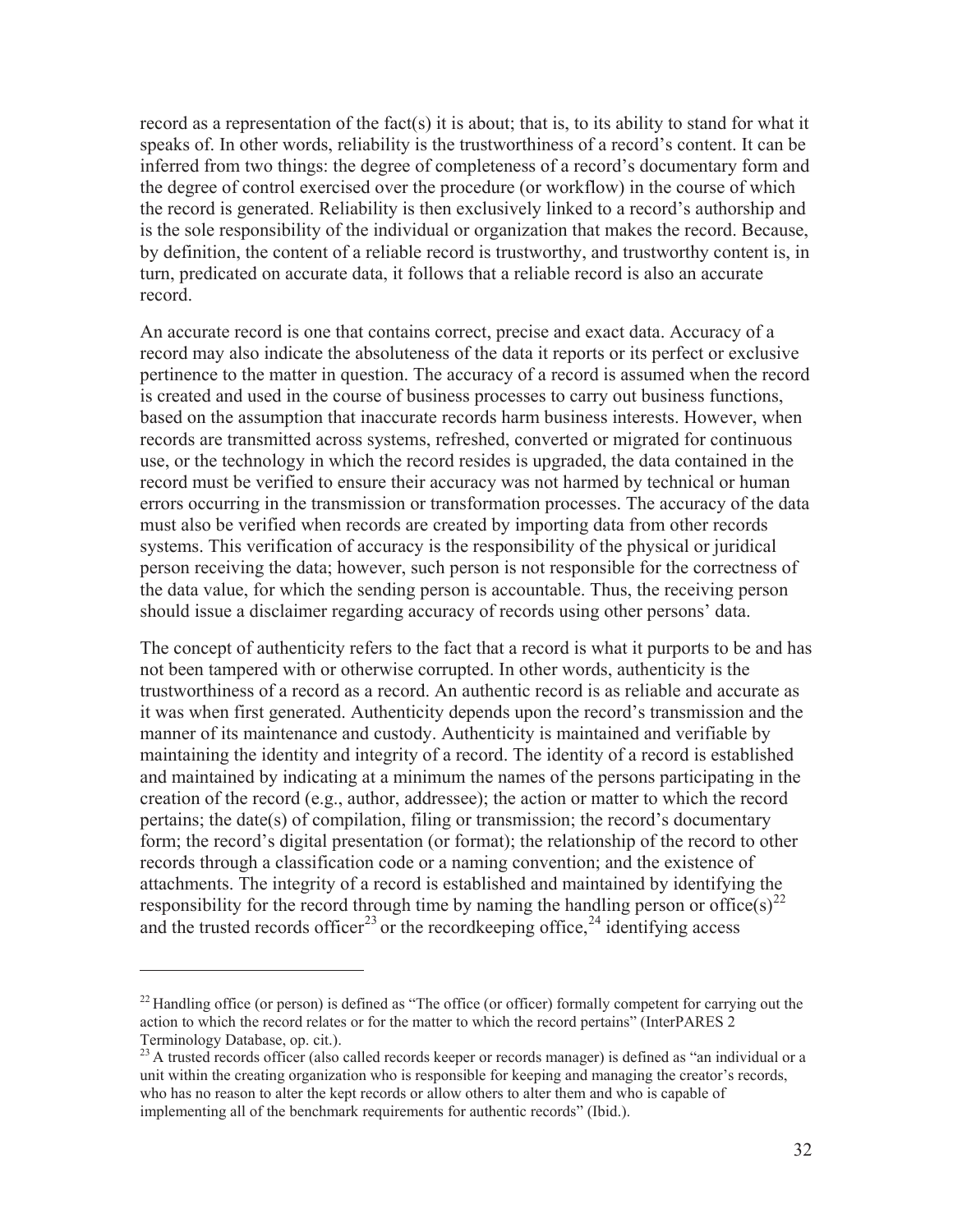privileges<sup>25</sup> and access restrictions<sup>26</sup> and indicating any annotations or any modifications (technical or otherwise) made to the record by the persons having access to it.

Thus, record reliability is a quality that is established when a record is created and implies accuracy of the data contained in the record, while record accuracy and authenticity are qualities that are connected with the transmission and maintenance of the record. The latter are therefore the responsibility of both the records creator and any legitimate successor. Authenticity is protected and guaranteed through the adoption of methods that ensure the record is not manipulated, altered, or otherwise falsified after its creation, either during its transmission or in the course of its handling and preservation, within the record keeping system.<sup>27</sup>

#### **(C5) A trusted record-making system should be used to generate records that can be presumed reliable.**<sup>28</sup>

A trusted record-making system consists of a set of rules governing the making of records and a set of tools and mechanisms used to implement these rules. To generate reliable records, every record-making system should include in its design integrated business and documentary procedures, record metadata schemes, records forms, record-making access privileges and record-making technological requirements.

Integrated business and documentary procedures are business procedures linked to documentation procedures and to the classification system (i.e., the file management plan or taxonomy) established in the organization. This integration reinforces the control over record-making procedures: it supports the reliability of records by explicitly connecting records to the activities in which they participate and to the records organization system, thereby standardizing the procedures for creating and managing those records. The integration of business and documentary procedures also establishes the basis and central means to demonstrate ownership of and responsibility for the records. A record-making metadata scheme is a list of all metadata elements that need to be documented in the course of record-making processes for the purposes of uniquely identifying each record and enabling the maintenance of its integrity and the presumption of its authenticity. Such a scheme can also be used later to verify authenticity when questioned. Records forms are specifications of the documentary forms for the various types of records generated in the record-making system. Access privileges refer to the authority to compile, edit, annotate, read, retrieve, transfer and/or destroy records in the record-making system, granted to officers and employees by the records creator on the basis of position duties and business needs. Access privileges control access to the record-making system and are established

 $24$  Recordkeeping office is defined as "The office given the formal competence for designing, implementing and maintaining the creator's trusted recordkeeping system" (Ibid.).

 $^{25}$  Access privileges is defined as "The authority to access a system to compile, classify, register, retrieve, annotate, read, transfer or destroy records, granted to a person, position or office within an organization or agency" (Ibid.).

 $^{26}$  Access restrictions is defined as "The authority to read a record, granted to a person, position or office within an organization or agency" (Ibid.).

<sup>&</sup>lt;sup>27</sup> See MacNeil et al., "Authenticity Task Force Report," op. cit.

<sup>&</sup>lt;sup>28</sup> There is no corresponding Preserver Principle.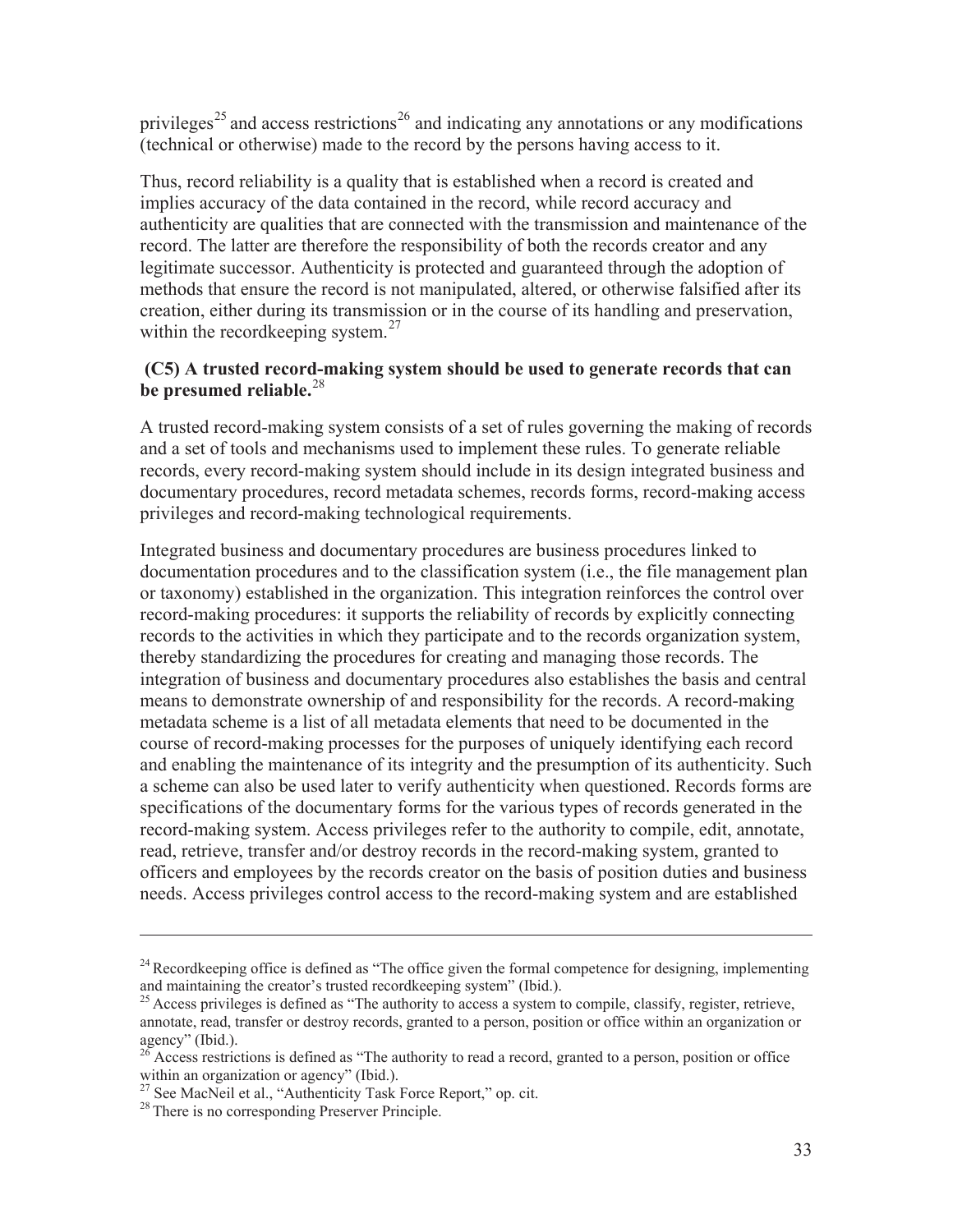in the course of integrating business and documentary procedures through connecting specific classes of records to the office of primary responsibility for a business function or activity. The establishment and implementation of access privileges is the most important step towards ensuring that the reliability of records can be presumed. Recordmaking technological requirements include the hardware and software specifications for the record-making system that have a direct impact on the documentary form of records.

#### **(C6) A trusted recordkeeping system should be used to maintain records that can be presumed accurate and authentic. (P11, P12)**

A trusted recordkeeping system consists of a set of rules governing the keeping of records and a set of tools and mechanisms used to implement these rules. Every recordkeeping system should include in its design a recordkeeping metadata scheme, a classification scheme, a retention schedule, a registration system, a recordkeeping retrieval system, recordkeeping technological requirements, recordkeeping access privileges and procedures for maintaining accurate and authentic records.

A recordkeeping metadata scheme is the list of all necessary metadata to be attached to each record to ensure its continuing identity and integrity in the recordkeeping system. A classification scheme is a plan for the systematic identification and arrangement of business activities and related records into categories according to logically structured conventions, methods and procedural rules. A retention schedule is a document specifying and authorizing the disposition of aggregations of records as identified in the classification scheme. A registration system is a method for assigning a unique identifier to each created record, linked to its identity and integrity metadata. Recordkeeping access privileges refer to the authority to classify, annotate, read, retrieve, transfer and/or destroy records in the recordkeeping system, granted to officers and employees by the records creator based on position duties and business needs. Typically, access to records for purposes of classification, transfer and destruction is given only to the trusted records officer of the organization. A recordkeeping retrieval system is a set of rules governing the searching and finding of records and/or information about records in a recordkeeping system and the tools and mechanisms used to implement these rules. Recordkeeping technological requirements include the hardware and software specifications for the recordkeeping system. The procedures for maintaining accurate and authentic records are the procedures designed to ensure that the data in the records and the identity and integrity of the records in the recordkeeping system are protected from accidental or malicious corruption or loss.

To improve efficiency and reduce the potential for human-induced error, the recordmaking and recordkeeping systems should be designed to automate, as much as possible, the creation of the identity and integrity metadata both at the point of records creation or modification (e.g., when migrated to a new system or file format), and whenever the aggregations to which the records belong are created or modified—every record unit should automatically inherit the metadata of the higher level in the classification at the point of creation as well as whenever there are updates to the metadata of the higher level.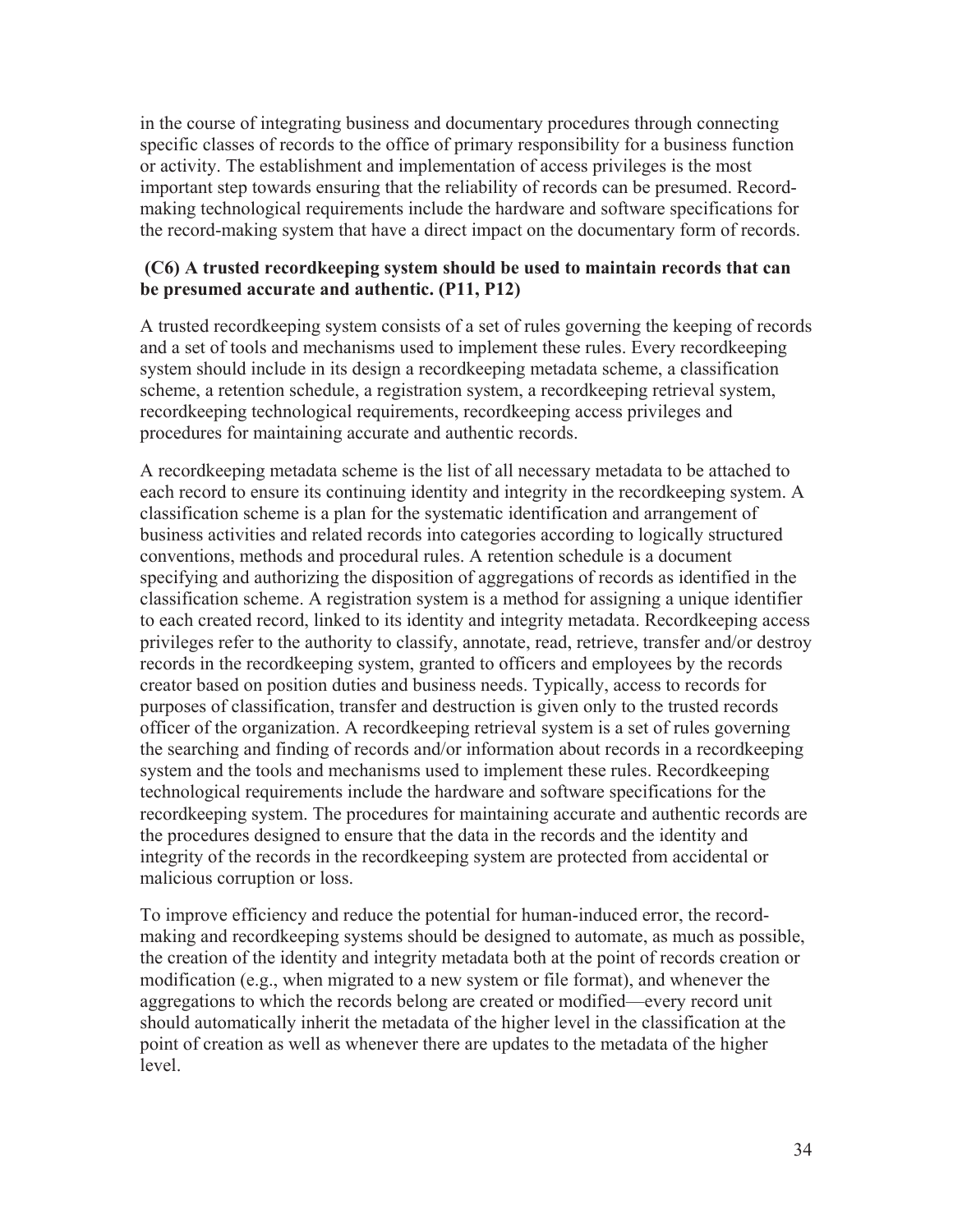A records creator should indicate in its records management policy that it is the trusted records officer's responsibility to manage the recordkeeping system. The role of the trusted records officer is analogous to that of a trusted custodian; thus, the trusted records officer should have the qualifications for a trusted custodian as stated in principle C8.

A recordkeeping system that complies with the above requirements and procedures in its design and management is capable of ensuring the accuracy and authenticity of records after their creation, since these requirements and procedures establish the maximum degree of control with regard to the maintenance and use of the records.

#### **(C7) Preservation considerations should be embedded in all activities involved in record creation and maintenance if a creator wishes to maintain and preserve accurate and authentic records beyond its operational business needs. (P7)**

The concept of the records lifecycle in archival science refers to the theory that records go through distinct phases, including creation, use and maintenance and disposition (i.e., destruction or permanent preservation).

It is essential for records creators dealing with records in digital form to understand that, differently from what is the case with traditional records, preservation is a continuous process that begins with the creation of the records. Traditionally, records are appraised for preservation at the disposition stage, when they are no longer needed for business purposes. With digital records, decisions regarding preservation must be made as close as possible to the creation stage because of the ease with which they can be manipulated and deleted or lost to technological obsolescence.

The notion that records preservation starts at the creation stage requires that preservation considerations be incorporated and manifested in the design of record-making and recordkeeping systems. Each aggregation of records appraised for preservation should be identified in accordance with the classification scheme and records retention schedule established by the records creator, and this identification should be indicated among the records metadata. The aggregations of records so identified should be monitored throughout their lifecycle so that appraisal decisions and preservation considerations can be updated and/or modified to accommodate any possible change occurring after they are first made. To monitor and implement appraisal decisions and preservation considerations, the designated preserver should be given access to the organization's recordkeeping system. Policies and procedures should be established to facilitate constant interaction between the records creator and its designated preserver.

#### **(C8) A trusted custodian should be designated as the preserver of the creator's records. (P1)**

The designated records preserver is the entity responsible for taking physical and legal custody of and preserving<sup>29</sup> (i.e., protecting and ensuring continuous access to) a

<sup>&</sup>lt;sup>29</sup> The term "preservation" is defined as "The whole of the principles, policies, rules and strategies aimed at prolonging the existence of an object by maintaining it in a condition suitable for use, either in its original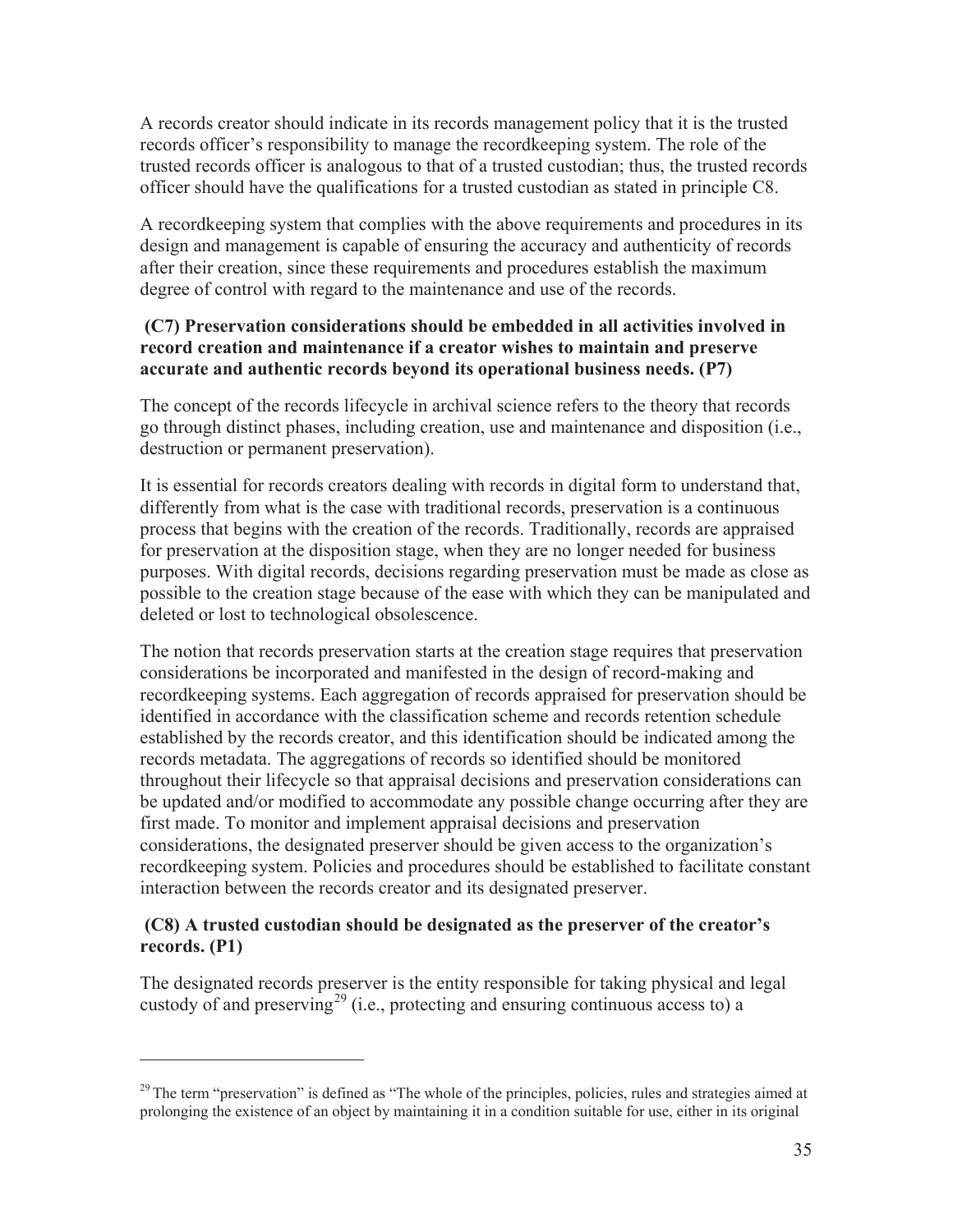creator's inactive records.<sup>30</sup> Be it an outside organization or an in-house unit, the role of the designated preserver should be that of a *trusted custodian* for a creator's records. To be considered as a trusted custodian, the preserver must:

- act as a neutral third party; that is, demonstrate that it has no stake in the content of the records and no reason to alter records under its custody and that it will not allow anybody to alter the records either accidentally or on purpose;
- $\bullet$  be equipped with the knowledge and skills necessary to fulfill its responsibilities, which should be acquired through formal education in records and archives administration; and
- establish a trusted preservation system that is capable of ensuring that accurate and authentic copies of the creator's records are acquired and preserved.

For as long as the records are maintained by the creator in its recordkeeping system, they are active or semi-active records,  $31$  although under the responsibility of a trusted records officer. A records custodian trusted by the records creator as its designated preserver should maintain records that have been removed from the recordkeeping system for longterm or indefinite preservation. This trusted custodian will establish and maintain a preservation system to receive and preserve the creator's digital records. This involves ensuring that the accuracy and authenticity of the records received from the creator are assessed and maintained. Within the context of the preservation system, the designated preserver identifies appropriate preservation strategies and procedures, drawing on expertise from various disciplines, including archival science, computer science and law. The preservation procedures are implemented within the preservation system.

Only preservers that satisfy the requirements for trusted custodian are capable of fulfilling their duties of preserving authentic records over time and enabling a presumption of authenticity of the authentic copies they make for preservation purposes.

#### **(C9) All business processes that contribute to the creation and/or use of the same records should be explicitly documented. (P10)**

Records created in the course of carrying out one business function or one business process are often also used in the course of conducting other business functions or processes. In cases like this, records used in separate activities may be associated only with one activity in the records creator's record-making or recordkeeping system, or with none in some central "information" system or application. This practice creates difficulties for the records creator in identifying aggregations of records for

format or in a more persistent format, while leaving intact the object's intellectual form" (InterPARES 2 Terminology Database, op. cit.).

<sup>&</sup>lt;sup>30</sup> An inactive record is defined as "A record that is no longer used in the day-to-day course of business, but which may be kept and occasionally used for legal, historical, or operational purposes" (Ibid.).

<sup>&</sup>lt;sup>31</sup> An active record is defined as "A record needed by the creator for the purpose of carrying out the action for which it was created or for frequent reference" (Ibid). A semi active record is defined as "A record which is no longer needed for the purpose of carrying out the action for which it was created, but which is needed by the records creator for reference" (Ibid.).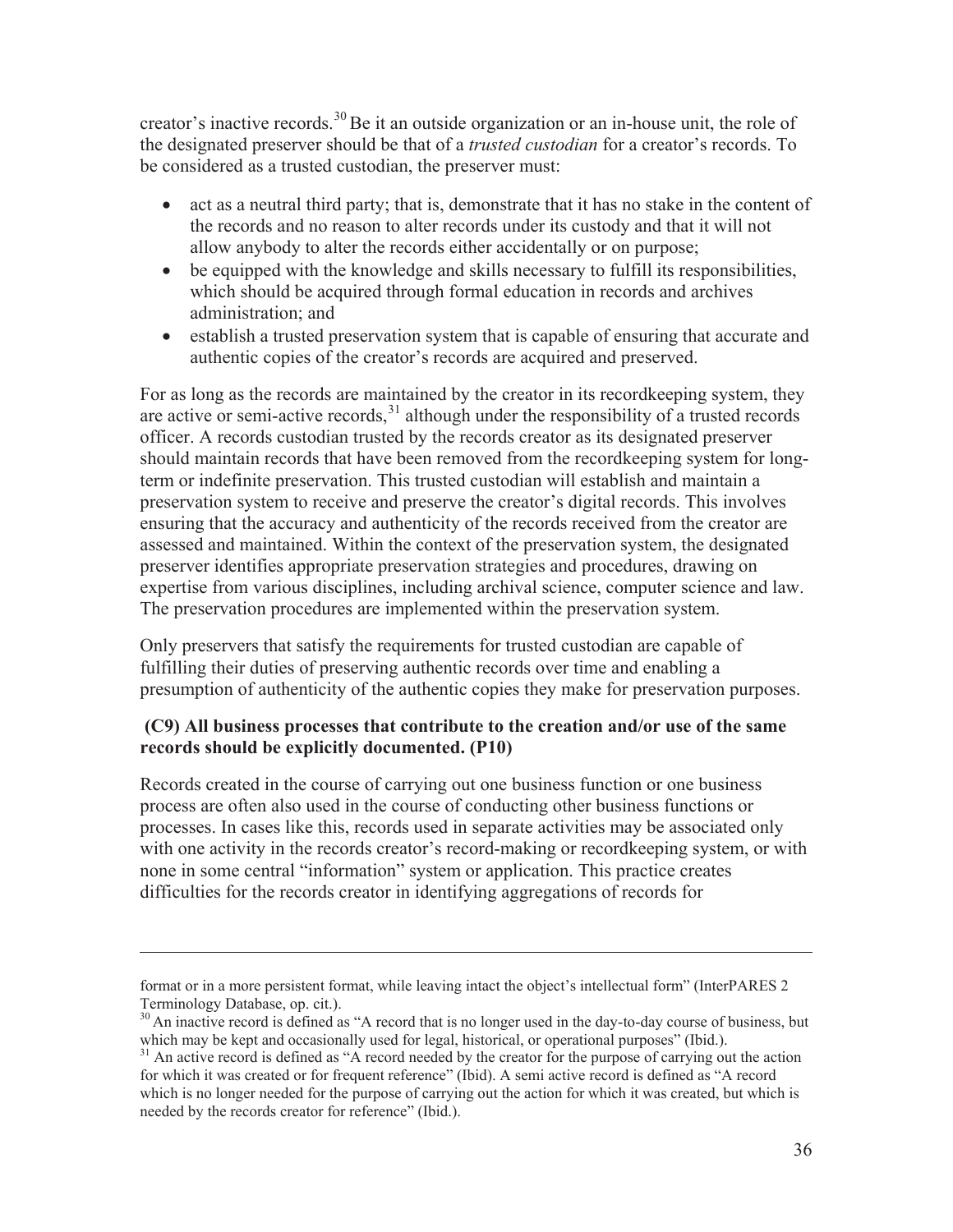accountability purposes and for its designated preserver in conducting appraisal and preservation activities.

It is recommended that policies and procedures be established that require detailed documentation of all business functions and processes contributing to the creation and use of the same records in any records creator's application or system and an explicit linkage between each record and the related workflow. Procedural manuals with such descriptions are effective in increasing the awareness of the impact of record-making and recordkeeping on the management of an organization. A subsequent different use of records after their creation can be captured by metadata, which are also capable of tracing the contexts in which records are generated.

#### **(C10) Third-party intellectual property rights attached to the creator's records should be explicitly identified and managed in the record-making and recordkeeping systems. (P8)**

Every records creator is usually aware that the records that it creates, or which are under its control or custody, contain information covered by intellectual property legislation. However, creators should also be aware that in some cases the intellectual property rights linked to a record may belong to a party other than the author and addressee.

All intellectual property rights attached to a record need to be documented in the metadata accompanying such record at the time that it is made or received and set aside. Intellectual property issues can significantly influence the reproduction of records, which is central to the processes of refreshing, converting and migrating records for either continuous use or preservation purposes. Subject to variations among different legislative environments, reproductions of records with intellectual property rights held by third parties may violate legislation that protects such rights. These issues must be identified and addressed at the stage of designing the record-making and recordkeeping systems. In the case of records identified for long-term preservation, long-term clearance of such rights should be addressed explicitly in the creator's record policy.

#### **(C11) Privacy rights and obligations attached to the creator's records should be explicitly identified and protected in the record-making and recordkeeping systems. (P9)**

Privacy legislation protects the rights of individuals with reference to personal data that may be part of any record used and maintained by a records creator with whom they have interacted. The limits of privacy depend on the legislative framework in which the records creator operates. The framework may be in conflict with the access policy linked to the mandate of the records creator and even with the access to information legislation in the same jurisdiction.

The presence of personal information within the records should be identified and documented within the metadata schema linked to the records in the record-making and recordkeeping systems of the creator. Metadata schemas that note and administer the use of personal information contained within the records must be embedded in record-making and recordkeeping systems. This will enable the protection of personal information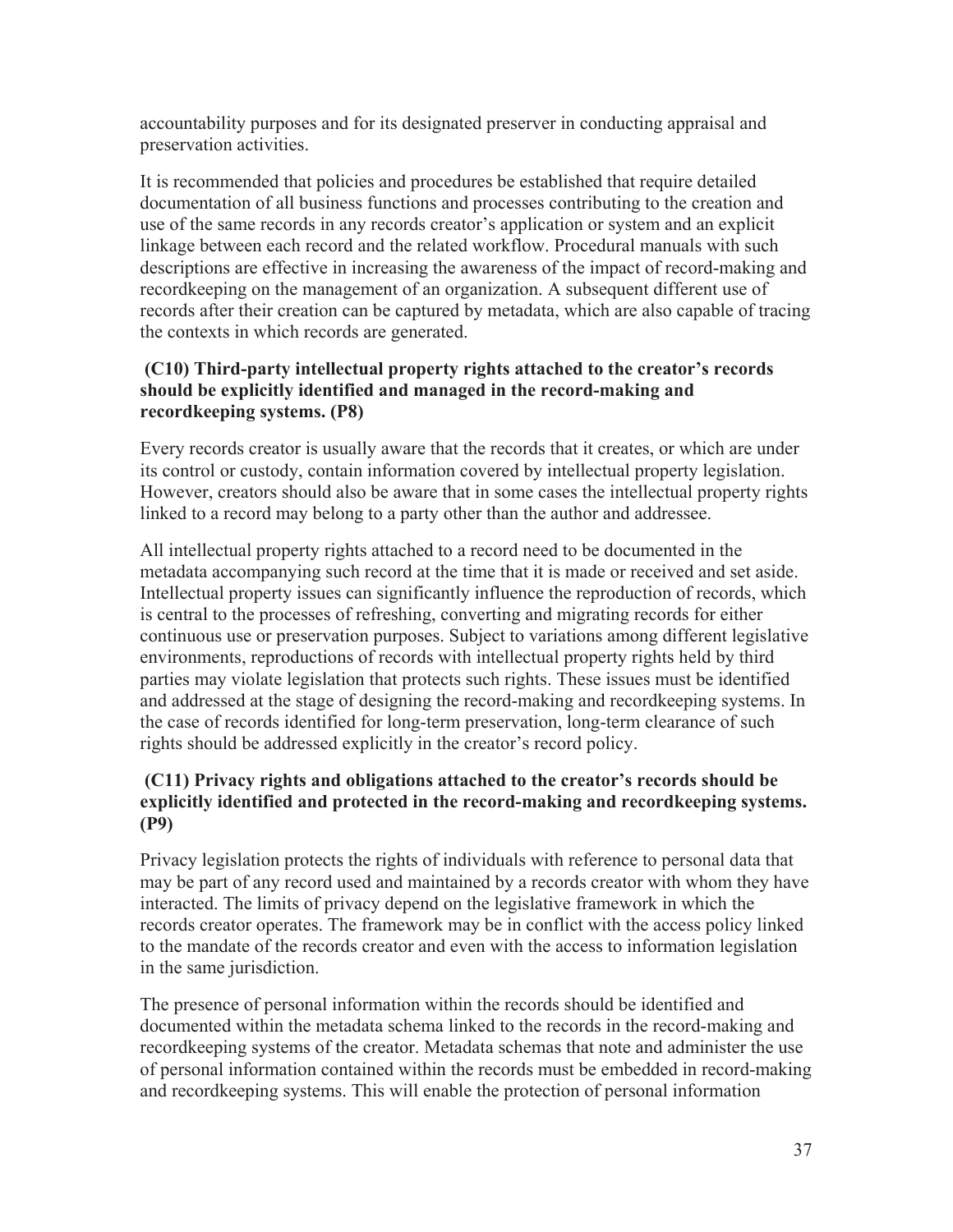through the establishment of system-wide access privileges. In cases where records are to be preserved indefinitely, privacy issues relating to access to records must be expressly resolved (i.e., explicit permissions must be sought from the individuals concerned), ideally prior to record creation. This is the best way to ensure that the records are managed in accordance with privacy legislation and that the preserver will be able to effectively include the privacy issues relevant to the records in the preservation feasibility study during appraisal. The designated preserver for each records creator should, as a trusted custodian, be granted access to records containing personal information to perform preservation activities. Processing of personal information for maintenance or preservation purposes is different from the use of it for research or business purposes. Regardless of the legislative framework, the records creator should be able to demonstrate that processing of records containing personal information does not put such information at risk of unauthorized access.

Responsibility for processing records containing personal data for maintenance and preservation purposes must reside with the records creator and its legitimate successors. Although the practice of outsourcing these functions to specialized commercial operators is authorized and regulated under most existing privacy legislation, the practice should still be avoided whenever possible to minimize the number of individuals authorized to access and/or process the records, thus reducing the risk of unauthorized disclosure of personal information in the records and of jeopardizing the ability to obtain permission to process personal information for maintenance or preservation purposes.

In the case of records that are not yet designated for permanent preservation, appraisal decisions should be taken before the initial mandate for processing personal information has expired to ensure that the legal basis for retaining such records is still in force.

#### **(C12) Procedures for sharing records across different jurisdictions should be established on the basis of the legal requirements under which the records are created. (P13)**

Records creators with branches in geographically separate areas (i.e., areas that are covered by different legislation), must be aware that different access, privacy and intellectual property laws may have an impact on their records-sharing activities. Such sharing activities encompass records exchange within the records creator or with outside organizations, such as governments or business partners. This includes providing records to a trusted preserver, where the latter operates in a legal environment different from that of the records creator.

The fact that records are freely accessible in one jurisdiction does not imply that they can be accessed in the same way in other jurisdictions. Records creators must investigate such issues and address them in their policies.

 **(C13) Reproductions of a record made by the creator in its usual and ordinary course of business and for its purposes and use, as part of its recordkeeping activities, have the same effects as the first manifestation, and each is to be considered at any given time the record of the creator. (P3)**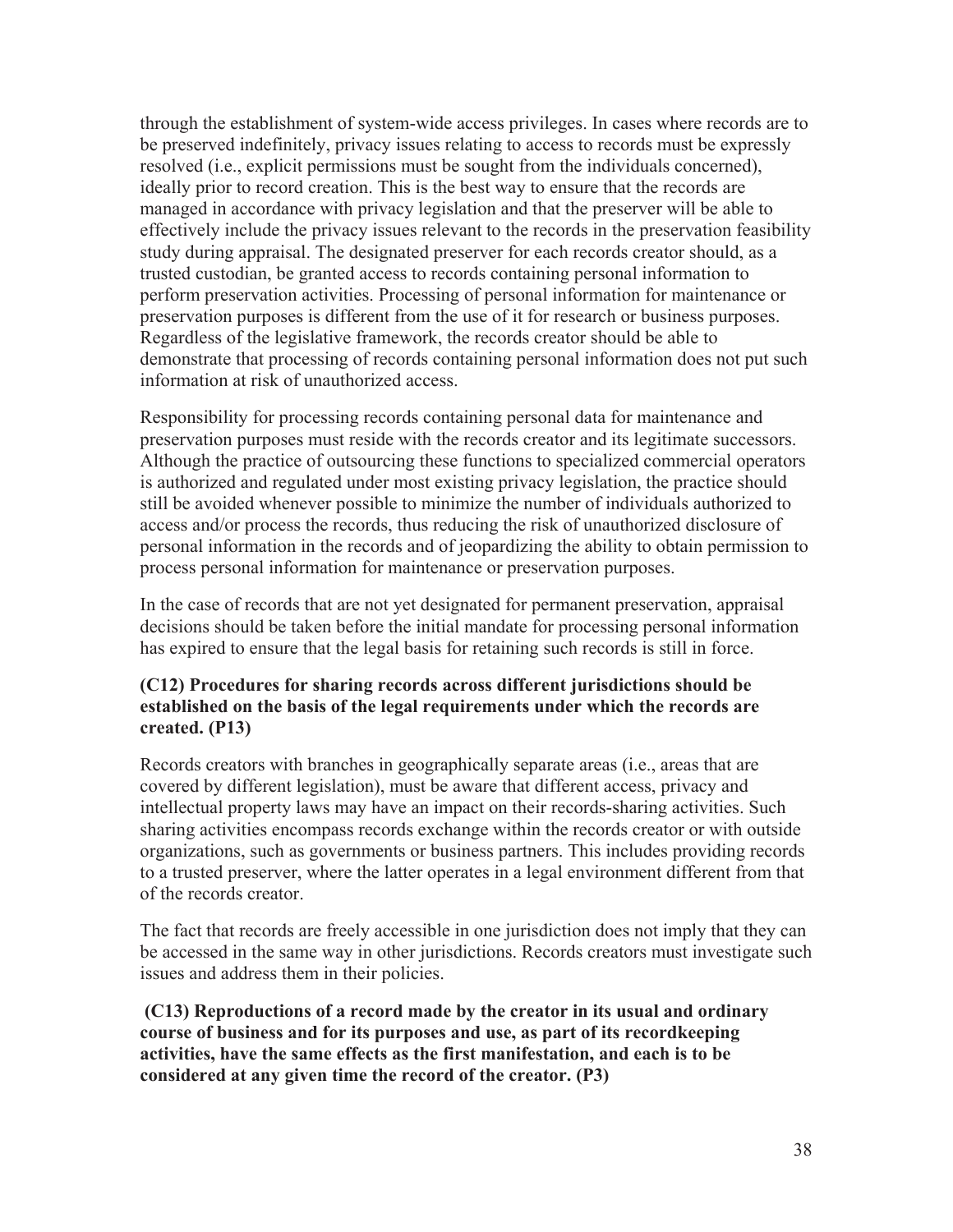In the digital environment, the first manifestation of a record, be it a draft, an original or a copy, only exists when first composed in the creator's record-making system, if it is an internal record, or when first received in the creator's recordkeeping system, if it is transmitted from the outside. When the record is closed and saved into the record-making or recordkeeping system, its first manifestation technically disappears, as the saving action decomposes it into its digital components. Any later manifestation of the digital record is a reproduction resulting from an assembly of its digital components. Conceptually, however, records creators can use any reproduction of a record's first manifestation as if it were the record's first manifestation, as long as the reproduction is made in the usual and ordinary course of carrying out business activities and used for such activities. This means that each reproduction in sequence should have the same admissibility in court as the record's first manifestation and be given the same weight.

To establish that a record is reproduced in the usual and ordinary course of business, it is necessary to set out routine procedures in writing. In effect, if reliable records have been generated in a trusted record-making system and their accuracy and authenticity have been maintained together with that of the received records in the creator's recordkeeping system, then all records should have the same authority and effects as their first manifestation.

Although, according to the theory of the record (i.e., diplomatics), an "original" record in a digital system is the first manifestation of a received record and, if after closing such manifestation the original no longer exists, it might be useful to look at three examples of statutory laws pertaining to the meaning of "original." Common to all three variations is the principle that it is the relationship of a record to the business of the creator that determines whether the record in question has the authority and effects of an original.

Example 1: The U.S. Federal *Rules of Evidence* distinguishes between originals and duplicates, with greater value as evidence given to originals. For digital records, it is noteworthy that if "data are stored in a computer or similar device, any printout or other output readable by sight, shown to reflect the data accurately, is an 'original."<sup>32</sup>

Example 2: The quality of being original is acknowledged in Italian legislation in terms of adding weight or greater trustworthiness to records. Italian legislation emphasizes the difference between digital data (original) and any kind of output of those data (copy), by establishing that "any data or document electronically created by any public administration represents a primary and original source of

<sup>&</sup>lt;sup>32</sup> United States House of Representatives, *Federal Rules of Evidence*, Article X. Contents of Writings, Recordings, and Photographs: Rule 1001. Definitions, Committee on the Judiciary, Committee Print No. 8 (December 31, 2004). Available at http://judiciary.house.gov/media/pdfs/printers/108th/evid2004.pdf. The same rule generalizes that "any counterpart" to the writing or recording "intended to have the same effect by a person executing or issuing it" is an original.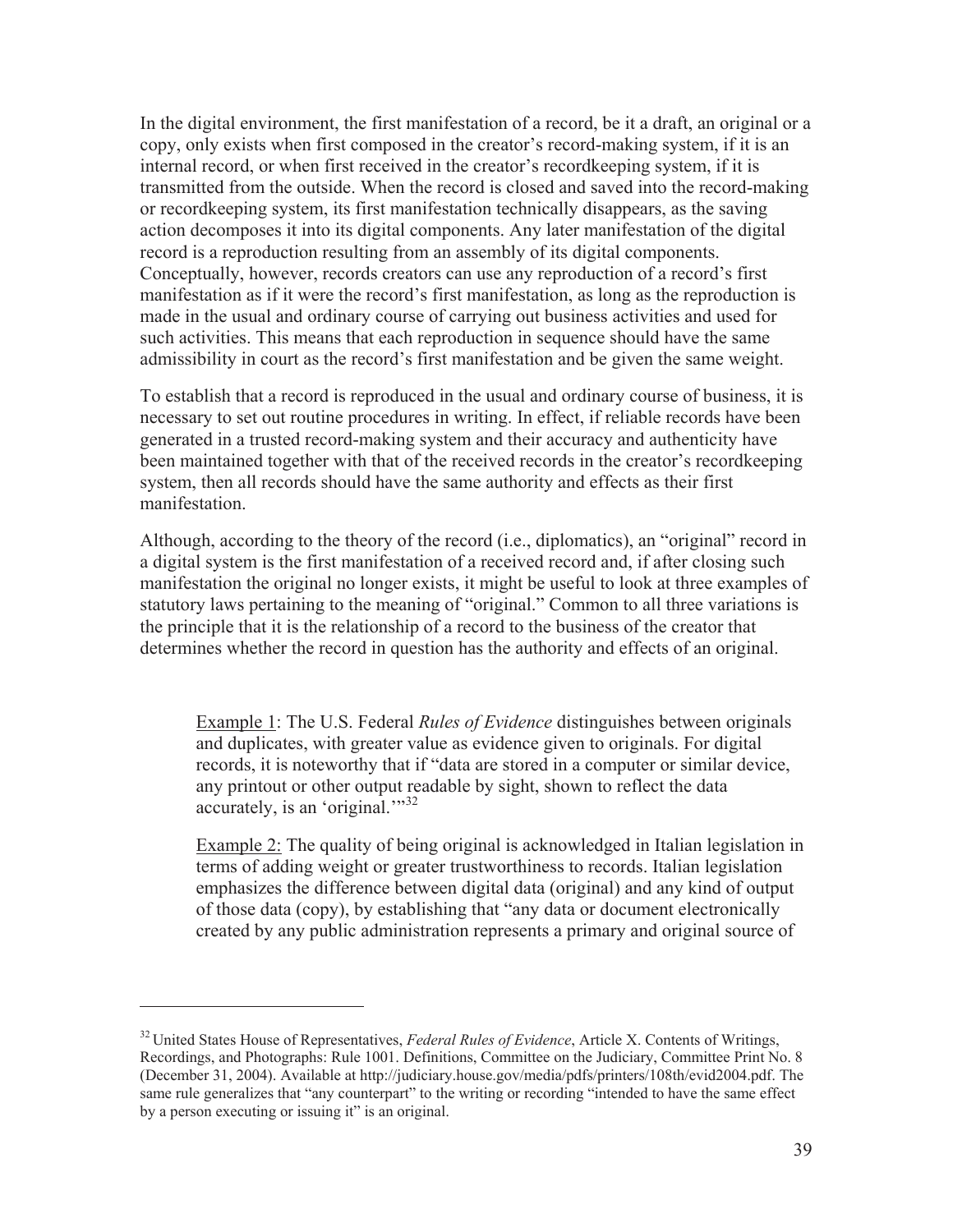information that may be used to make copies on any kind of medium for all legal purposes."<sup>33</sup>

Example 3: The *Electronic Signatures Law of the People's Republic of China* regards a digital record as an original if it meets the two following qualifications: it must be 1) capable of presenting the content effectively and of being retrieved and consulted at any moment, and 2) capable of unfailingly showing the integrity of the content from the moment of its completion. However, annotations made to a data electronic document [digital record] and changes of presentation occurring in the process of data exchanging, storing and displaying are not considered to affect its integrity.<sup>34</sup>

## **Principles for Records Preservers**

#### **(P1) A designated records preserver fulfills the role of trusted custodian. (C8)**

The designated records preserver is the entity responsible for taking physical and legal custody of and preserving (i.e., protecting and ensuring continuous access to) a creator's inactive records. Be it an outside organization or an in-house unit, the role of the designated preserver should be that of a *trusted custodian* for a creator's records. To be considered as a trusted custodian, the preserver must:

- $\bullet$  act as a neutral third party; that is, demonstrate that it has no stake in the content of the records and no reason to alter records under its custody and that it will not allow anybody to alter the records either accidentally or on purpose;
- $\bullet$  be equipped with the knowledge and skills necessary to fulfill its responsibilities, which should be acquired through formal education in records and archives administration; and
- establish a trusted preservation system that is capable of ensuring that accurate and authentic copies of the creator's records are acquired and preserved.

The acquisition of a creator's records is undertaken by the preserver, who, after having assessed the accuracy and authenticity of the records, produces an authentic copy of them from the creator's recordkeeping system. Records that are acquired this way are authentic copies of the records of the creator identified for long-term preservation, because they are made by the designated preserver in its role of trusted custodian.

The authentic copies of the creator's records are then kept by the trusted custodian in a trusted preservation system, which should include in its design a description and a retrieval system. This trusted preservation system must also have in place rules and

 $33$  Italy, DPR 445/2000, art. 9, par. 1. Available at

http://www.parlamento.it/parlam/leggi/deleghe/00443dla.htm. 34 China, *Electronic Signatures Law of the People's Republic of China*, art. 5. Translated by Sherry Xie. See also Sherry Xie (2005). "InterPARES 2 Project - Policy Cross-domain: Supplements to the Study of Archival Legislation in China (Report I)," 3. Available at

http://www.interpares.org/display\_file.cfm?doc=ip2(policy)archival\_legislation\_CHINA \_SUPPLEMENT.pdf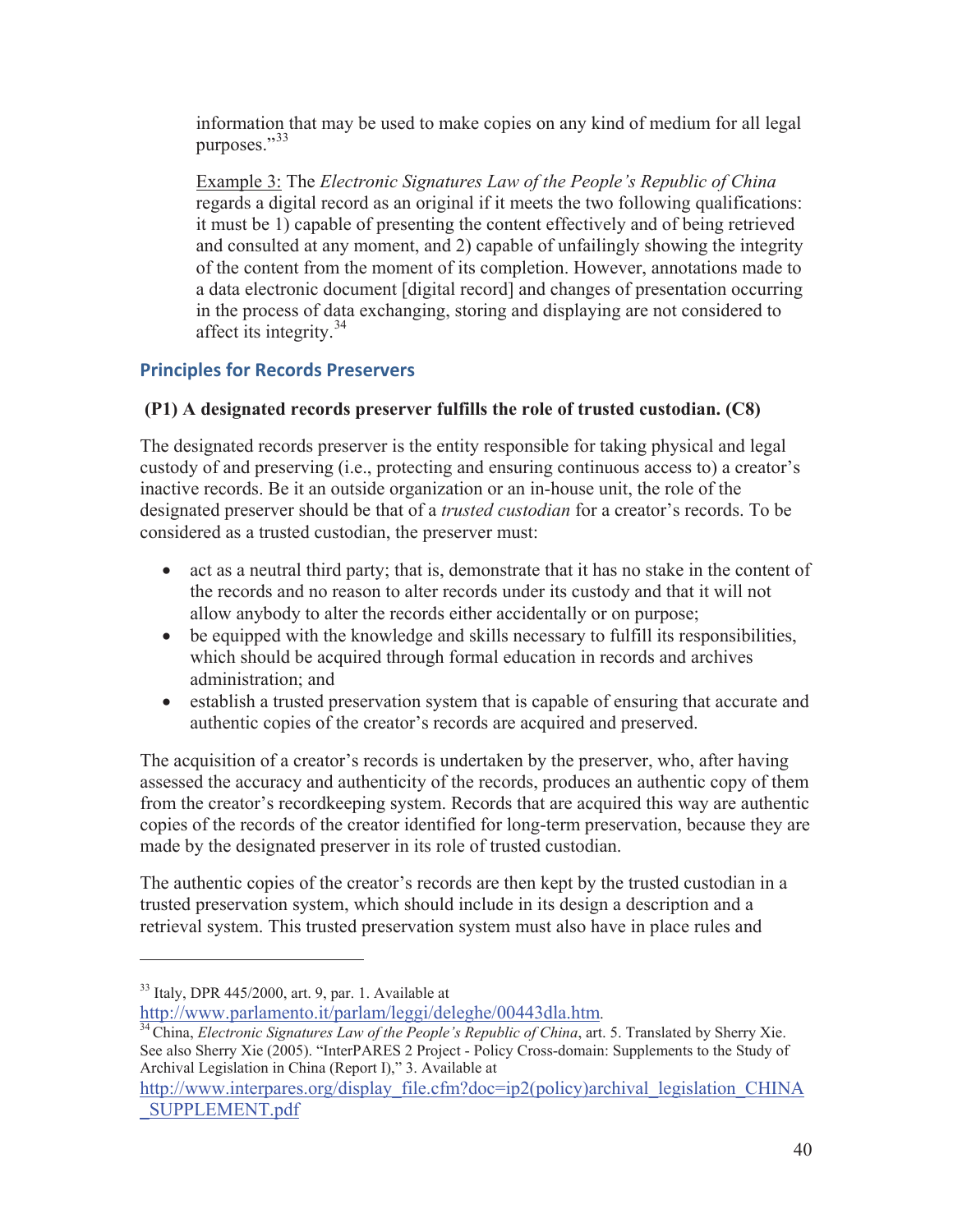procedures for the ongoing production of authentic copies as the existing system becomes obsolete and the technology is upgraded. This requirement is consistent with the final recommendations of InterPARES 1, which developed the *Baseline Requirements*  Supporting the Production of Authentic Copies of Electronic Records,<sup>35</sup> a set of requirements to be implemented by the preserver. It should be noted that the simple fact of reproducing records in the preserver's preservation system does not make the results authentic copies; such designation must be provided by the preserver's authority.

A sustainable preservation strategy requires close collaboration between a records creator and its designated preserver as trusted custodian. It is the preserver's responsibility to take the initiative in collaborating with the creator to establish acquisition and preservation procedures and in advising the creator in any records management activities essential to the preserver's acquisition and preservation activities.

#### **(P2) Records preservation policies, strategies and standards should address the issues of record accuracy and authenticity expressly and separately. (C4)**

An accurate record is one that contains correct, precise and exact data. The accuracy of a record is assumed when the record is created and used in the course of business processes to carry out business functions, based on the assumption that inaccurate records harm business interests. However, when records are transmitted across systems, refreshed, converted or migrated for preservation purposes, or the technology in which the record resides is upgraded, the data contained in the record must be verified to ensure their accuracy was not harmed by technical or human errors occurring in the transmission or transformation processes. This verification of accuracy is the responsibility of the preserver who carries out the transmission or transformation process; however, such person is not responsible for the correctness of the data value, for which the creator remains accountable, just as is the case for the reliability of the records containing the data.

The concept of authenticity refers to the fact that a record is what it purports to be and has not been tampered with or otherwise corrupted. In other words, authenticity is the trustworthiness of a record as a record. A record is authentic if it can be demonstrated that it is as it was when created. An authentic record is as reliable and accurate as it was when first generated. Authenticity depends upon the record transmission and the manner of its preservation and custody. Thus, it is a responsibility of both the records creator and its legitimate successor (i.e., either the person or organization acquiring the function(s) from which the records in question result and the records themselves, or a designated records preserver).

Authenticity is protected and is verifiable by ensuring that the identity and the integrity of a record are maintained. The identity of a record is what distinguishes it from all other records. It is declared at the moment of creation by indicating at a minimum the following attributes: the names of the persons participating in the creation of the record

<sup>&</sup>lt;sup>35</sup> See MacNeil et al., "Authenticity Task Force Report," op. cit., and, more specifically, Authenticity Task Force, "Appendix 2."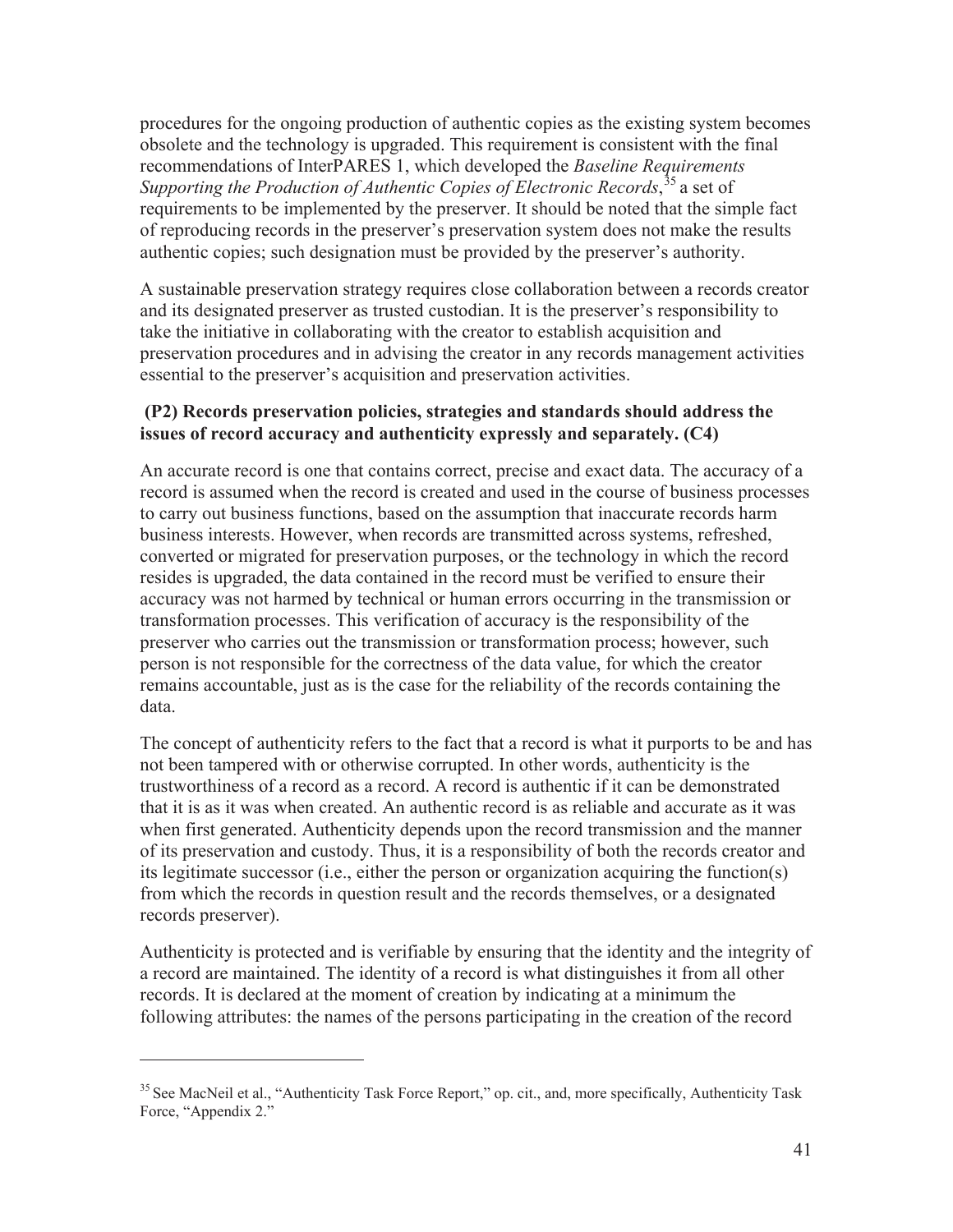(e.g., author, addressee); the action or matter to which the record pertains; the date(s) of compilation, filing or transmission; the record's documentary form; the record's digital presentation (or format); the relationship of the record to other records through a classification code or a naming convention; and the existence of attachments. The record identity so declared must be maintained intact through time first by the creator and its trusted records officer while the record is in active or semi-active use, and subsequently by the designated records preserver when the record is designated as inactive. The integrity of a record is its wholeness and soundness and can only be inferred from circumstantial evidence related to the person who held responsibility for the record through time, from access privileges and access restrictions and from the indication of any annotation or modification (technical or otherwise) that such person(s) with access to record might have made to it. Thus, the establishment and maintenance of record integrity are supported by declaring the following record attributes: the names of the handling office(s), the office of primary responsibility<sup>36</sup> for the record over time and/or the record keeping office and the designated preserver; the access privileges code<sup>37</sup> and the access restriction code;<sup>38</sup> and the list of annotations<sup>39</sup> and of format changes.<sup>40</sup>

Authenticity is not a quality that can be bestowed on records after their creation and maintenance by any preservation process. A preserver can only protect and maintain what was transferred under its responsibility. Authenticity is protected and maintained through the adoption of methods that ensure that the record is not manipulated, altered, or otherwise falsified after its transfer. It is the preserver's responsibility to assess the authenticity of records considered for acquisition into a preservation system and to ensure that it remains intact after the transfer to such system by respecting within the preserving unit or organization the same *Benchmark Requirements* that bind the creator (e.g., access privileges, measure against corruption or loss) and the *Baseline Requirements* for preservers.

#### **(P3) Reproductions of a creator's records made for purposes of preservation by their trusted custodian are to be considered authentic copies of the creator's records. (C13)**

Reproductions of digital records in the creator's record-making and recordkeeping systems made in the usual and ordinary course of activity for either action or reference purposes can be considered to have the same authority and effects as the first manifestation of the same records. Reproductions of a creator's records for preservation

<sup>&</sup>lt;sup>36</sup> Office of primary responsibility is defined as "The office given the formal competence for maintaining the authoritative version or copy of records belonging to a given class within a classification scheme" (InterPARES 2 Terminology Database, op. cit.).

 $37$  Access privileges code is defined as "The indication of the person, position or office authorized to annotate a record, delete it, or remove it from the system" (Ibid.).

<sup>&</sup>lt;sup>38</sup> Access restriction code is defined as "The indication of the person, position or office authorized to read a record" (Ibid.).

<sup>&</sup>lt;sup>39</sup> List of annotations is defined as "Recorded information about additions made to a record after it has been created" (Ibid.).

<sup>&</sup>lt;sup>40</sup> List of format changes is defined as "Recorded Information about modifications to a record's documentary form or digital format after it has been created" (Ibid.).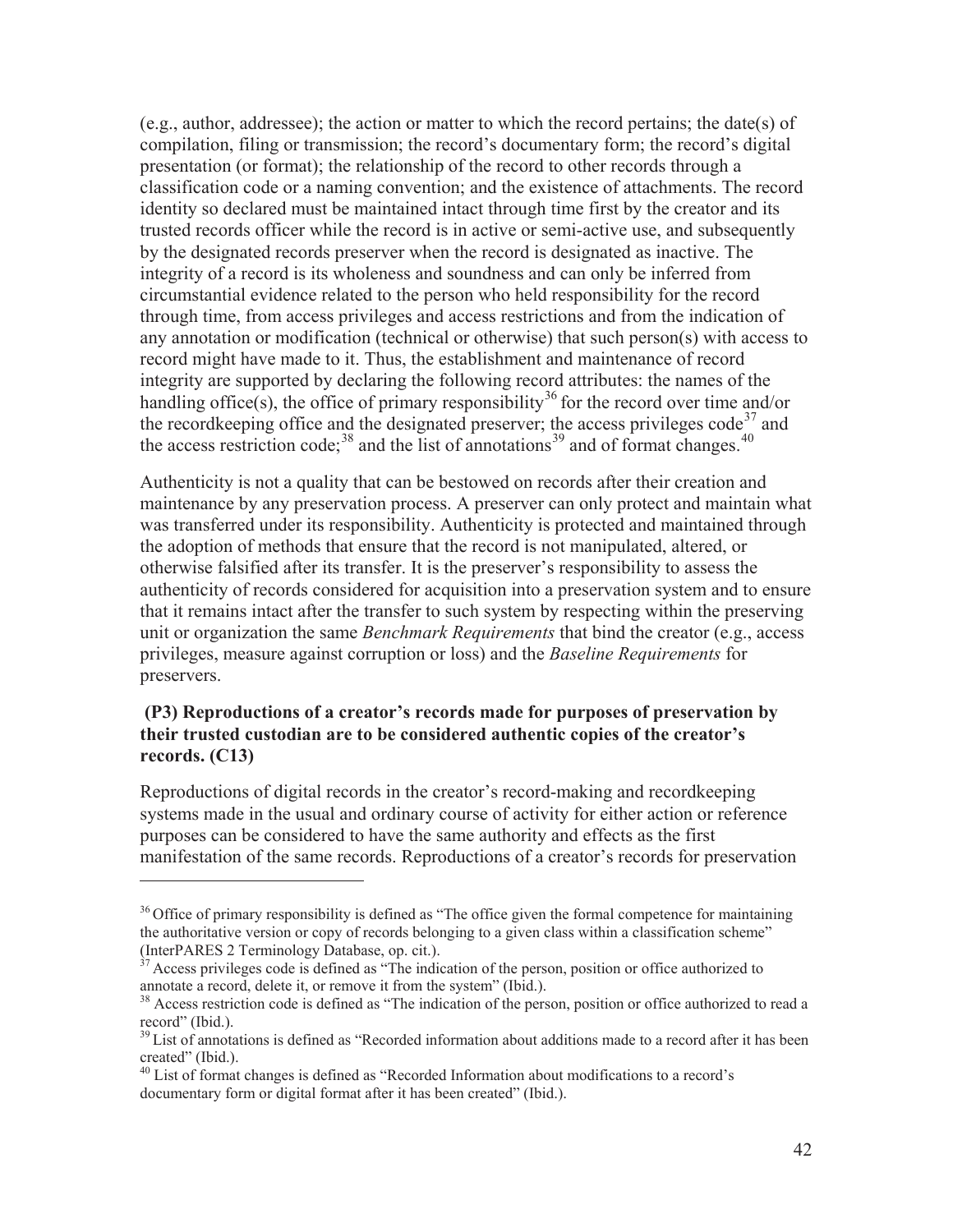purposes rather than in response to a creator's business need are considered authentic copies of the records of the creator, because they are never used in their present manifestation for action or reference by the creator itself. The creator's records and their authentic preservation copies are the same records but at different phases in their lifecycle and thus at a different status of transmission.<sup>41</sup> The former are used by their creator to achieve business goals, while the latter are made by the preservers for preservation purposes.

Copies of records in the preserver's preservation system may not be designated authentic if the preserver has made them for purposes other than preservation; for example, a copy from which personal identifiers are removed may be made for access purposes. Ultimately, only the preserver has the authority to designate a copy as authentic.

#### **(P4) Records preservation procedures should ensure that the digital components of records can be separately preserved and reassembled over time. (C2)**

Every digital record is composed of one or more digital components. A digital component is a digital object that is part of one or more digital records, including any metadata necessary to order, structure or manifest content and that requires a given preservation action. For example, an e-mail that includes a picture and a digital signature will have at least four digital components (the header, the text, the picture and the digital signature). Reports with attachments in different formats will consist of more than one digital component, whereas a report with its attachments saved in one PDF file will consist of only one digital component. Although digital components are each stored separately, each digital component exists in a specific relationship to the other digital components that make up the record.

Preservation of digital records requires that all the digital components of a record be consistently identified, linked and stored in a way that they can be retrieved and reconstituted into a record having the same presentation it manifested when last closed. Each digital component requires one or more specific methods for decoding the bit stream and for presenting it for use over time. The bit stream can be altered, as a result of conversion, for example, as long as it continues to be able to fulfill its original role in the reproduction of the record. All digital components must be able to work together after they are altered; therefore, all changes need to be assessed by the preserver for the effects they may have on the record.

The preserver must be prepared to advise the creator, directly or through development of recommended standards, on the types of digital components that the preserver's system is able to sustain. Where standards governing the types and formats of digital components are common to both the record-making and recordkeeping systems and the record preservation system, the preserver can directly influence the creator towards those

<sup>&</sup>lt;sup>41</sup> In diplomatics, the status of transmission is the degree of perfection of record. There are three possible statuses of transmission: draft, original and copy. Copies are than further categorized according to their authority, and the most authoritative among the copies is the authentic copy; that is, a reproduction that is declared conforming to the reproduced entity by an officer having the authority to do so. Professional archivists are among such officers.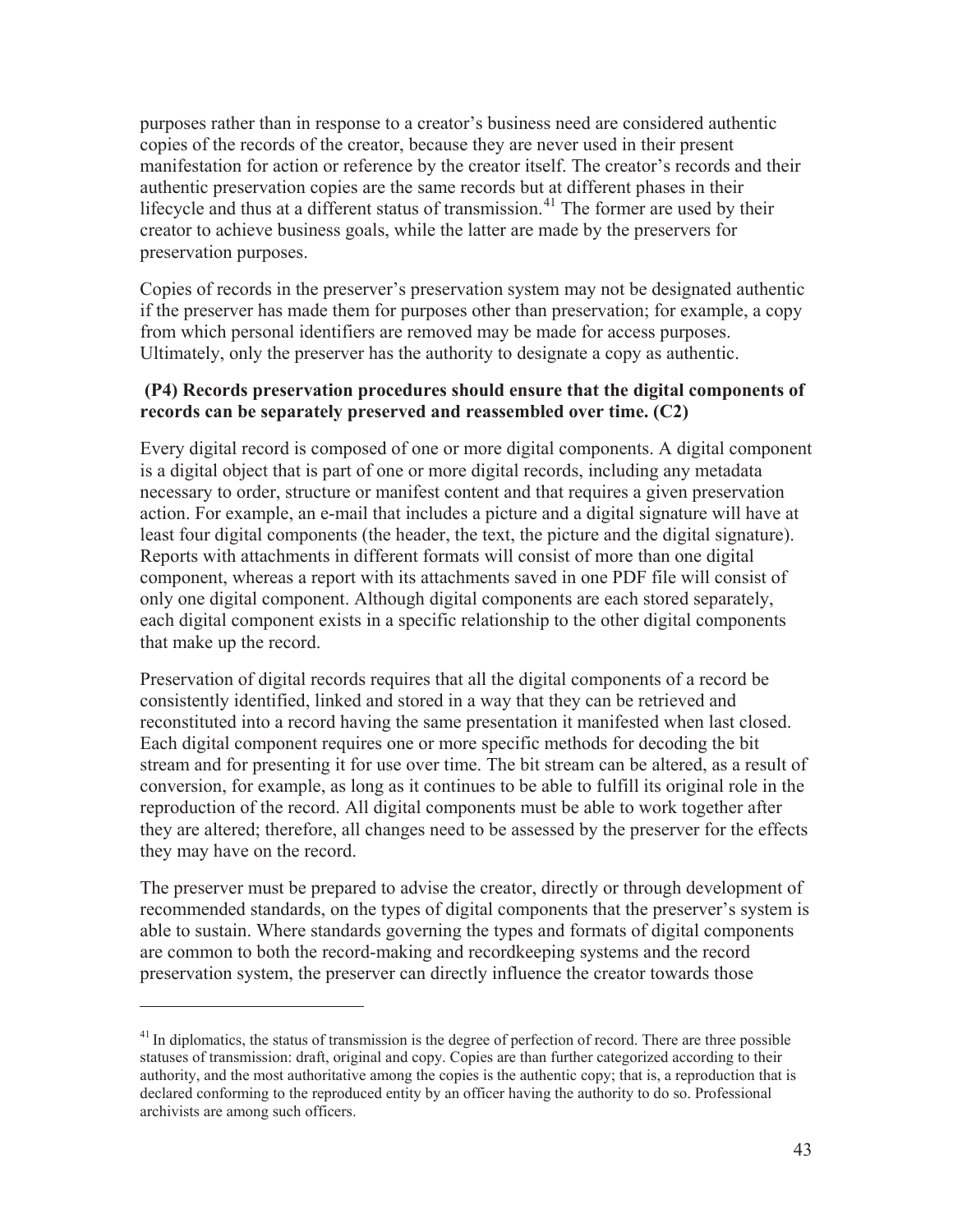standards that will facilitate meeting the preservation requirements. Where no common standards exist or can reasonably be adopted, the preserver must understand the degree of interoperability of certain types and formats of digital components. This understanding will provide a basis for the preserver to assess the capability of the preservation system to preserve the digital components and their relationships as they emerge from the creator's record-making and recordkeeping systems.

Highly interoperable formats—that is, formats that are not tied to specific applications or versions of applications—are generally seen to provide a better basis for preservation work. It is important, however, not to focus exclusively on the interoperability of formats at the expense of the relationships between them that also must be preserved. For example, an HTML-based Web page may be comprised of digital components that are highly interoperable, but the version of HTML coding used to structure the components may be an old version with many deprecated terms (i.e., terms that are not recognized by current software browsers that may be used to reproduce the Web page).

#### **(P5) Authentic copies should be made for preservation purposes only from the creator's records; that is, from digital objects that have a stable content and a fixed documentary form. (C1)**

A record is defined by InterPARES, following the traditional archival definition, as "a document made or received in the course of a practical activity as an instrument or a byproduct of such activity and set aside for action or reference.<sup> $342$ </sup> This definition implies that, to be considered as a record, a digital object generated by the creator must first be a document; that is, must have stable content and fixed documentary form. Only digital objects possessing both are capable of serving the record's memorial function.

The concept of *stable content* is self-explanatory, as it simply refers to the fact that the data and the information in the record (i.e., the message the record is intended to convey) are unchanged and unchangeable. This implies that data or information cannot be overwritten, altered, deleted or added to. Thus, if one has a system that contains fluid, ever-changing data or information, one has no records in such a system until one decides to make one and to save it with its unalterable content.

The concept of *fixed form* is more complex. A digital object has a fixed form when its binary content is stored so that the message it conveys can be rendered with the same documentary presentation it had on the screen when first saved. Because the same documentary presentation of a record can be produced by a variety of digital presentations, fixed form does not imply that the bit streams must remain intact over time. It is possible to change the way a record is contained in a computer file without changing the record; for example, if a digital object generated in '.doc' format is later saved in '.pdf' format, the way it manifests itself on the screen—its documentary presentation, or "documentary form"—has not changed, so one can say that the object has a fixed form.

 $42$  See the InterPARES 2 Terminology Database, op. cit.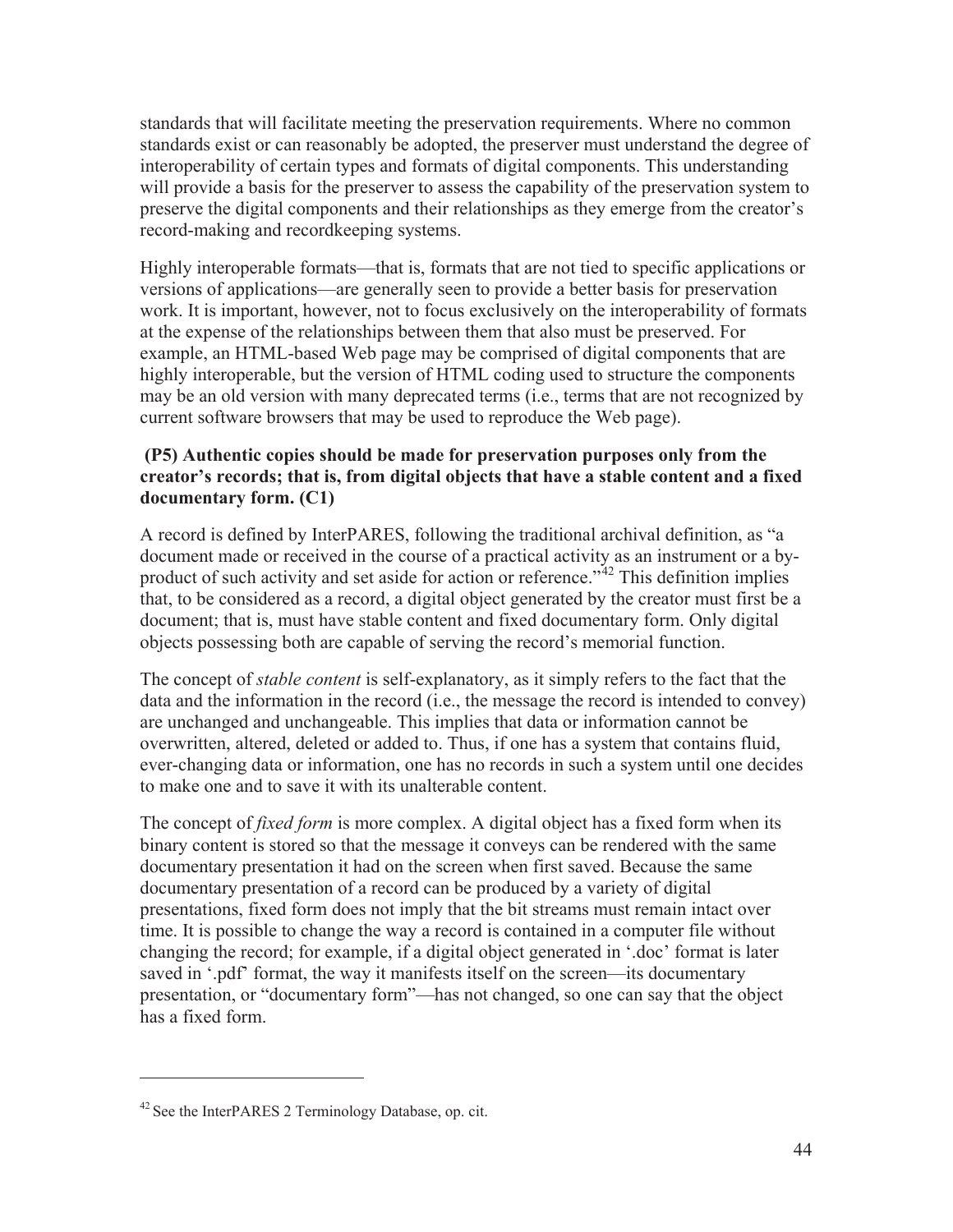One can also produce digital information that can take several different documentary forms. This means that the same content can be presented on the screen in several different ways, the various types of graphs available in spread sheet software being one example. In this case, each presentation of such a digital object in the limited series of possibilities allowed by the system is to be considered as a different view of the same record having stable content and fixed form.

In addition, one has to consider the concept of "bounded variability,"<sup>43</sup> which refers to changes to the form and/or content of a digital record that are limited and controlled by fixed rules, so that the same query, request or interaction always generates the same result. In such cases, variations in the record's form and content are either caused by technology, such as different operating systems or applications used to access the document, or by the intention of the author or writer of the document. Where content is concerned, while, as mentioned, the same query will always return the same subset, its presentation might vary within an allowed range, such as image magnification. In consideration of the fact that what causes these variations also limits them, they are not considered to be violations of the requirements of stable content and fixed form.

Based on this understanding, any preservation policy should clearly state that reproductions of authentic copies for preservation purposes can only be made from the creator's records, as identified by the creator.<sup>44</sup>

The preserver should know (or help establish) the creator's criteria for identifying the digital objects that are maintained as records and the methods employed to stabilize their content and fix their form. This is consistent with the preserver's responsibility to advise the creator on its record creation processes and technologies. This advising activity will also provide the preserver with the critical information needed to understand the business activities and processes that caused the records to come into being and with the ability to assess their continuing identity and integrity.

#### **(P6) Preservation requirements should be articulated in terms of the purpose or desired outcome of preservation, rather than in terms of the specific technologies available. (C3)**

Digital records rely, by definition, on computer technology, and any instance of a record exists within a specific technological environment. For this reason, it may seem useful to establish record preservation requirements in terms of the technological characteristics of the records or the technological applications in which the records may reside. However, not only do technologies change, sometimes very frequently, but they also are governed by proprietary considerations established and modified at will by their developers. Both these factors can significantly affect the continued accessibility of digital records over time. For these reasons, references to specific technologies should not be included in preservation policies and standards. Only the requirements and obligations that the records are designed to support should be explicit within record preservation policies and

<sup>43</sup> See Duranti and Thibodeau, "The Concept of Record," op. cit.

<sup>&</sup>lt;sup>44</sup> See principle C1 in the Principles for Creators regarding the identification of records.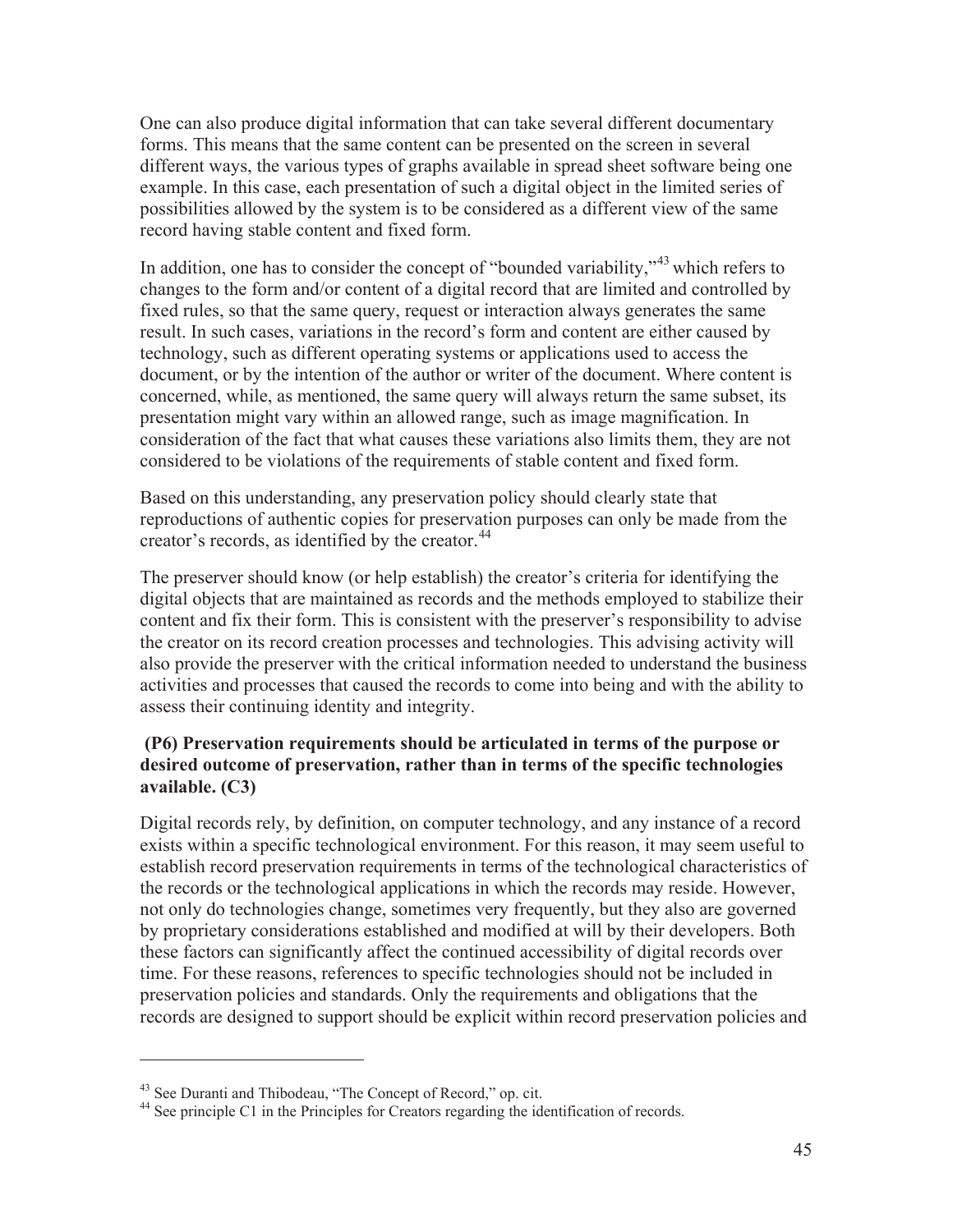standards. It is only at the level of implementation that specific technologies should, indeed must, be named.

Technological solutions to record preservation issues are dynamic, meaning that they will evolve as the technology evolves. This affects record preservation in two ways. First, it makes it possible to adopt new strategies to meet preservation needs, as happened with the use of XML to support the long-term preservation of structured records. Second, it creates opportunities for drawing on expertise from a number of disciplines. These two issues are interconnected. Thus, for example, while utilization of XML is, by itself, only one activity for preservation, it might be matched with using data grid technology as a stable and enduring platform to support XML-based records. By experimenting with these combinations, new archival knowledge will continue to be both acquired and required.

Technological solutions also need to be specific to be effective. Although the general theory and methodology of digital preservation applies to all digital records, the preservation solutions for different types of records require different methods. These should be based on the specific context in which the records are created and maintained, the functions and activities to which the records are linked and the technologies employed for record-making and recordkeeping to ensure the best solutions are designed for preserving each type of record.

Preservation policies that are expressed in terms of record requirements rather than technologies will be more stable, needing updates only if the record requirements change, rather than as the technology changes. Preservation action plans will likely need to be updated more frequently to identify appropriate technological solutions for the digital preservation of specific aggregations of records. The identified solutions must be monitored with regard to the possible need for modifying and updating.

#### **(P7) Preservation considerations should be embedded in all activities involved in each phase of the records lifecycle if their continuing authentic existence over the long term is to be ensured. (C7)**

The concept of the records lifecycle in archival science refers to the theory that records go through distinct phases, including creation, use and maintenance and disposition (destruction or permanent preservation).

It is essential for preservers who acquire digital records to understand that, differently from what is the case with traditional records, preservation is a continuous process that begins with the creation of the records. Analogue records are appraised for preservation at the disposition stage, when they are no longer needed by the creator for business purposes. With digital records, decisions relevant to preservation must be made as close as possible to the creation stage because of the ease and the speed with which digital objects can be manipulated, deleted by accident or on purpose, or lost to technological obsolescence.

The notion that records preservation starts at the creation stage requires that preservation considerations be incorporated and manifested in the design of record-making and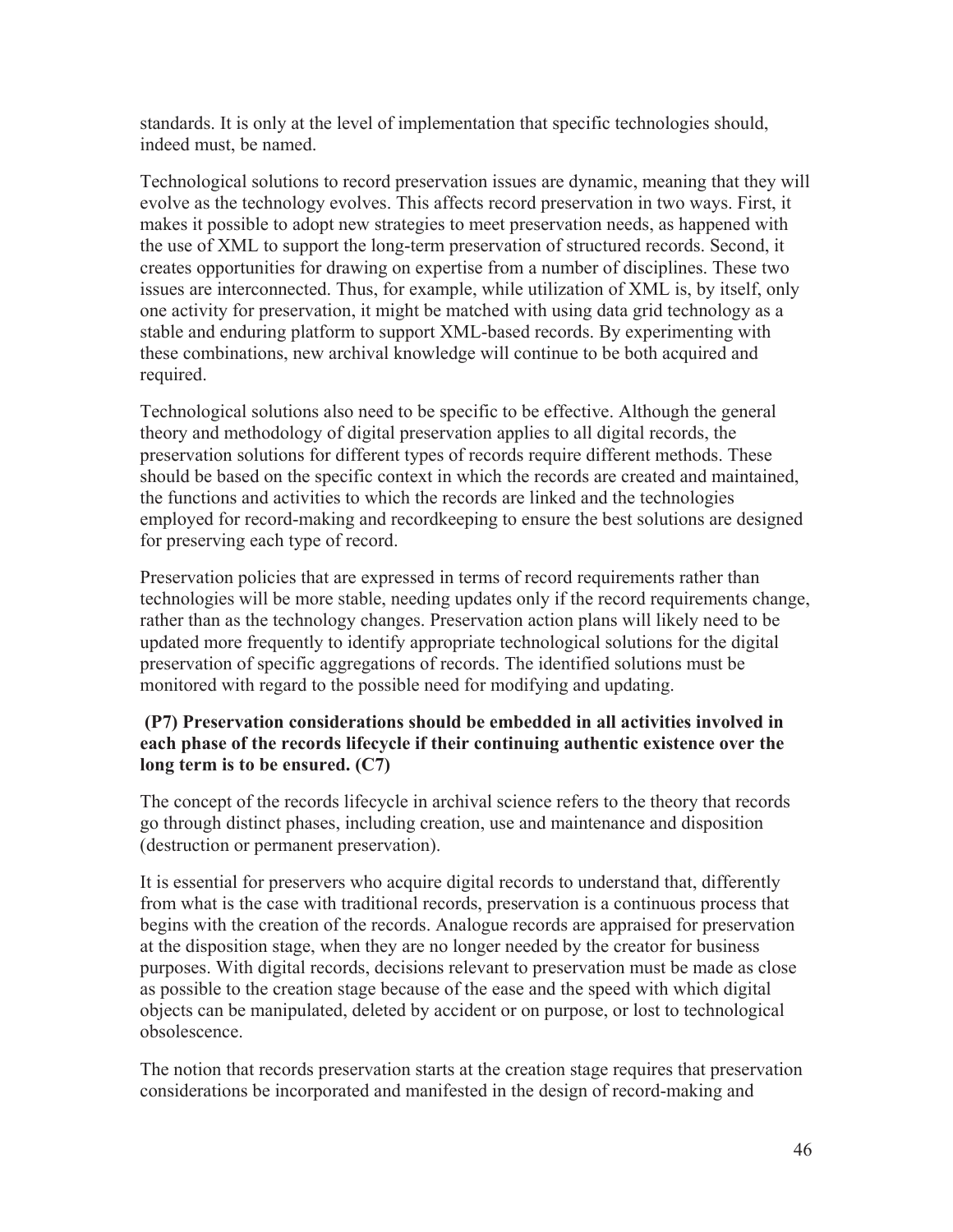recordkeeping systems. Each aggregation of records appraised for preservation should be identified in accordance with the classification scheme and the records retention schedule established by the records creator in collaboration with the preserver, and this identification should be indicated in the records metadata. The records so identified should be monitored throughout their lifecycle by the preserver, so that appraisal decisions and preservation considerations can be updated to accommodate any possible changes occurring after they are first made. Appraisal decisions need to be reviewed to ensure that the information about the appraised records is still valid, that changes to the records and their context have not adversely affected their identity or integrity and that the details of the process of carrying out disposition are still workable and applicable to the records. To monitor and implement appraisal decisions and preservation considerations, the designated preserver should obtain continuing access to the records creator's recordkeeping system within limits agreed upon with the creator and reflected in the preserver's access privileges. The preserver should establish procedures to facilitate constant interaction with the records creator.

#### **(P8) Third-party intellectual property rights attached to the creator's records should be explicitly identified and managed in the preservation system. (C10)**

Preservers know that records under records creators' control usually contain information covered by intellectual property legislation. They should also be aware that, in some cases, the intellectual property rights attached to records belong to a party other than the author; that is, the intellectual property rights reside with a third party. Third-party intellectual property rights should be documented in the metadata accompanying such records because they influence the processes of refreshing, converting and migrating them for either continuous use or preservation purposes. Subject to variations in different legislative environments, reproductions of records with third-party intellectual property rights attached to them may violate legislation that protects such rights. In the case of records identified for long-term preservation, long-term clearance of such rights should be addressed explicitly with the records creator.

Because preservation in a digital environment involves making copies, intellectual property rights have become an issue, not just for access as in the past, but for preservation. It is the preserver's responsibility; first, to advise the creator on how to address intellectual property issues in its record-making and recordkeeping systems, and, second, to ensure that intellectual property issues are addressed in the design of the preservation system. In particular, any issues relevant to third-party intellectual property rights should be cleared before the transfer of records to be preserved from the creator to the preserver. The latter must consider these issues as a part of the assessment of feasibility of preservation.

#### **(P9) Privacy rights and obligations attached to the creator's records should be explicitly identified and protected in the preservation system. (C11)**

Privacy legislation protects the rights of individuals with reference to personal data that may be part of any record used and maintained by a records creator with whom they have interacted. The limits of privacy depend on the legislative framework in which the records creator operates. It may be in conflict with the access policy linked to the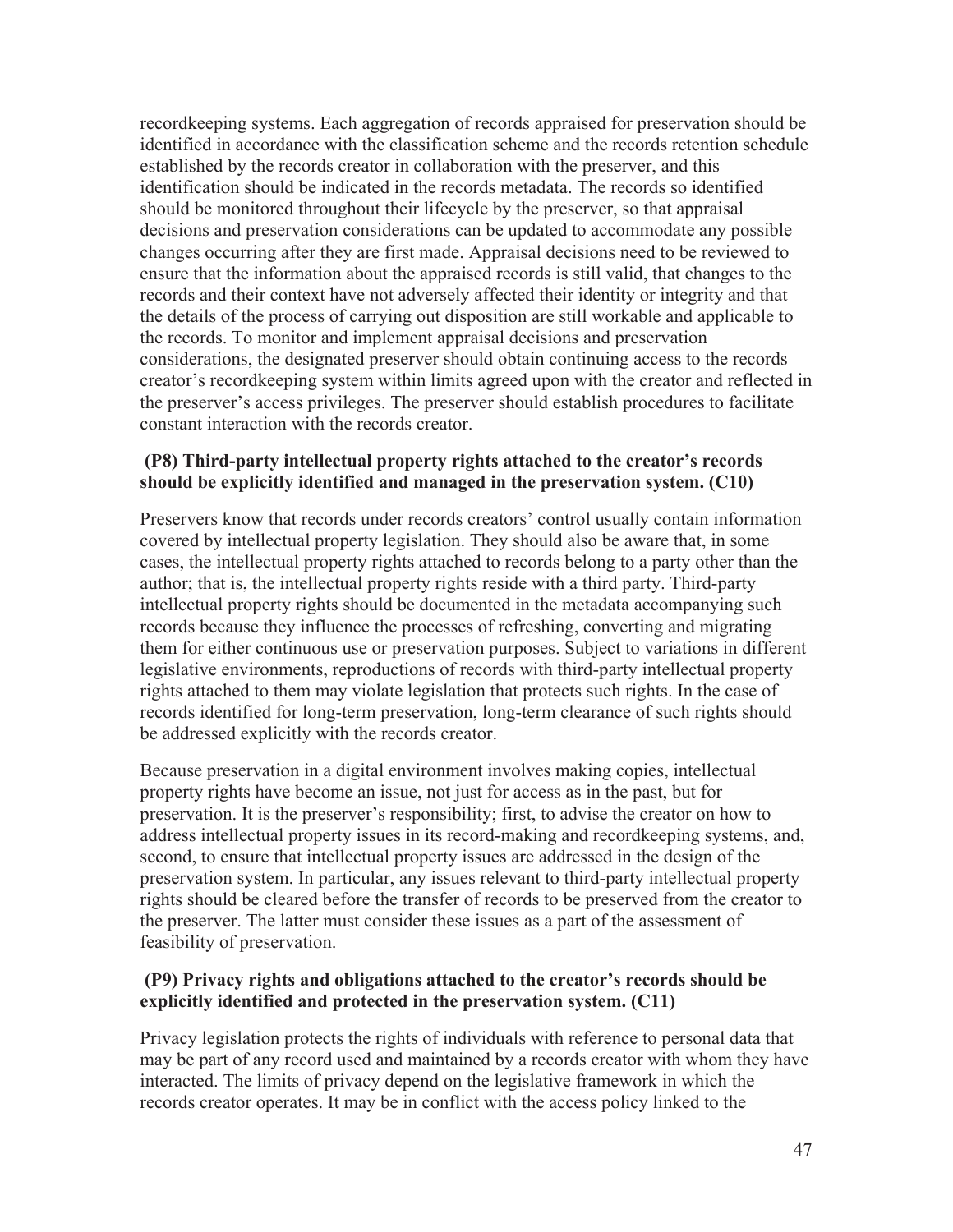mandate of the records creator and even with the access to information legislation in the same jurisdiction. Besides lobbying for exceptions, the designated preserver should ensure that the consequences of the existing situation for preservation and access are clearly understood.

The presence of personal information within the records should be identified and documented among the metadata linked to the records in the record-making and recordkeeping systems of the creators. This is the best way to ensure that the records are managed in accordance with privacy legislation and that the preserver will be able to effectively include the privacy issues relevant to the records in the preservation feasibility study during appraisal. The designated preserver for each creator should, as a trusted custodian, obtain access to records containing personal information to perform preservation activities. Archival processing of personal information for preservation purposes is different from the use of it for research or business purposes. Regardless of the legislative framework, the creator and the preserver should be able to demonstrate that archival processing of records containing personal information does not put such information at risk of unauthorized access.

Preservers should also insist that responsibility for processing records containing personal data for preservation purposes must reside with the records creator and its legitimate successors. Although the practice of outsourcing these preservation functions to specialized commercial operators may be authorized and regulated under most existing privacy legislation, the practice should still be avoided whenever possible to minimize the number of individuals authorized to access and/or process the records, thus reducing the risk of unauthorized disclosure of personal information in the records and of jeopardizing the ability to obtain permission to process personal information for preservation purposes.

In the case of records that are not yet designated for permanent preservation, appraisal decisions should be taken before the initial mandate for processing personal information has expired to ensure that the legal basis for retaining such records is still in force.

#### **(P10) Archival appraisal should identify and analyze all the business processes that contribute to the creation and/or use of the same records. (C9)**

A record may be created for one purpose and then subsequently used for different purposes by different persons. Any appraisal decision should consider all uses of the record and be aware of the business processes behind them. This is necessary to make an informed decision about what to preserve as well as to be able to dispose effectively of all possible copies of the records that have not been selected for preservation.

The use of records or information within records by different business processes may be desirable from the creator's standpoint in terms of providing a degree of interoperability among the creator's information and record systems. In such situations, the preserver should advise the creator that metadata attached to records used by many business processes must identify each relevant business process. This is critical for the creator because it ensures the authenticity of the records by establishing their identity and integrity in each context. It is also critical for the preserver who must understand all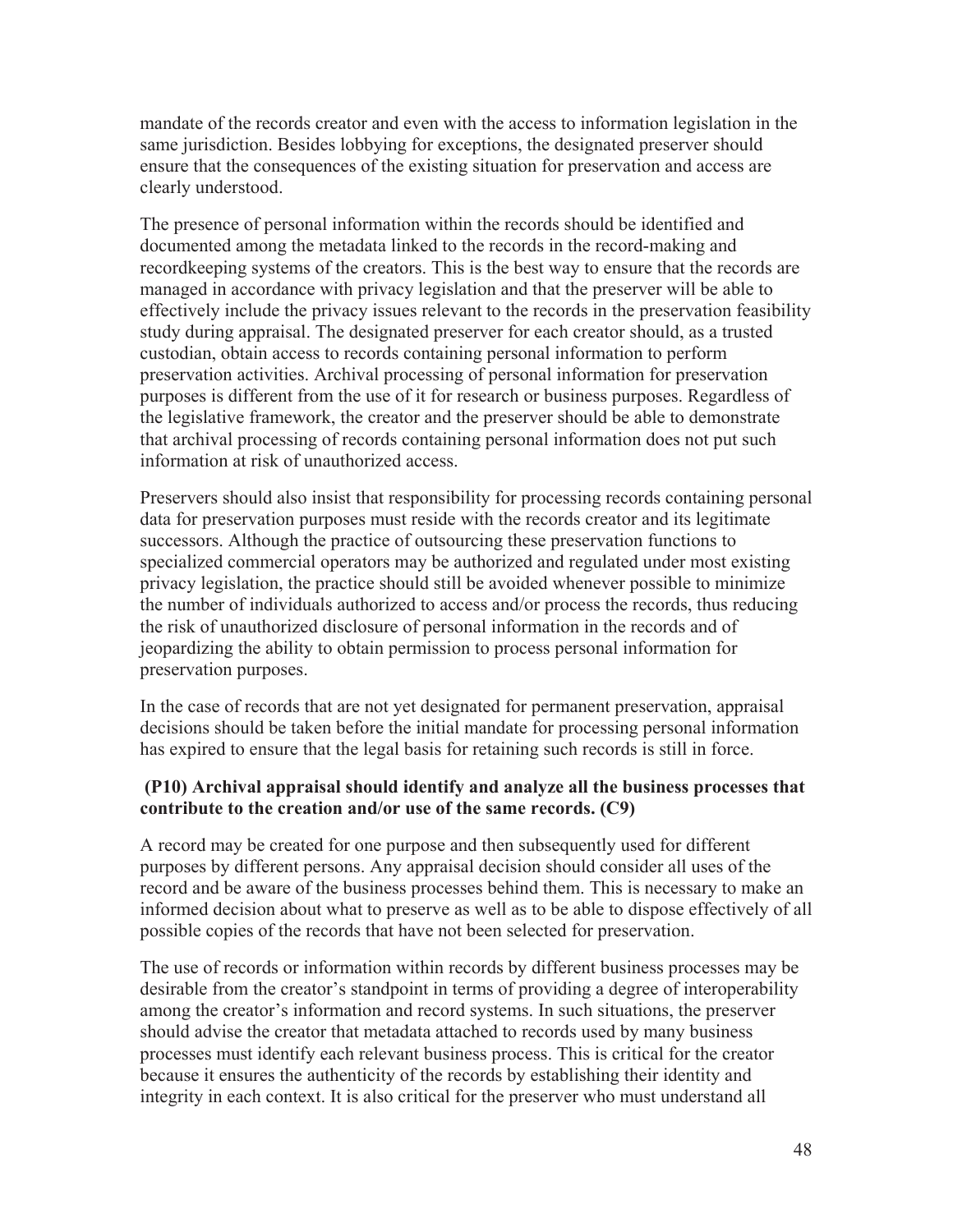contexts in which the records were used to effectively undertake appraisal and also to meet the baseline requirements for maintaining authenticity for any records acquired into the preservation system.

#### **(P11) Archival appraisal should assess the authenticity of the records. (C6)**

Appraisal decisions should be made by compiling information about kept records and their context(s), assessing their value and determining the feasibility of their preservation.<sup>4</sup>

As part of the assessment of value, preservers must establish the grounds for presuming that the records being appraised are authentic. This means that preservers must ensure that each record identity has been documented and maintained as documented and must ascertain the degree to which the records' creator has guaranteed their integrity by making sure that its records are intact and uncorrupted. The evidence supporting the presumption of authenticity must be measured against the InterPARES *Benchmark Requirements.*<sup>46</sup>

#### **(P12) Archival description should be used as a collective authentication of the records in an archival fonds. (C6)**

Archival description of a fonds emerges from the comprehensive analysis of the various relationships interwoven in the course of the formation and accumulation of records and therefore is the most reliable means of establishing the continued authenticity of a body of interrelated records. While the authenticity of individual records can be in part established through their metadata, the authenticity of aggregations of records (i.e., file, series or fonds), can only be proved through archival description.

It has always been the function, either explicit or implicit, of archival description to authenticate the records by perpetuating their administrative and documentary relationships; but, with digital records, this function has moved to the forefront. In fact, as original digital records disappear and an interminable chain of non-identical reproductions follows them, the researchers looking at the last of those reproductions will not find in it any information regarding provenance, authority, context or authenticity.

The authentication function of archival description is different from that of a certificate of authenticity, because it is not simply an attestation of the authenticity of individual records, but a collective attestation of the authenticity of the records of a fonds and of all their interrelationships as made explicit by their administrative, custodial and technological history (including a description of the recordkeeping system(s) within which they have been maintained and used), the scope and content and the hierarchical representation of the records aggregates. It is also different both from the identity and integrity metadata attached to individual records, which are part of the record itself and

<sup>&</sup>lt;sup>45</sup> See Terry Eastwood et al., "Part Two – Choosing to Preserve: The Selection of Electronic Records: Appraisal Task Force Report," in Duranti, *Long-term Preservation*, op. cit., 67–98. Online reprint available at http://www.interpares.org/book/interpares\_book\_e\_part2.pdf. 46 See the already cited benchmark requirements in MacNeil et al., "Appraisal Task Force Report," op. cit.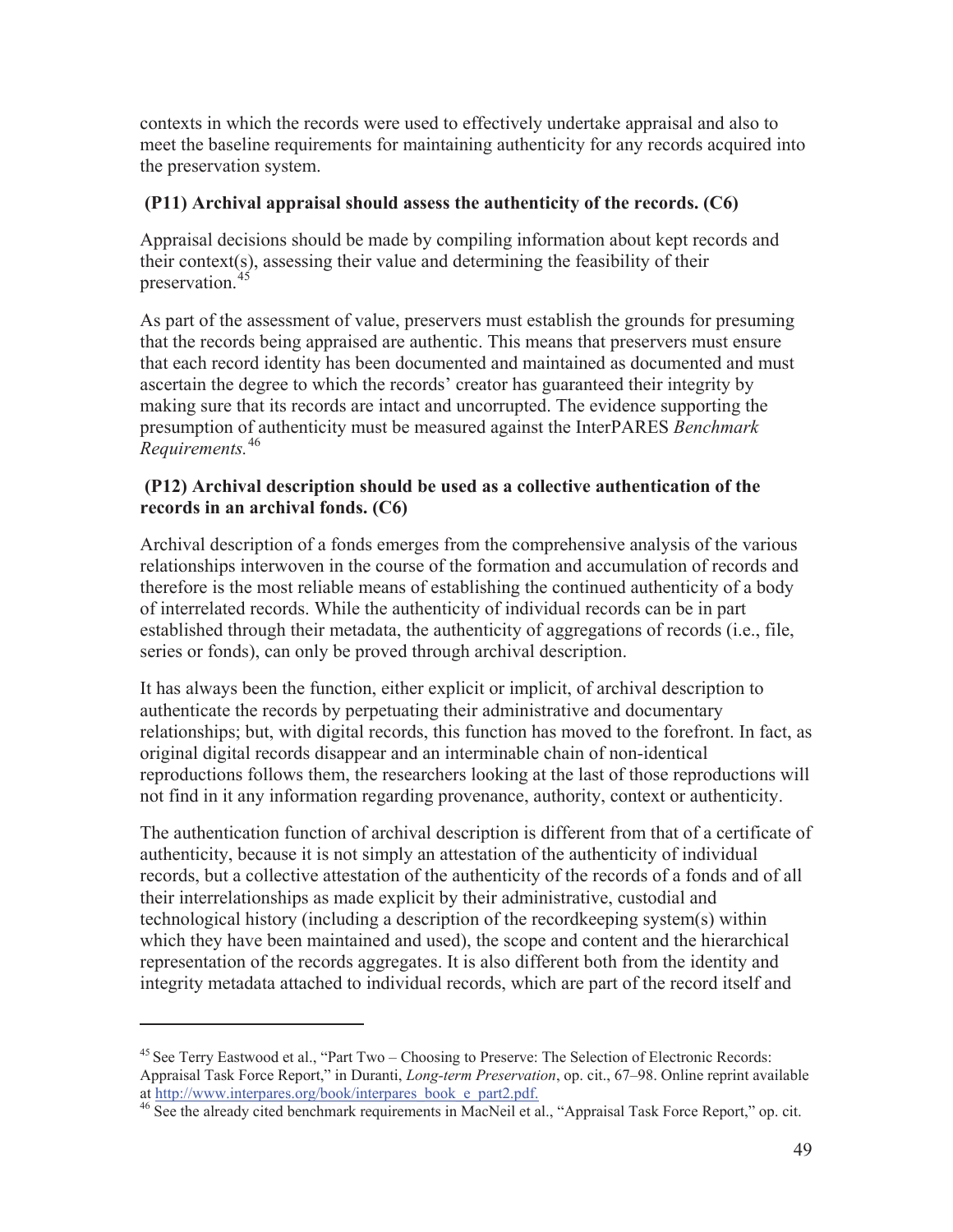are reproduced time after time with it and from the additional metadata attached to records aggregations (e.g., file, series) within the recordkeeping system to identify them and document their technological transformations.

The unique function of archival description is to provide an historical view of the records and of their becoming, while presenting them as a universality in which each member's individuality is subject to the bond of a common provenance and destination.

#### **(P13) Procedures for providing access to records created in one jurisdiction to users in other jurisdictions should be established on the basis of the legal environment in which the records were created. (C13)**

Different jurisdictions may have different laws and regulations with regard to access rights in relation to the protection of privacy, intellectual property and any other kind of public or private interests (e.g., market sensitive records). Preservers who are a unit of a records creator (e.g., in-house archival programs or archives) that has geographically separated branches falling under different legislation must be aware of the impact of such diverse legal contexts on their records-sharing activities. This will affect access policies relevant to both internal and external sharing activities.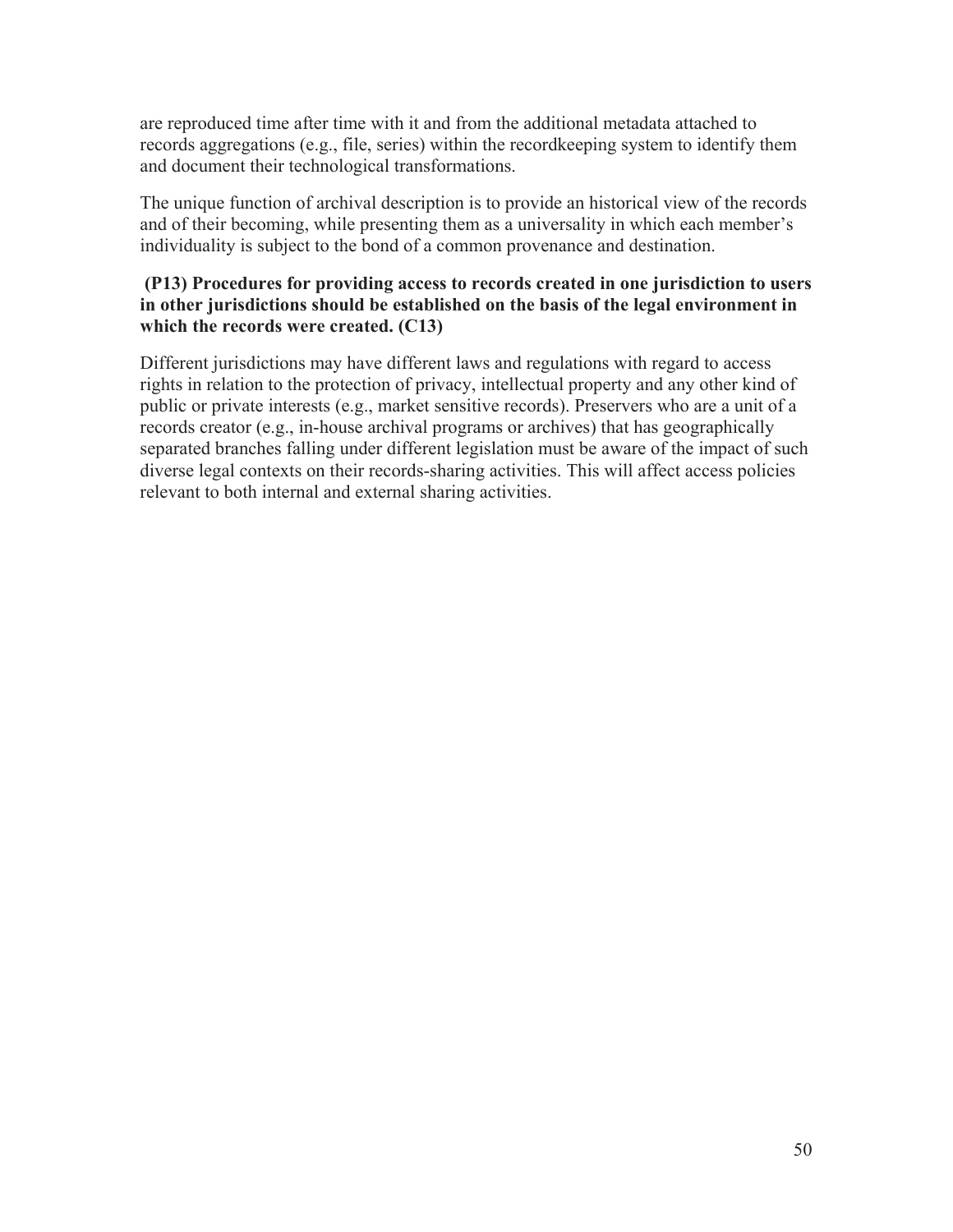## **Appendix B: Annotated Bibliography: Survey of Existing Educational Resources**

#### **A. Professional Associations**

#### **1. Association for Information and Image Management (AIIM) Information Management Training Courses – Online, In-Person**

http://www.aiim.org/Education/Information-Management-Training-Online-Courses-IT-Systems.aspx

The Association for Information and Image Management (AIIM) was founded in 1943 and is dedicated to platform and vendor neutral dissemination of enterprise content management (ECM) and to providing a vehicle to promote discussion among professionals and users. AIIM offers two streams of education; Market Education and Professional Development. The Market Education stream utilizes tools such as a bimonthly magazine, user guides and Webinars. The Professional Development stream provides Certificate Training Programs, AIIM Essential Courses, AIIM Expo and Conference, and ECM Solutions Seminars.

The certificate program courses are in Enterprise Content Management, Electronic Records Management, Business Process Management, Information Organization and Access, Enterprise 2.0, and Email Management. These courses can be taken online or in person.

The AIIM Essential Courses are online courses on specific topics, including E-Discovery, PDF/A, evaluating SharePoint, and digital asset management technologies.

AIIM charges a fee for membership (both individual and corporate) as well as for courses. Membership is not required to take the courses but there is often a discount for members. The online courses are delivered through audio and PowerPoint over the Web and downloadable hand-outs. Registrants are also pointed to related resources. Each module has an online exam and, with a grade of 70% or higher, registrants receive a certificate of completion.

Depending on the track selected (Strategy, Practitioner, Specialist or Master), the ERM Certificate Program is available as either an online course or a classroom course. Online courses consist of modules that last approximately 60 minutes. The courses are directed towards a number of stakeholders in RM, including Business Analysts, IT Management, Technical Staff, Records Management Personnel, Business Units, Vendors, Executives, Change Agents and Users.

Costs for both online and classroom classes vary, depending on whether the participant is a member of AIIM. Participants receive a certificate upon completion. The courses are intended for an international audience, with materials relevant for North America, Europe and Australia. Materials are delivered in English.

**2. Association of Records Managers and Administrators (ARMA) a) Electronic Records and E-Discovery**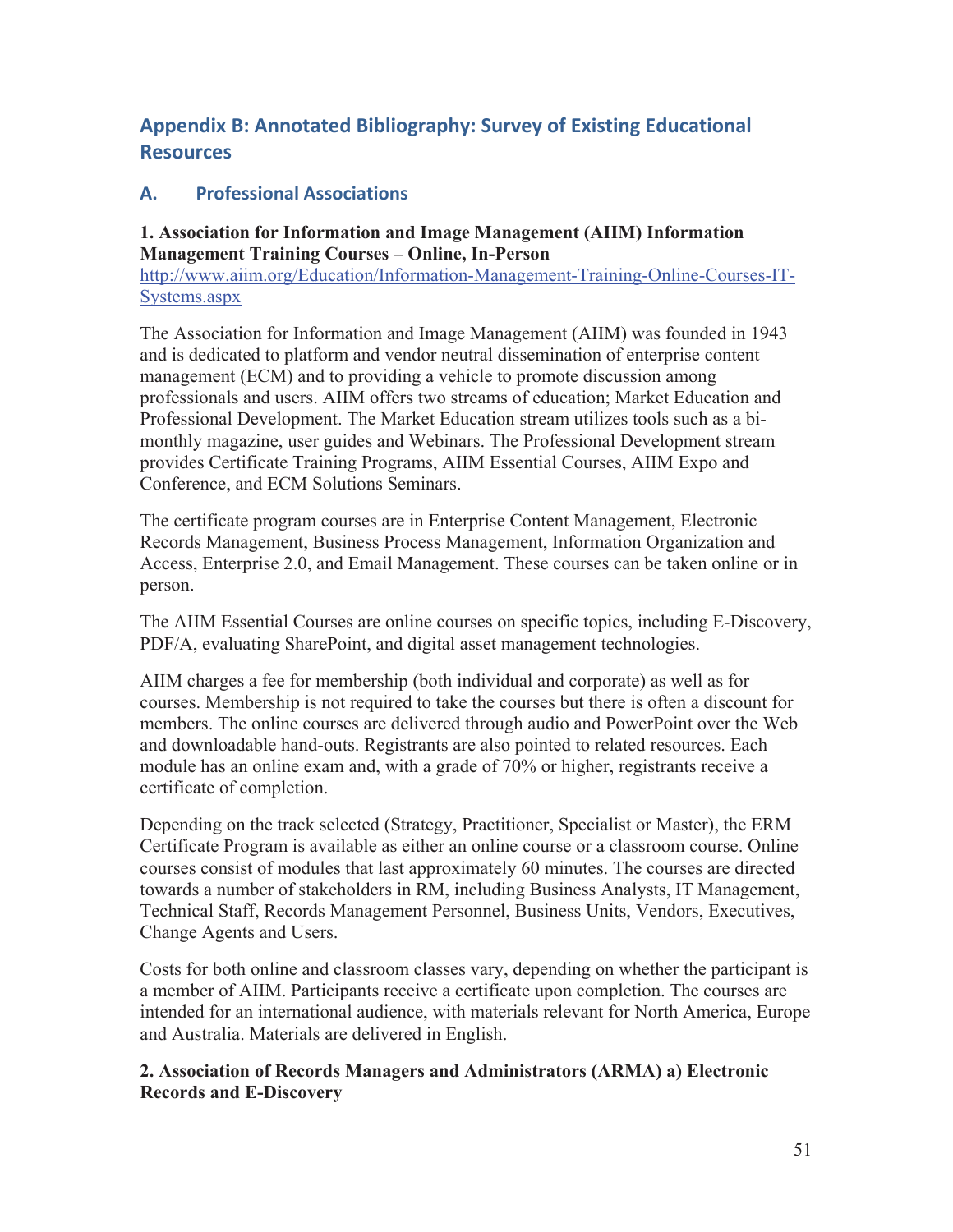#### **Online Courses**

#### http://www.aiim.org/Education/Information-Management-Training-Online-Courses-IT-Systems.aspx

ARMA International has four online courses listed on their Website. These courses are aimed at records management professionals. The courses are grouped into four sections: E-Mail, Voice Mail & Instant Messaging: A Legal Perspective, Electronic Discovery in 2010, Issues and Approaches in Archiving Electronic Records, and RIM 101: Fundamentals of Professional Practice. Some of these courses are free to members, while some are not; all non-members are charged a fee.

#### **Web Seminar On Demand**

#### https://www.arma.org/eWeb/DynamicPage.aspx?Webcode=ARMAISeminarArchive

ARMA International hosts several Web seminars on their Website which can be viewed at any time. These courses are aimed at records management professionals. Some of these Web seminars cover topics such as e-discovery, collaboration in electronic records management, software selection, developing retention schedules for electronic records, and creating the case for electronic records management. These Web seminars are free for members, and \$35 for non-members.

#### **3. International Council of Archives (ICA) Electronic Records: A Workbook for Archivists**

#### http://www.ica.org/sites/default/files/Study16ENG\_5\_2.pdf

In 2005 the International Council of Archives Committee on Current Records in an Electronic Environment published this document aimed at "everybody who has an interest in the management and preservation of electronic records with a view to their accessibility over the long-term."

*Electronic Records: A Workbook for Archivists* is available online as a PDF in English and French. It presents a practical approach to electronic records management, with the viewpoint that archivists should be involved throughout the entire life cycle. Its governing principles and aims come from ICA's Guide for Managing Electronic Records from an Archival Perspective; terminology and definitions from ISO 15489-1 (Records Management). The workbook covers terminology, influencing strategies in records management, implementing recordkeeping requirements, preservation and access.

#### **4. International Records Management Trust (IRMT) Training in Electronic Records Management (TERM)**

#### http://www.irmt.org/educationTrainMaterials.php

The International Records Management Trust is a non-profit, UK-based organization dedicated to making information about managing records available at no cost to developing countries. Training consists of five modules (Understanding the Context of Electronic Records Management, Planning and Managing an Electronic Records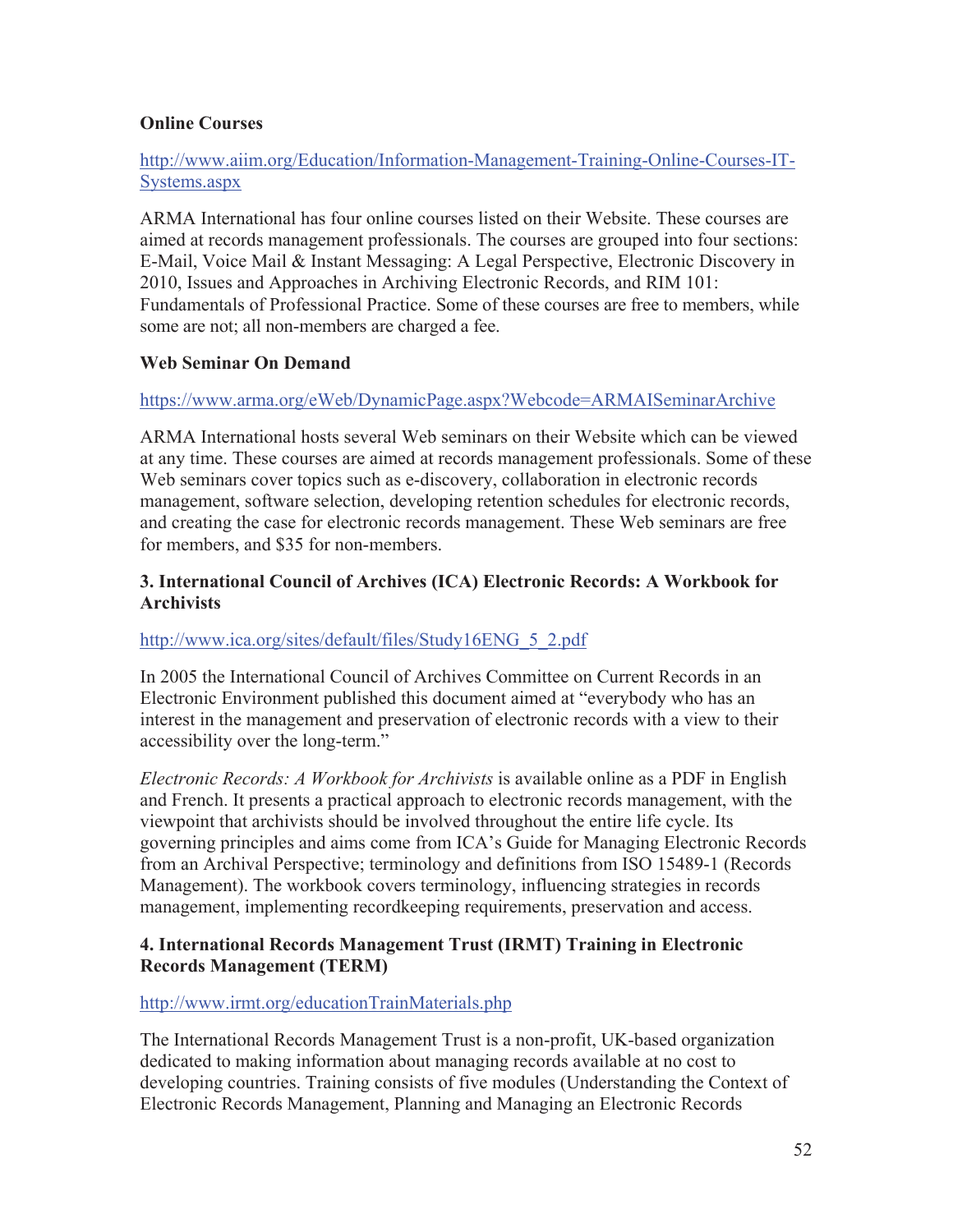Management Programme, Managing the Creation, Use and Disposal of Electronic Records, Preserving Electronic Records, and Managing Personnel Records in an Electronic Environment), a resource list, a glossary of terms, good practice indicators for integrating records management with ICT systems, and route maps. The documents are posted on the IRMT Website in the form of PDF and Word documents.

#### **5. UNESCO: E-Heritage**

http://portal.unesco.org/ci/en/ev.php-URL\_ID=1539&URL\_DO=DO\_TOPIC&URL\_SECTION=201.html

The E-Heritage initiative is a United Nations Educational, Scientific and Cultural Organization's (UNESCO) effort aimed at preserving valuable archival holdings and library collections worldwide. UNESCO recognizes that digital information is subject to technical obsolescence and physical decay, coupled with the instability of the Internet. Consequently, UNESCO sought "international consensus on its collection, preservation and dissemination which resulted in the adoption of the UNESCO Charter on the Preservation of the Digital Heritage." The Charter was published in 2003 in seven languages namely: English, French, Spanish, Russian, Arabic, Chinese and German.

Also in March 2003, UNESCO developed a Guideline for the Preservation of Digital Heritage. The guideline covers areas in digital heritage, preservation, and how to manage preservation programs. It further touches on topics including how to build effective teams, team work, responsibilities of digital preservation managers, digital materials, and how to manage rights in the digital world. The guide is freely available online in English, French and Spanish.

#### **6. Archives Association of British Columbia (AABC) The Archivist's Toolkit: Electronic and Born-digital Records**

#### http://aabc.bc.ca/aabc/TK\_08\_electronic\_records.html

AABC's "Archivist's Toolkit" is designed for archivists working in small to medium sized institutions. In a section entitled "Electronic and Born-digital Records," the Toolkit offers links to articles and talks given about electronic records, including topics divided as general resources, preserving authenticity, and physical preservation.

#### **7. Society of American Archivists (SAA) Conference/Workshop Calendar**

http://saa.archivists.org/Scripts/4Disapi.dll/4DCGI/events/ConferenceList.html?Action=G etEvents

The SAA puts on a variety of workshops devoted to archival training. A few of these are Web seminars – users pay a fee and are given two months of access to a 90-minute presentation on rotating topics. At the moment there are Web seminars entitled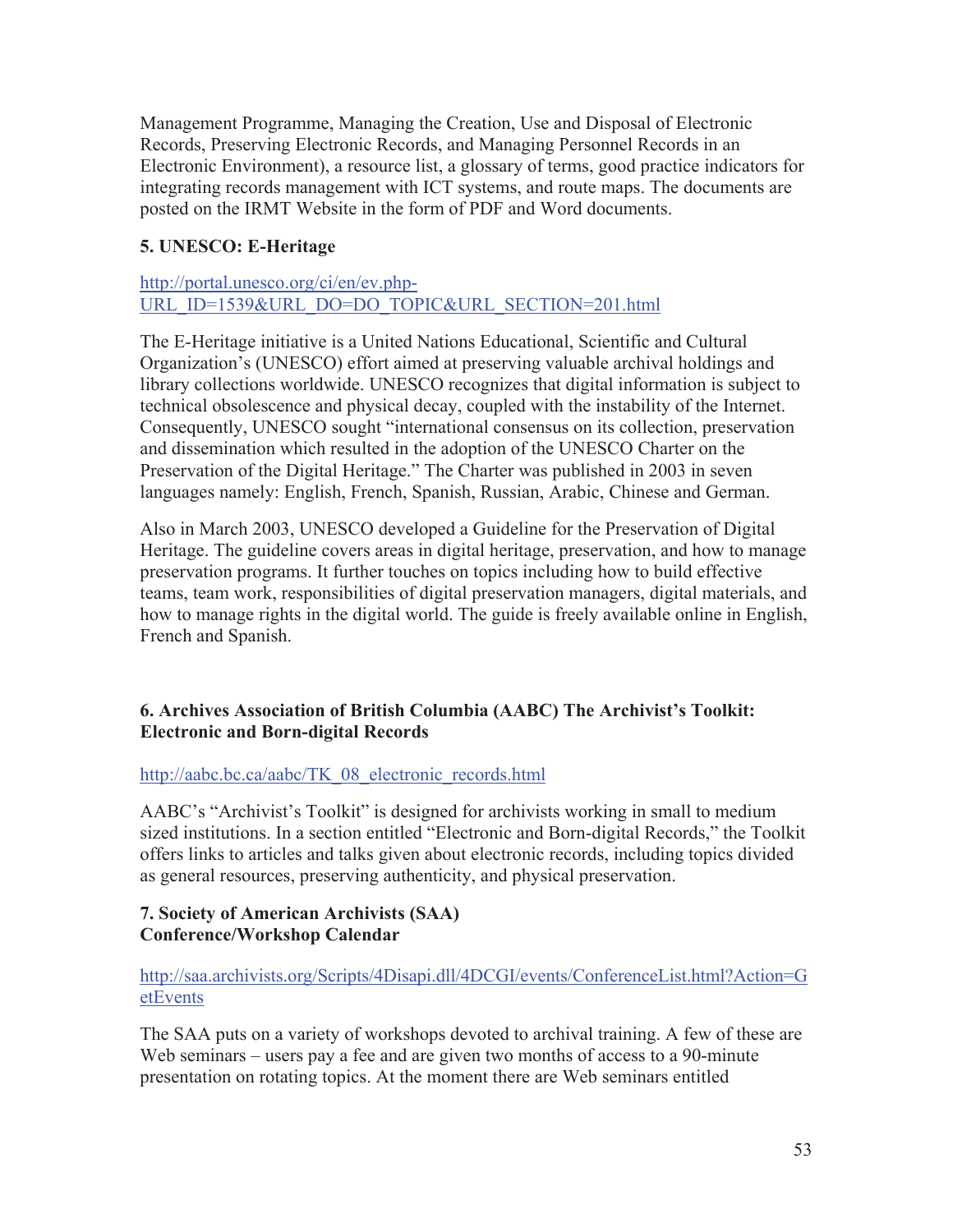"Electronic Records: Preservation of PDF" and "Thinking Digital… Practical Session to Get You Started."

## **SAA Archival Education Directory**

http://www.archivists.org/prof-education/edd-index.asp#about

#### **8. Australian Society of Archivists Inc. (Australia)**

http://www.archivists.org.au/

The Australian Society of Archivists (ASA) Inc. offers occasional seminars and workshops on a range of archival and records management issues of which preservation is a component. One educational resource by the Society that addresses preservation is its flagship publication, *Keeping Archives*, 3rd Edition (*KA3*) at the cost of \$130 for nonmembers and \$100 for members.

#### **9. The Japan Society of Archives Institutions (Asia)**

http://www.jsai.jp/

#### **B. Major Research Projects on Digital Preservation**

#### **10. Cultural, Artistic and Scientific knowledge for Preservation, Access and Retrieval (CASPAR)**

#### **CASPAR Digital Preservation User Community**

http://www.casparpreserves.eu/

CASPAR (Cultural, Artistic and Scientific knowledge for Preservation, Access and Retrieval) is a digital preservation project begun in April 2006. It is developing and testing preservation strategies based on the OAIS (Open Archival Information System) reference model (IS0: 14721:2003) and is funded in part by the European Union. It offers training modules to its members (membership is freely available to individuals and organizations through a registration form on the Website). It also has papers in PDF form and videos available on their general Website.

#### **11. Digital Preservation Coalition (DPC) Digital Preservation Roadshows 2009 – 2010**  http://www.dpconline.org/training/roadshows-2009-2010.html

The UK based Digital Preservation Coalition was established in 2001 as a not for profit organization dedicated to preserving digital resources in the UK in particular, and globally in general, through international collaboration on preservation issues and open dissemination of the results of this collaboration. Membership to the Coalition is free but is contingent upon collective or not for profit status. The Coalition provides training in the form of a handbook which is available either in PDF form or online. Part of this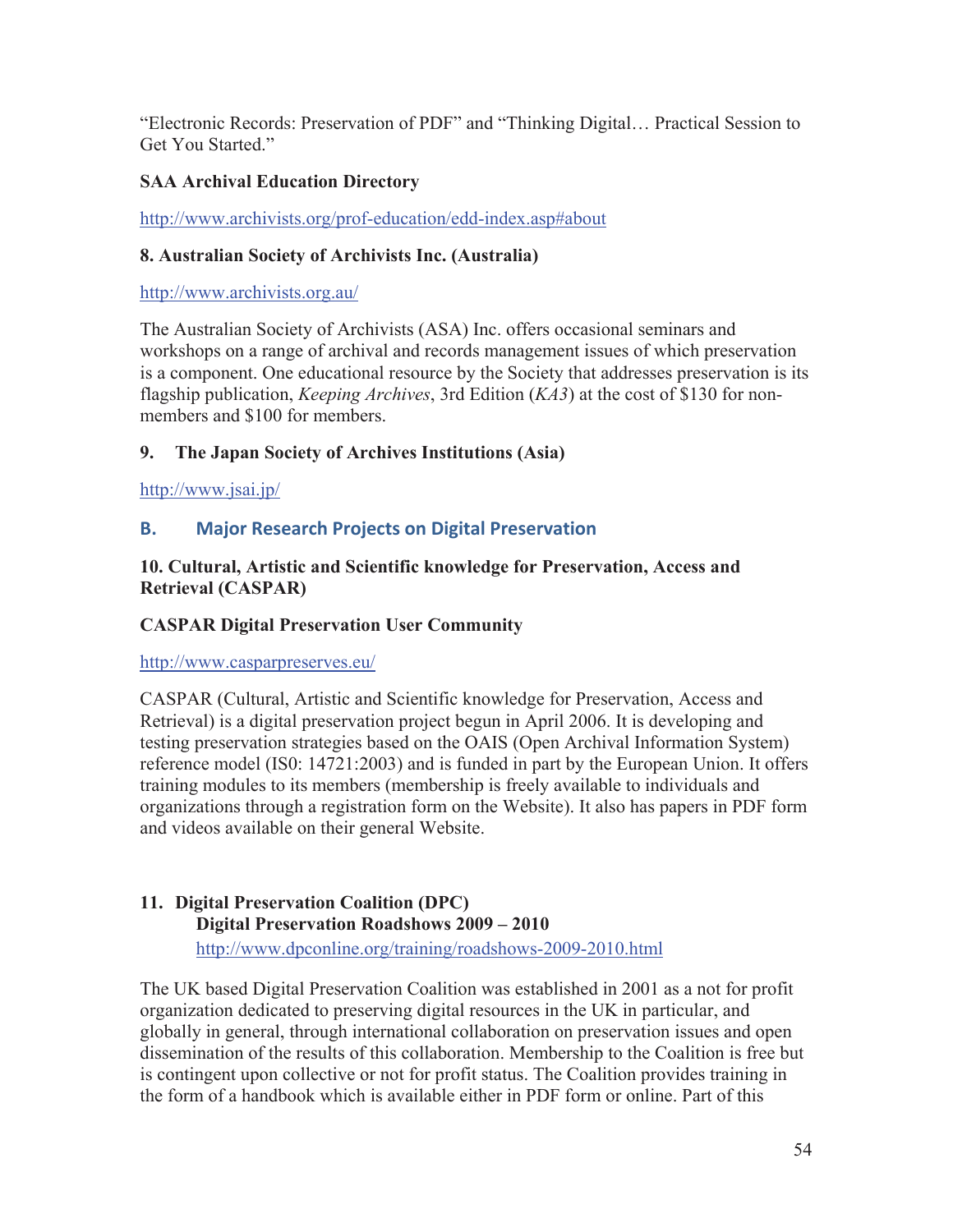handbook is the "Decision Tree" which is a tool to build policies for selecting digital materials for long-term preservation. It also has a section on media formats and how they rate in terms of long-term preservation.

#### **What's New in Digital Preservation**

http://www.dpconline.org/docs/whatsnew/whatsnew19.pdf

#### **12. Creative Archiving at Michigan & Leeds: Emulating the Old on the New (CAMiLEON)**

**13.** http://www.si.umich.edu/CAMILEON/

The CAMiLEON project was started in 1999. The UK component of the project ended in 2002, while the US component ended in 2003. The project had three main objectives to: 1) explore the options for long-term retention of the original functionality and 'look and feel' of digital objects, 2) investigate technology emulation as a long-term strategy for long-term preservation and access to digital objects, and 3) consider where and how emulation fits into a set of digital preservation strategies.

Some deliverables of the project are guidelines for using different technical strategies (migration and emulation) to preserve digital entities and also, strategies for preserving digital objects that have no known method of long-term preservation and access. The project provided a collection of links to a range of information related to emulation and preservation. The links were categorized under the headings: publications, emulation and open source projects; old and new technological developments; computer games and emulation; miscellaneous Websites; and news articles. Although most of these preservation resources are free online, some of the sites require subscription or are in a language other than English.

#### **13. Digital Curation Centre (UK)**

http://www.dcc.ac.uk/

#### **14. Electronic Resource Preservation and Access Network (ERPANET)**

http://www.erpanet.org/

#### **15. European Commission on Preservation and Access**

#### http://www.knaw.nl/ecpa/

The European Commission on Preservation and Access (ECPA) was a set up in 1994 with the mandate to "promote the preservation of the documentary heritage in Europe." A key component of the project was the Training for Audio-visual Preservation in Europe, (TAPE) program which was to "explore the requirements for continued access to audiovisual materials and the application of new technologies for opening up collections that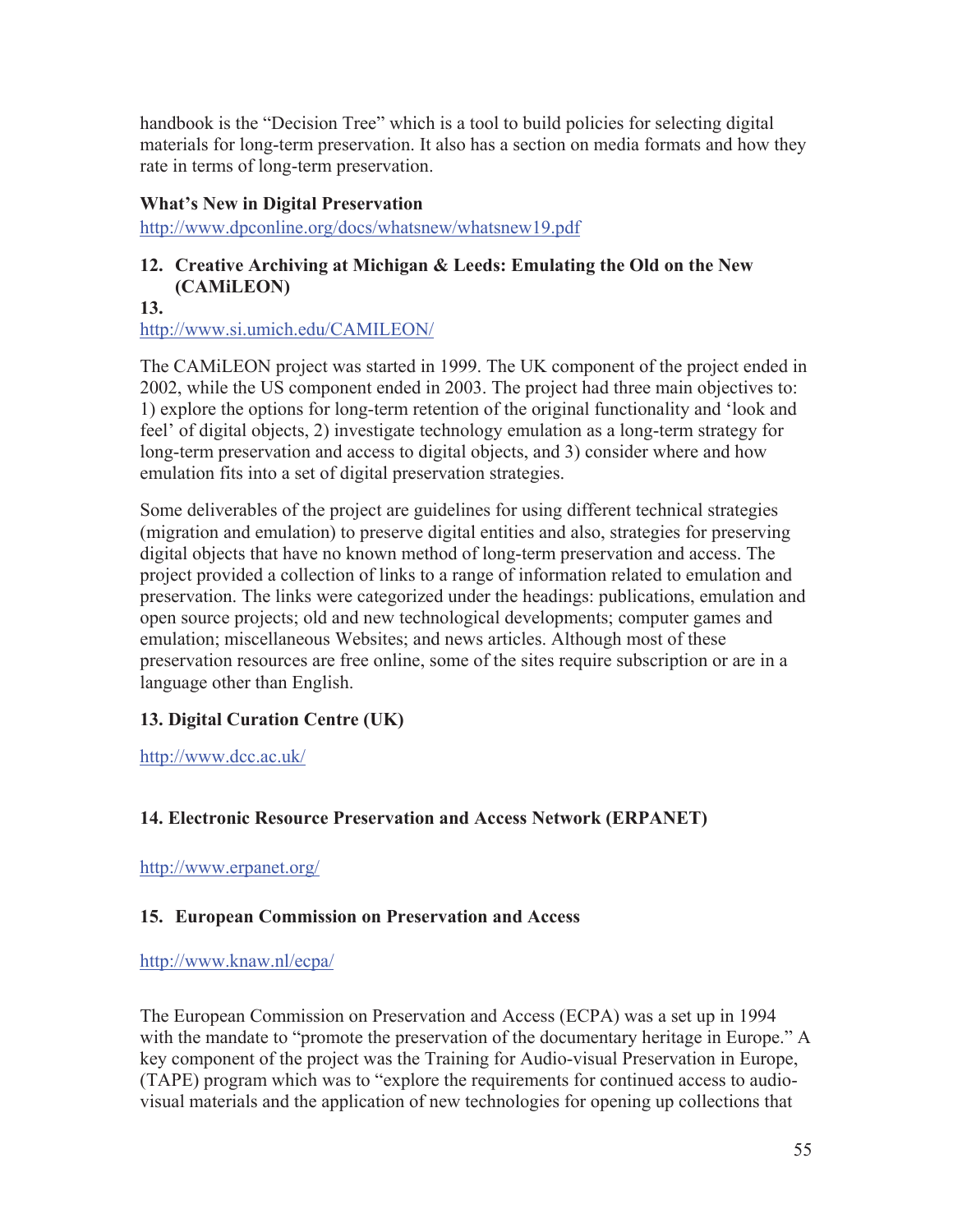provide living documentation of the world of the 20th century." The ECPA program was brought to a close in 2008. Some publications resulting from the program are online as PDFs and include short guidelines for video digitization and reports on audio visual issues.

#### **16. Preservation and Long-Term Access Through Networked Services (PLANETS)**

#### http://www.planets-project.eu/

Digital Preservation—The PLANETS Way is a three-day workshop, incorporating lectures, demonstrations, hands-on exercises, case studies, speaker panels, social networking and facilitated discussions on digital preservation. PLANETS' educational programs are aimed at archival organizations in Europe, with workshops held in various locations throughout Europe. Each workshop is targeted and tailored to the European region in which it is being held. More specifically, PLANETS targets consortium partners, European national libraries and archives and large data-holding institutions in Europe. Within these organizations, PLANETS targets CEOS, Head of IT, Heads of Preservation or Conservation, and Digital Preservation Managers and Repository Managers. The first day of the three-day workshop is targeted at both decision makers and preservation staff, thus encompassing all three target audience groups. The second and third days consist of hands-on workshops geared towards preservation staff.

#### **Bibliography**

Snow, Kellie, *Revised Training Plan* (London: Planets, 2009). http://www.planetsproject.eu/docs/reports/Planets\_DT6-D4\_Training\_Plan.PDF (accessed February 21, 2010).

#### **17. Digital Preservation Europe Training and Education**

http://www.digitalpreservationeurope.eu/publications/presentations/Jelena\_Saikovic.PDF

#### **18. Cornell University: Digital Preservation Management**

http://www.icpsr.umich.edu/dpm/dpm-eng/eng\_index.html

This initiative began at the University of Cornell and is now part of the Inter-university Consortium for Political and Social Research (ICPSR). It consists of an online tutorial in English, French and Italian which is designed to both stand alone and to serve as an introduction to a five day workshop held in Cambridge, MA. It is designed to help cultural institutions develop a plan to create a sustainable preservation program of their digitized and born-digital material.

The tutorial has an introduction, a conclusion, and six sections; Setting the Stage, Terms & Concepts, Obsolescence and Physical Threats, Foundations, Challenges, and Program Elements. There is an option to provide feedback and ask questions. These options are always available on the left of the site so the user can negotiate through them at any time.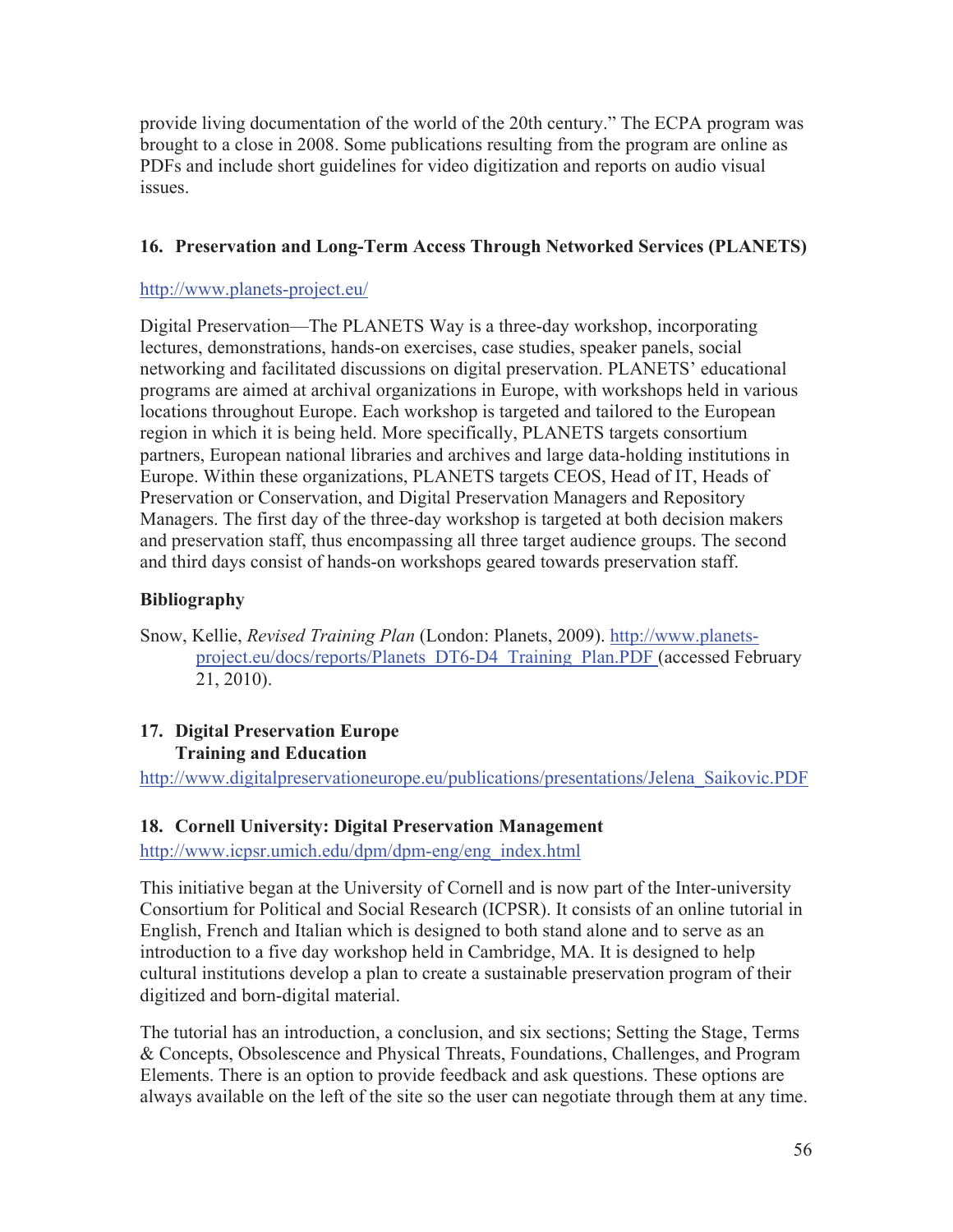The project is based around three interconnected themes to achieve successful digital preservation; organizational and technological resources and dedicated resources. The entire tutorial is available in PDF form but it is best delivered online as it is highly interactive with quizzes and many links to real world examples and further resources.

#### **19. Inter-University Consortium for Political and Social Research (ICPSR)**

#### **Digital Preservation**

http://www.icpsr.umich.edu/icpsrWeb/ICPSR/curation/preservation.jsp

The Digital Preservation Training Program was developed by Cornell University Library at Ithaca, New York. The goal of the program is to enable "effective decision making for administrators" so they can develop the capacity to make responsible preservation decisions that will ensure the longevity of digital objects.

Currently, the program is being administered by the Inter-University Consortium for Political and Social Research (ICPSR) in support of their mission to provide "*leadership and training in data access, curation, and methods of analysis for a diverse and expanding social science research community." The program has two training components: 1)* Digital Preservation Management Workshop, and 2) Digital Preservation Management Tutorial. The workshop is purposed "to foster critical thinking in a technological realm and provide the means for exercising practical and responsible stewardship of digital assets." It is intended for managers in libraries, archives and other cultural institutions. The content of the workshop is made up of presentations, group discussions, exercises and individual assignments. Attendees are required to take the Digital Preservation Online Tutorial – a prerequisite on which the content of the workshop is built. Before enrolment, interested attendees follow a simple procedure: application, notification and payments. Cost: \$750.

#### **20. Digital Preservation for the UK HE/FE Web Management Community**

#### **The Preservation of Web Resources Handbook (PoWR)**

#### http://jiscpowr.jiscinvolve.org/files/2008/11/powrhandbookv1.PDF

JISC Preservation of Websites (PoWR) Handbook was developed in 2008 and is available for free download. It is aimed at information and asset managers; Webmasters, IT specialists and system administrators; records managers and archivists. The *Handbook* aims to raise awareness of Web site preservation and to lay out strategic principles and practical steps in achieving it. It deliberately stays away from the specifics of the technology in order to remain relevant through technological change and obsolescence. The *Handbook* consists of two parts, Web sites in general and Web sites in the context of organizations. This second part consists of strategies to work within your organization's workplace culture and how to raise awareness and gain management buy-in for the importance of preserving Web sites.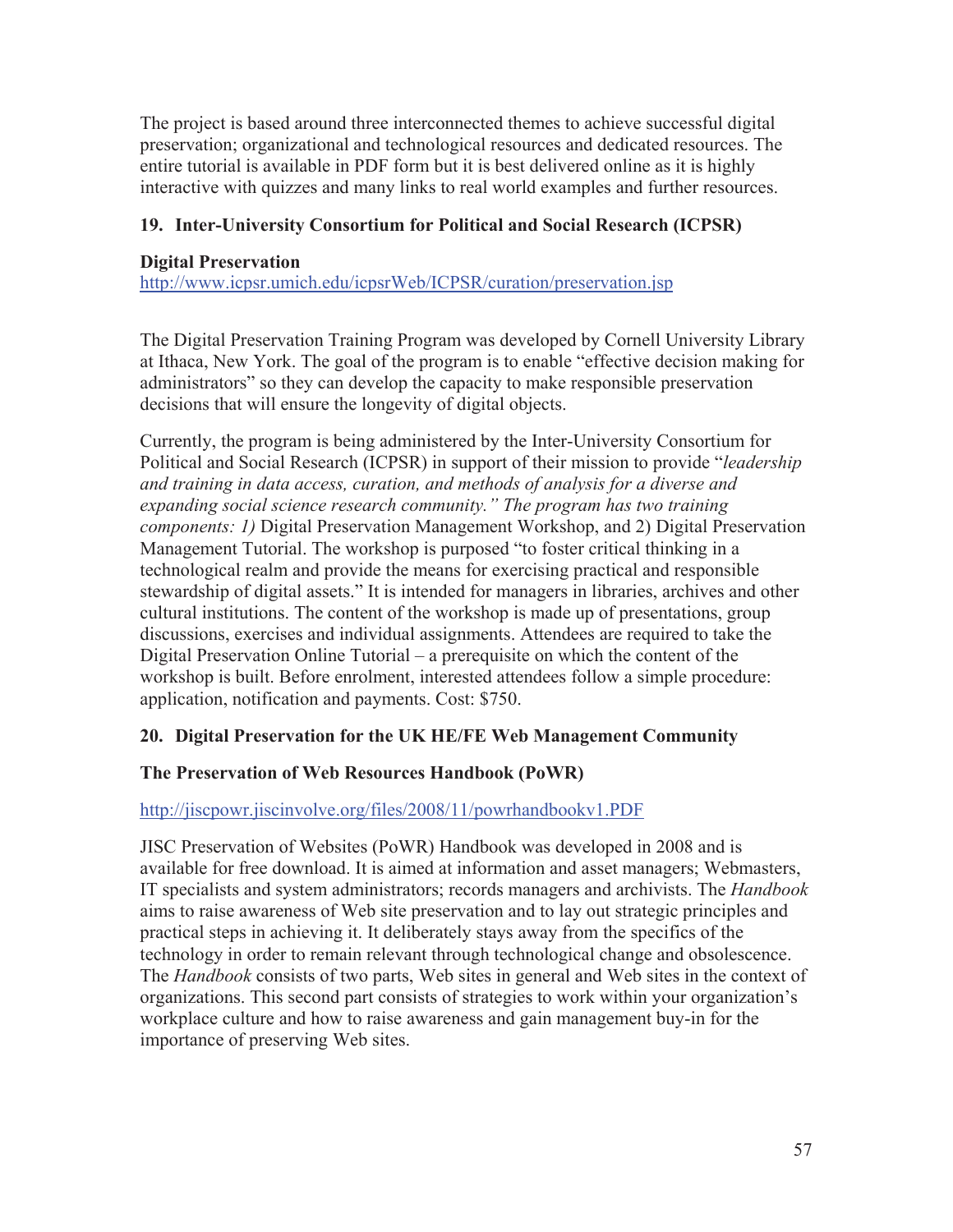#### **21. Arts and Humanities Data Service (AHDS)**

#### **AHDS Preservation Consultancy**

http://ahds.ac.uk/preservation/preservation-consultancy.htm

The Arts and Humanities Data Service (AHDS) through a consultancy has produced a number of reports on digital preservation. Some of the reports are educational and address preservation issues such as taxonomy of data types, preservation metadata and ingest procedures framework. Also, AHDS has a comprehensive bibliography on digital preservation addressing preservation concerns as it regard text, sound, video, databases, etc. and a preservation glossary. These resources are free online in PDF and html formats.

#### **22. Digitale duurzaamheid**

#### **Digital Preservation Testbed**

http://www.digitaleduurzaamheid.nl/index.cfm?paginakeuze=298&catagorie=6

In an effort to identify best strategies for preserving digital records, the Digital Preservation Testbed, in 2001 and 2003, "carried out a series of experiments with different types of digital files..." Materials such as emails, text documents, databases and spread sheets were collected from various organizations including government ministries and agencies as test beds for the experiments.

The results of the research were published in a series of publications entitled: From digital volatility to digital permanence and were mainly recommendations for preserving digital records in the areas of database, spread sheets, text documents and emails. The program also investigated three main strategies by which digital information could be preserved: migration, emulation and XML. This was an effort "to ensure that Dutch government digital information is sustainable, properly managed, and can be preserved in an authentic and re-usable manner for the long-term."

#### **23. Regional Universities Building Research Infrastructure Collaboratively (RUBRIC)**

#### **Digital Preservation Management**

http://www.rubric.edu.au/packages/RUBRIC\_Toolkit/default.htm

Based on a recognition of the needs of regional and smaller universities to access, manage and disseminate research information; and the fact that significant research output is now often born digital, RUBRIC in 2007, launched a preservation toolkit. The toolkit which was a major deliverable of the RUBRIC project which was aimed at establishing institutional repositories. The content of the toolkit includes "information on building and managing a repository, publicity and marketing, Metadata, the Research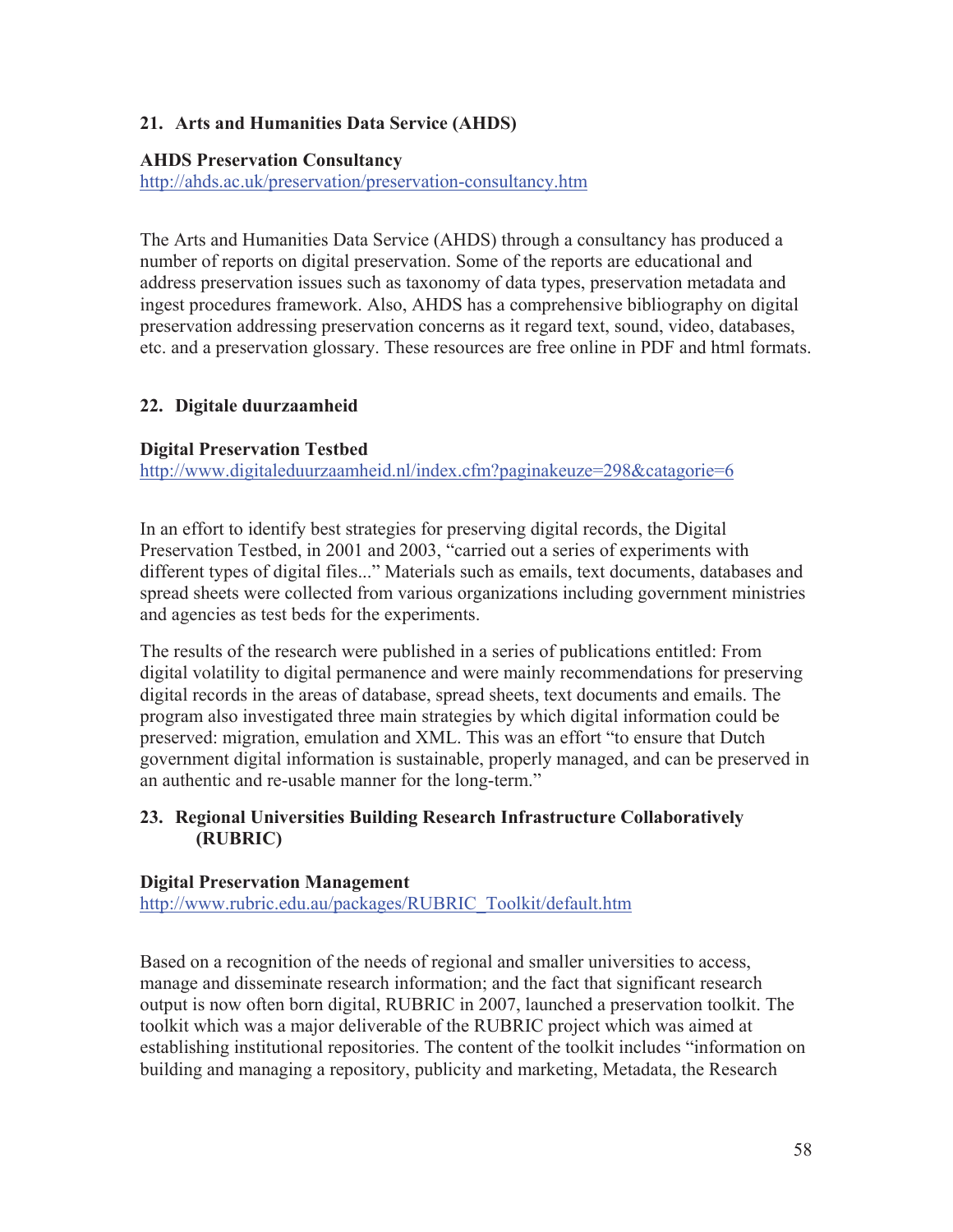Quality Framework (RQF), content population and data issues." The toolkit is freely available online.

## **C. National Archives'/Libraries' Initiatives**

#### **24. National Archives and Records Administration (NARA)**

#### **Electronic Records Management Initiative**

http://www.archives.gov/records-mgmt/initiatives/erm-overview.html

NARA's Electronic Records Management Initiative is intended to help government organizations create, use and maintain electronic records. In terms of preservation, it is intended to help organizations keep their electronic records accessible for as long as they need them and also to aid in transferring to NARA records deemed worthy of permanent retention. It provides an online toolkit, a handbook, policies, and links. Rather than true tutorials however, it mainly serves as a resource of links.

#### **Records Management brochures and pamphlets**

http://www.archives.gov/publications/records-mgmt.html

NARA Toolkit http://www.archives.gov/records-mgmt/toolkit/

**Electronic Record Archives (ERA)**  http://www.archives.gov/era/

## **25. National Library of Australia**

## **Preserving Access to Digital Information (PADI)**

http://www.nla.gov.au/padi/

Preserving Access to Digital Information (PADI) is a preservation initiative of the National Library of Australia. The aim of the program is "to provide mechanisms that will help to ensure that information in digital form is managed with appropriate consideration for preservation and future access."

Two main channels used to access the program's digital information resources are 1) a subject gateway Website, and 2) a discussion list, which enables the sharing and exchange of ideas on digital preservation concerns. The subject gateway Website provides a pool of resources on digital records including digitization, rights and management, Web archiving and digital records. Other forms of preservation resources that are enlisted are books, articles, surveys, policies, strategies and guidelines, projects and case studies.

## **26. National Archives of Australia**

**Preserving electronic records: Strategies to ensure records remain accessible in the long term**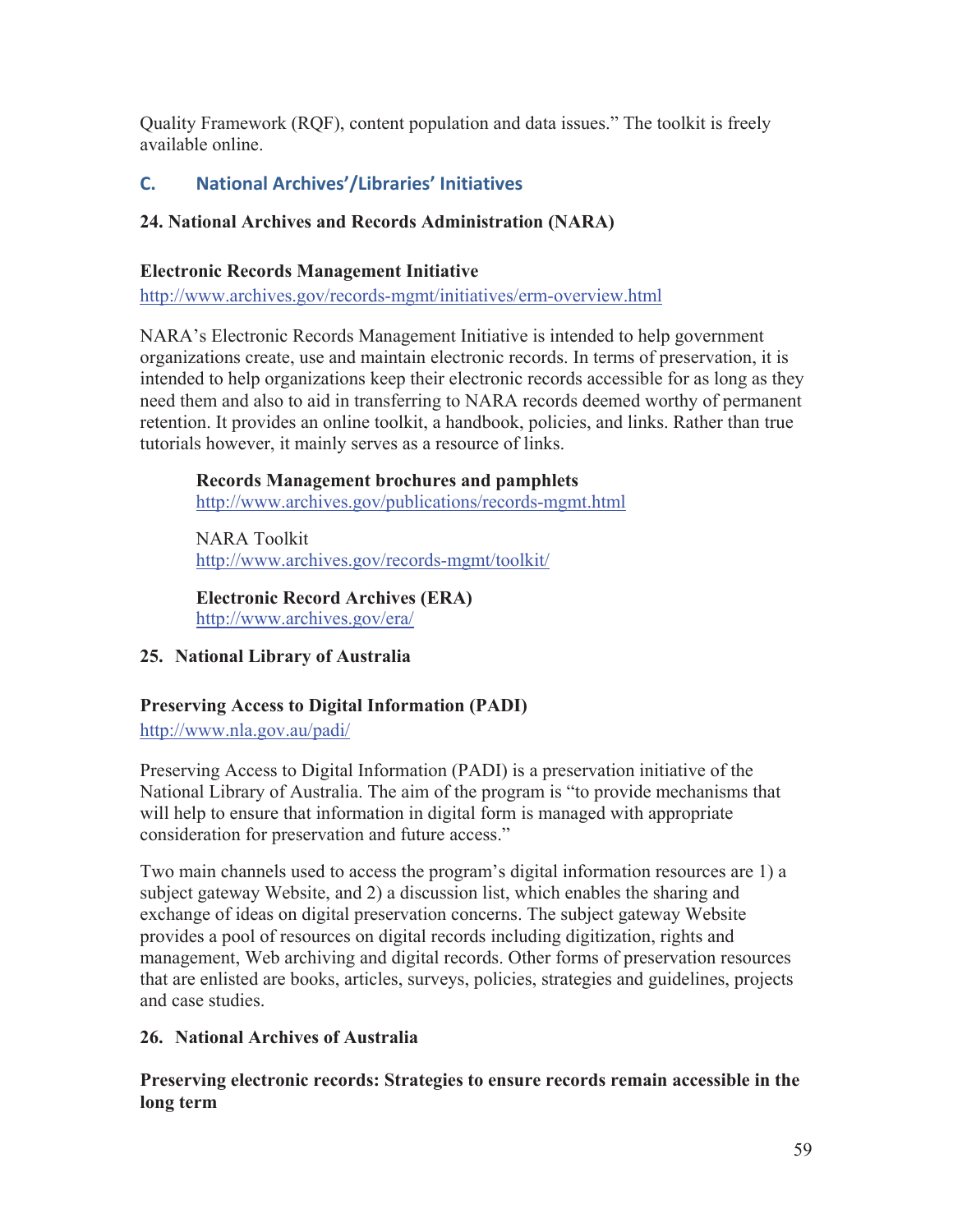#### http://www.naa.gov.au/records-management/secure-and-store/e-preservation/index.aspx

The National Archives of Australia offer advice to agencies on strategies that helps to ensure continued access to electronic records over the long-term. The Archives also provide information on long-term access to archival records of Commonwealth countries.

#### **Digital Recordkeeping: Guidelines for Creating, Managing and Preserving Digital Records**

http://www.naa.gov.au/records-management/publications/Digital-recordkeepingguidelines.aspx

This digital recordkeeping guideline was developed in 2004 to provide the Australian Government and agencies a parameter for "creating, managing and preserving their digital records." It also aims to help managers of digital records and information to understand various issues of digital records management. The guidelines contain information on problems confronting digital recordkeeping in the Australian context and offer solutions accordingly. The guide is available online as a free download in PDF format.

#### **27. Public Record Office of Victoria VERS project**

http://www.prov.vic.gov.au/vers/vers/default.asp http://www.prov.vic.gov.au/vers/standard/

#### **28. National Library of Australia**

#### http://www.nla.gov.au/preserve/index.html

The National Library of Australia has a responsibility "to preserve Australia's documentary heritage, and to make sure it is available for people to use for as long as possible." The Library places emphasis not only on material collection but also on preserving it for future use. The preservation program is therefore aimed at maintaining and preserving items according to their use and their significance. Some of the activities that the Library undertakes to achieve its preservation goals are digitization, digital preservation and digital archiving.

#### **29. The National Archives (UK)**

#### http://www.nationalarchives.gov.uk/information-management/

The National Archives of the United Kingdom provides Information Management for government departments and employees, however, the content is available to everyone. There are several ways to access the information, for example through quick links and through the section *Guidance and Standards*, which is a subject based dictionary. The Electronic Records Management entry has PDF documents on topics such as designing a business classification scheme and a series of eight workbooks on the creation, maintenance and disposition (including transfer to the archives) of electronic records. The workbooks present the information and have a questionnaire for the user to determine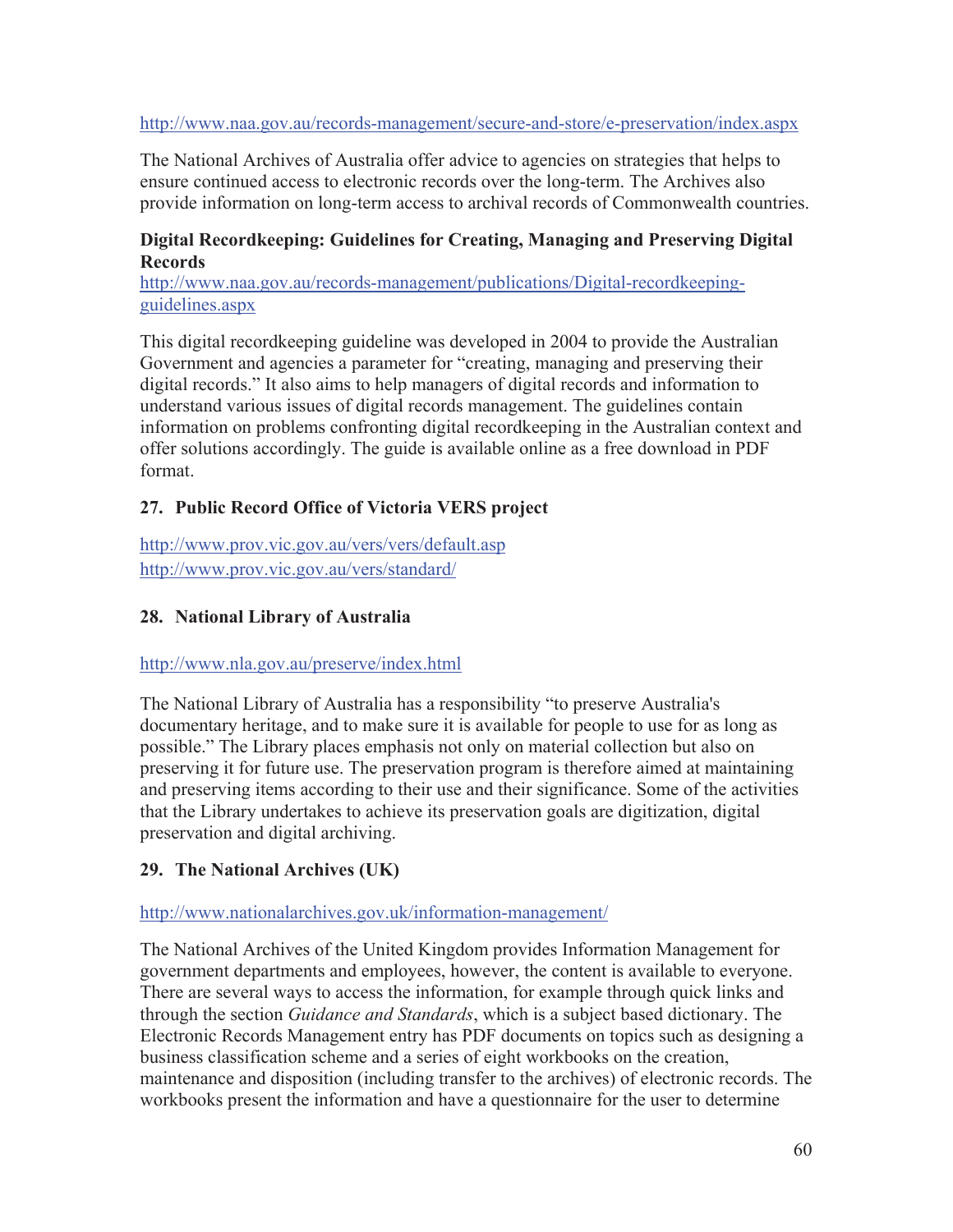how their department or organization measures up to the guide and to identify areas that need improvement. There are also several documents on managing digital continuities including a guide, *Managing Digital Continuity*, which discusses how to develop strategies to ensure access to digital assets now and in the future.

The National Archives also provides a list of links to other resources and several documents called *Guiding Notes* that are intended to give general information on digital preservation to a broad audience.

#### **Links to other preservation Web sites:**

http://www.nationalarchives.gov.uk/recordsmanagement/related-Websites.htm

- x **Selecting File Formats for Long-Term Preservation**  http://www.nationalarchives.gov.uk/documents/selecting-file-formats.PDF
- x **Selecting Storage Media for Long-Term Preservation**  http://www.nationalarchives.gov.uk/documents/selecting-storage-media.PDF
- x **Care, Handling and Storage of Removable Media**  http://www.nationalarchives.gov.uk/documents/removable-media-care.PDF
- x **Graphic File Formats**  http://www.nationalarchives.gov.uk/documents/graphic-file-formats.PDF
- x **Image Compression**  http://www.nationalarchives.gov.uk/documents/image-compression.PDF
- **•** Digital Preservation http://www.nationalarchives.gov.uk/preservation/digital.htm
- x **The National Digital Archive of Datasets (NDAD)**  http://www.ndad.nationalarchives.gov.uk/
- x **NSF-DELOS Working Group on Digital Archiving and Preservation Invest to Save**  http://eprints.erpanet.org/48/01/Digitalarchiving.PDF

#### **30. New York State Archives Digital Preservation**

http://www.archives.nysed.gov/a/records/mr\_erecords.shtml

The New York State Archives organizes workshops and Webinars on digital records as a training opportunity for various audiences. The workshops and Webinars are administered by the Local Government's office and they cover a range of electronic records preservation topics. The goal of the workshop is to educate attendees on electronic media and techniques for preserving electronic records. The workshops are usually four hours in length and require free online registration. They are primarily free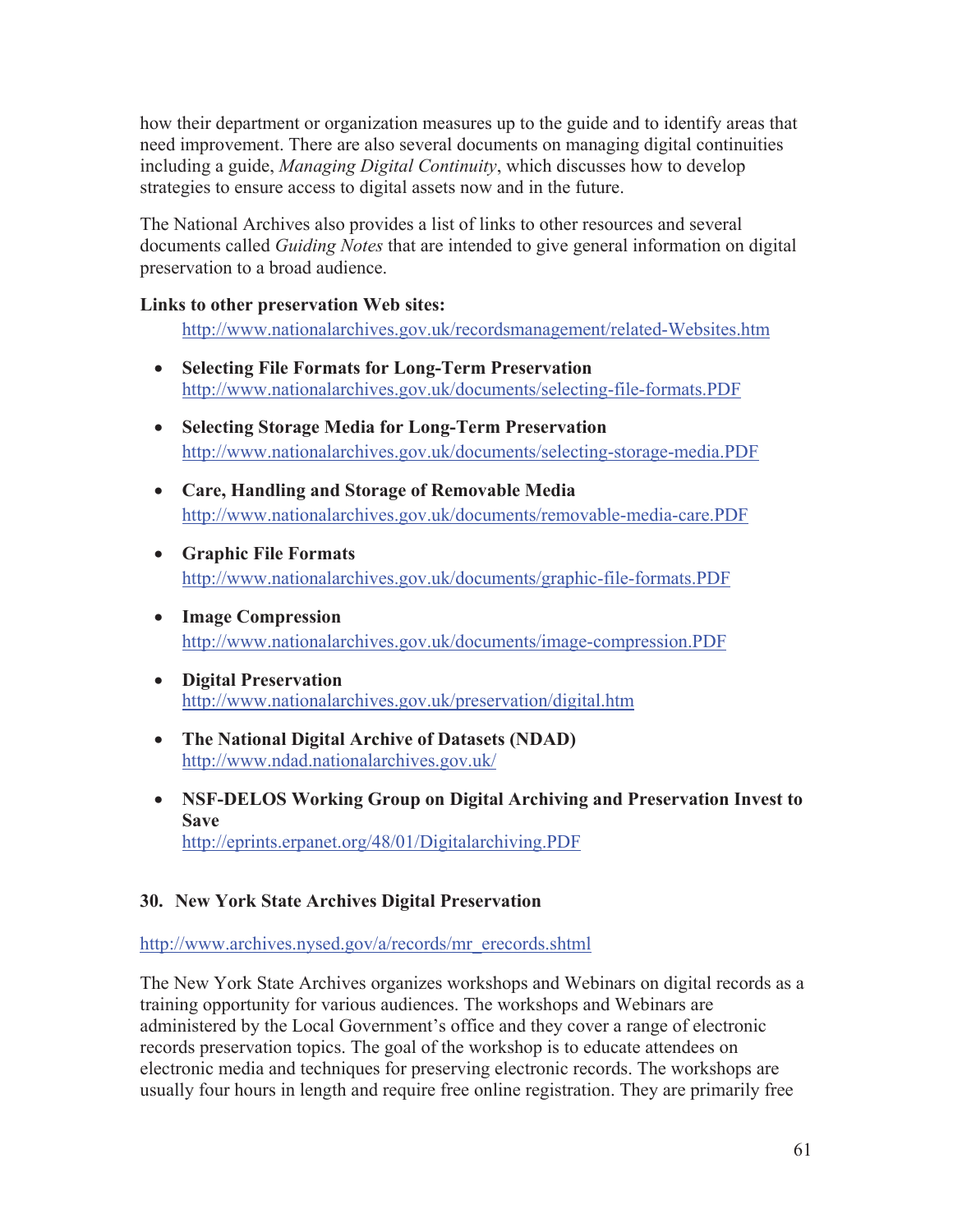and open to the general public with some exception. The Archives also provides free downloadable instructional videos on government records management.

#### **31. Utah State Archives Electronic Records**

#### http://www.archives.state.ut.us/recordsmanagement/ERM/electronic-records-links.html

The Utah Archives and Records Service Division conducts records management training workshops for state employees and the PowerPoint slides for these workshops are available to everyone in PowerPoint format or as PDFs. Their Website has a section on electronic records that provides a business case for electronic records management, general electronic records guidelines, e-mail guidelines, and a large list of further resources. The material is designed to help government employees manage records in general and provide advice and guidance on how to treat electronic records scheduled for transfer to the archives for permanent retention in particular. The archives preservation strategy is magnetic tapes.

#### **32. The National Archives (UK)**

http://www.nationalarchives.gov.uk/information-management/

#### **33. Library of Congress**

#### **Digital Preservation**

http://digitalpreservation.gov/

This resource distributes the work of the National Digital Information Infrastructure and Preservation Program (NDIIPP) of the Library of Congress and its partners who are researching methods and strategies for preserving digital content whether digitized or born-digital. It aims to educate both cultural institutions and individuals about preserving digital heritage. It delivers content through a variety of formats including articles in PDF form, videos, podcasts and lists of tips. Content ranges from reports from preservation partners (for example the Preserving Digital Public Television Project) to presentations by, and interviews with, digital preservation leaders (for example David Rosenthal of Lots of Copies Keeps Stuff Safe: LOCKSS).

#### **34. Digital Library Federation**

#### **Digital Preservation**

http://www.diglib.org/preserve.htm

#### **35. Library Preservation at Harvard**

**Guidance for Digitizing Images**  http://preserve.harvard.edu/guidelines/imagedig.html